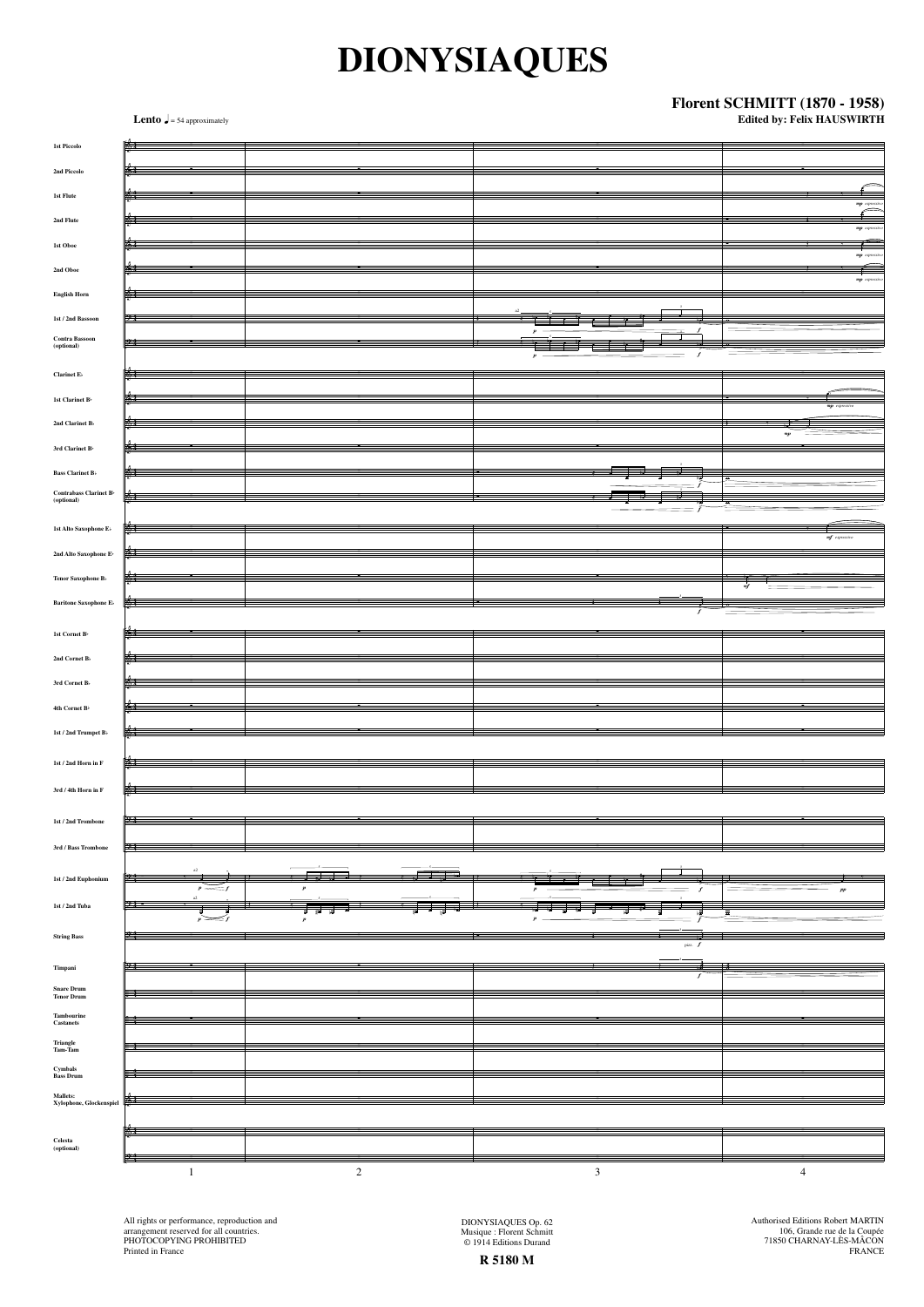| $1st$ Piccolo $\,$                                                               | 鬝                                    |               |   |                                         |                          |                                                                                                                |                          |
|----------------------------------------------------------------------------------|--------------------------------------|---------------|---|-----------------------------------------|--------------------------|----------------------------------------------------------------------------------------------------------------|--------------------------|
| 2nd Piccolo                                                                      | ౹ౚ                                   |               |   |                                         |                          |                                                                                                                |                          |
| $1st$ Flute $\,$                                                                 | ີ∝<br>Ѩ                              |               | £ | $\epsilon$                              | ‡e'                      | $\mathit{mp}$                                                                                                  | 产毕                       |
| $2\mathrm{nd}$ Flute                                                             | $\alpha$                             |               |   |                                         | l۴.                      |                                                                                                                | 产毕                       |
| $1\mathrm{st}$ Oboe                                                              |                                      |               | ਦ | -                                       |                          | $\it mp$                                                                                                       | $\sim$ $\sim$            |
| $2\mathbf{nd}$ Oboe                                                              |                                      |               | - |                                         |                          | $\it mp$                                                                                                       | $\overline{\phantom{a}}$ |
| <b>English Horn</b>                                                              | 6                                    |               |   |                                         |                          | $\it mp$                                                                                                       |                          |
| $1\mathrm{st}$ / $2\mathrm{nd}$ Bsn.                                             | 母                                    |               |   |                                         |                          | $\sqrt{1+\epsilon}$                                                                                            |                          |
|                                                                                  | $p\hspace{-0.5mm}p$                  | $\rightarrow$ |   |                                         |                          | $\mathbf{L}$<br>$_{mf}$                                                                                        |                          |
| $\begin{array}{ll} \textbf{Contra}\ \textbf{Bsn.}\\ \textbf{(opt.)} \end{array}$ | $\mathcal{P}$ .<br>$\boldsymbol{pp}$ |               |   |                                         |                          | 71 L H<br>۲đ.<br>$p\hspace{-0.5mm}p$<br>mf                                                                     |                          |
| Clarinet $\mathbf{E}\flat$                                                       | Ѩ                                    |               |   |                                         |                          |                                                                                                                |                          |
| 1st Clarinet $\rm B\ensuremath{\flat}$                                           | Þе.                                  |               |   | $\frac{1}{2}$<br>$\frac{3}{2}$          |                          | $\it mp$                                                                                                       |                          |
| $2{\rm nd}$ Clarinet ${\rm B}_?$                                                 | 촞<br>pp                              |               |   |                                         | $\overline{\phantom{a}}$ | $\it mf$                                                                                                       |                          |
| $3\text{rd}$ Clarinet $\text{B}\flat$                                            |                                      |               |   |                                         |                          |                                                                                                                |                          |
| Bass Clar. B                                                                     | ँ→                                   |               |   |                                         |                          | <del>µाउµ</del> इ<br>$\frac{1}{3}$                                                                             |                          |
| Contrab Clar. B<br>(opt.)                                                        | pp<br>奏                              | ×             |   |                                         |                          | m f<br>$_{pp}$<br>$\rightarrow$ $\rightarrow$<br>$\frac{1}{2}$ , $\frac{1}{2}$ , $\frac{1}{2}$ , $\frac{1}{2}$ |                          |
|                                                                                  | $p\hspace{-0.5mm}p$<br>ѭ             |               |   |                                         |                          | mf<br>$p\hspace{-.08cm}p\hspace{-.09cm}p$                                                                      |                          |
|                                                                                  |                                      |               |   |                                         |                          | $\it mp$                                                                                                       |                          |
| 2nd Alto Sax. $\rm E\flat$                                                       | te,                                  |               |   |                                         |                          |                                                                                                                |                          |
| Tenor Sax. $\mathbf{B} \flat$                                                    | া⊙ি                                  |               |   |                                         |                          | $p\bar{p}$                                                                                                     |                          |
| Baritone Sax. $\mathbf{E}\flat$                                                  | ļ6. n<br>pp                          |               |   | $\begin{array}{ccc} \hline \end{array}$ |                          | $\frac{1}{2}$ in the internal state in the set<br>$p\hspace{-0.5mm}p$<br>$\overline{mf}$                       |                          |
| 1st Cornet $\mathbf{B}\flat$                                                     | Ѩ                                    |               |   |                                         |                          |                                                                                                                |                          |
| 2nd Cornet $\rm B\ensuremath{\flat}$                                             |                                      |               |   |                                         |                          |                                                                                                                |                          |
| $3\text{rd}$ Cornet $\text{B}\flat$                                              |                                      |               |   |                                         |                          |                                                                                                                |                          |
| $4\mbox{th}$ Cornet $\mbox{B}\flat$                                              |                                      |               |   |                                         |                          |                                                                                                                |                          |
| $1\mathrm{st}$ / $2\mathrm{nd}$ Trp. $\mathrm{B}\flat$                           |                                      |               |   |                                         |                          |                                                                                                                |                          |
|                                                                                  |                                      |               |   |                                         |                          |                                                                                                                |                          |
| $1\mathrm{st}$ / $2\mathrm{nd}$ Horn F                                           |                                      |               |   |                                         |                          |                                                                                                                |                          |
| $3\mathrm{rd}$ / $4\mathrm{th}$ Horn F                                           |                                      |               |   |                                         |                          |                                                                                                                |                          |
| $1\mathrm{st}$ / $2\mathrm{nd}$ Trb.                                             | ⋻                                    |               |   |                                         |                          |                                                                                                                |                          |
| $3\mathrm{rd}$ / Bass Trb.                                                       | ⋺                                    |               |   |                                         |                          |                                                                                                                |                          |
|                                                                                  | ।୨≔                                  |               |   |                                         |                          |                                                                                                                | $1\,\mathrm{st}$         |
| $1\mathrm{st}$ / $2\mathrm{nd}$ Euph.                                            |                                      |               |   |                                         | $\boldsymbol{p}$         | $2\mathrm{nd}$                                                                                                 |                          |
| $1\mathrm{st}$ / $2\mathrm{nd}$ Tuba                                             | ⋺<br>$\frac{1}{\frac{p}{p}}$         |               |   |                                         |                          |                                                                                                                |                          |
| <b>String Bass</b>                                                               | ₱                                    |               |   |                                         |                          |                                                                                                                |                          |

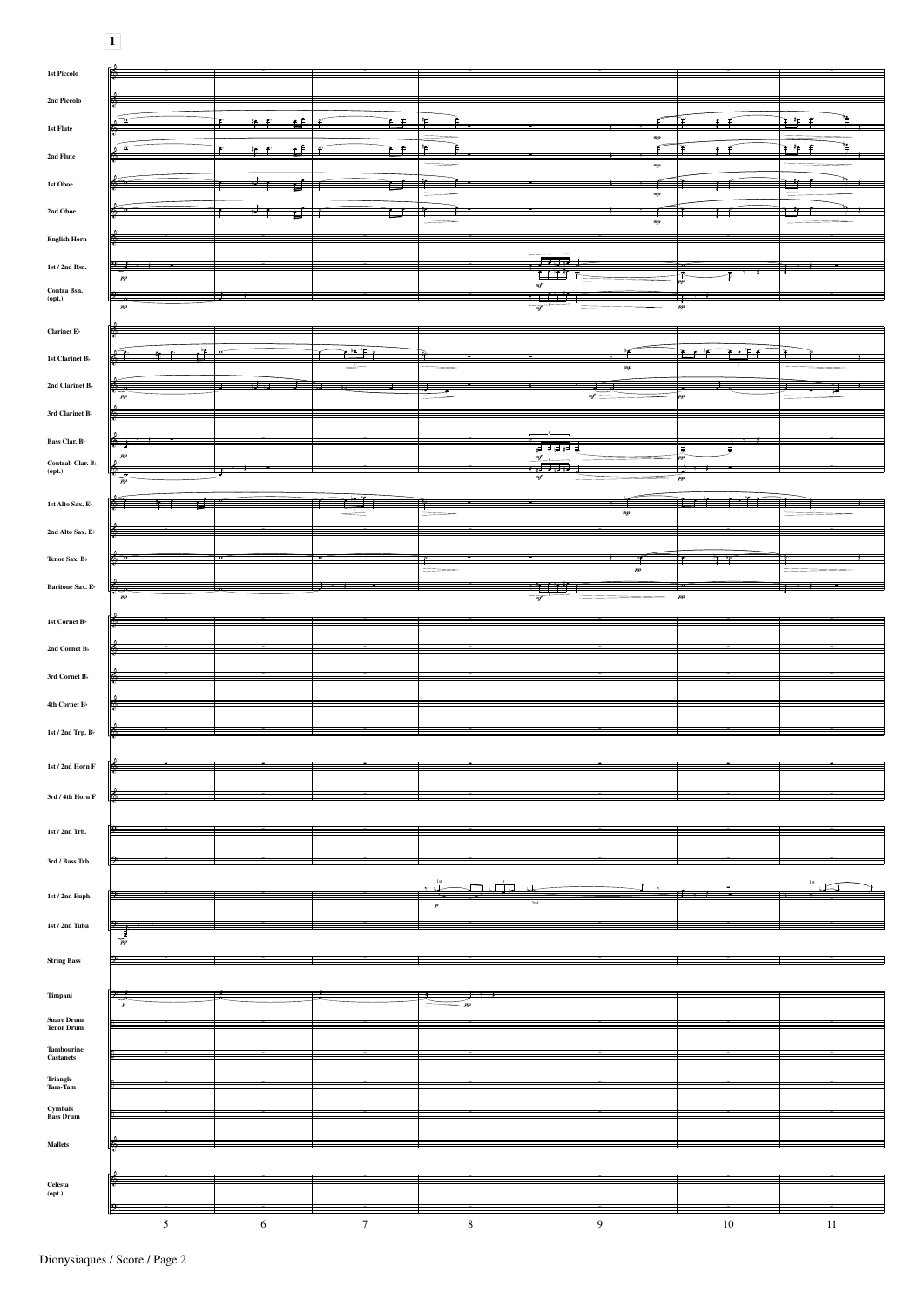| $1\mathrm{st}$ Piccolo                                                                  | 鬝                                                                 |                                           |                                              |                 |                                                         |
|-----------------------------------------------------------------------------------------|-------------------------------------------------------------------|-------------------------------------------|----------------------------------------------|-----------------|---------------------------------------------------------|
| 2nd Piccolo                                                                             | る                                                                 |                                           |                                              |                 |                                                         |
| $1st$ Flute $\,$                                                                        |                                                                   | $f$ $\frac{1}{2}$<br>È                    |                                              |                 |                                                         |
| 2nd Flute                                                                               | $\it mf$<br>眸                                                     | $f$ $\frac{1}{2}$<br>È                    |                                              |                 |                                                         |
|                                                                                         | $\it mf$<br>ЦĖ.                                                   | $\equiv$                                  |                                              |                 |                                                         |
| $1\mathrm{st}$ Oboe                                                                     | $\it mf$                                                          |                                           |                                              |                 |                                                         |
| $2\mathrm{nd}$ Oboe                                                                     | $\it mf$                                                          |                                           |                                              |                 |                                                         |
| <b>English Horn</b>                                                                     |                                                                   |                                           |                                              |                 |                                                         |
| $1st$ / $2nd$ Bsn. $\,$                                                                 | $\frac{1}{x}$ $\frac{1}{x}$ $\frac{1}{x}$ $\frac{1}{x}$           | $\rightarrow$ $\rightarrow$ $\rightarrow$ |                                              |                 | $\rm{a2}$<br>$\frac{4}{4}$<br>f                         |
| Contra Bsn.<br>(opt.)                                                                   | $m\ell$<br>$\rightarrow$ if f is<br>  9≔<br>⇁<br>$\rightarrow$    |                                           |                                              |                 | $\frac{4}{7}$<br>$\frac{1}{2}$ $\frac{1}{2}$            |
|                                                                                         | $\it mf$                                                          |                                           |                                              |                 | $\boldsymbol{f}$                                        |
| Clarinet $\mathbf{E}\flat$                                                              |                                                                   |                                           |                                              |                 |                                                         |
| 1st Clarinet $\rm B\ensuremath{\scriptstyle{\circ}}$                                    |                                                                   | $\it mf$                                  |                                              |                 |                                                         |
| 2nd Clarinet $\rm B\ensuremath{\scriptstyle{\circ}}$                                    |                                                                   | ⇉<br>$\mathit{mp}$                        |                                              |                 | $\boldsymbol{f}$                                        |
| 3rd Clarinet B                                                                          |                                                                   |                                           |                                              |                 | $\frac{1}{4}$<br><del>रे प्र</del><br>क्र               |
| Bass Clar. $\rm B\ensuremath{\flat}$                                                    | لمواسم الموارد<br>m f                                             |                                           |                                              |                 | $\frac{4}{7}$<br>₹<br>$\overrightarrow{ }$<br>म्ब<br>ार |
| $\begin{array}{ll} \mbox{Contrab } \mbox{Char.} \; B\flat \\ \mbox{(opt.)} \end{array}$ | $\overline{1}$ , $\overline{1}$ , $\overline{1}$ , $\overline{1}$ |                                           |                                              |                 | $12 - 7$<br>$\overrightarrow{ }$                        |
|                                                                                         | $\it mf$                                                          |                                           |                                              |                 | म्र<br>⅌                                                |
| 1st Alto Sax. $\rm E\flat$                                                              |                                                                   | $\overline{1}$<br>$\it mf$                |                                              |                 | $\lambda$                                               |
| 2nd Alto Sax. $\rm E\flat$                                                              |                                                                   |                                           |                                              |                 | $\rightarrow$                                           |
| Tenor Sax. $\rm B\ensuremath{\flat}$                                                    | m f                                                               |                                           | ∣я—                                          |                 | <u>ana</u><br>$\overline{4}$<br>$\boldsymbol{f}$        |
|                                                                                         |                                                                   |                                           |                                              |                 | f                                                       |
|                                                                                         | mf                                                                |                                           |                                              |                 |                                                         |
| 1st Cornet $\rm B\flat$                                                                 |                                                                   |                                           |                                              | ਰਾਜਾਂ           |                                                         |
| 2nd Cornet $\rm B\flat$                                                                 |                                                                   |                                           |                                              | $\frac{1}{2}$   |                                                         |
| $3 \text{rd}$ Cornet $\text{B}\flat$                                                    |                                                                   |                                           |                                              | m <sub>k</sub>  |                                                         |
| $4\mbox{th}$ Cornet $\mbox{B}\flat$                                                     |                                                                   |                                           |                                              |                 |                                                         |
| $1\mathrm{st}$ / $2\mathrm{nd}$ Trp. $\mathrm{B}\flat$                                  |                                                                   |                                           |                                              |                 |                                                         |
| $1\mathrm{st}$ / $2\mathrm{nd}$ Horn F                                                  |                                                                   |                                           |                                              |                 | 1st                                                     |
|                                                                                         |                                                                   |                                           | 3rd                                          | $\frac{mp}{a2}$ | $\boldsymbol{p}$                                        |
| $3 \mathrm{rd}$ / $4 \mathrm{th}$ Horn F                                                |                                                                   |                                           | $4\mathrm{th}$<br>$\mathfrak{m}p$            |                 |                                                         |
| $1st$ / $2nd$ Trb. $\,$                                                                 | ⋺                                                                 |                                           |                                              |                 |                                                         |
| $3\mathrm{rd}$ / Bass Trb.                                                              |                                                                   |                                           |                                              |                 |                                                         |
|                                                                                         |                                                                   |                                           |                                              | لموا            | 호                                                       |
| 1st / 2nd Euph.                                                                         | 2nd<br>mf                                                         |                                           | $\overline{\phantom{a}}$<br>$\boldsymbol{p}$ |                 |                                                         |
| $1st$ / $2nd$ ${\rm Tuba}$                                                              |                                                                   |                                           |                                              |                 | $\rm{a2}$<br>$\overline{f}$<br>븇<br>見<br>ਖ਼⊒            |
| $\mbox{String Bass}$                                                                    |                                                                   |                                           |                                              |                 |                                                         |
|                                                                                         |                                                                   |                                           |                                              |                 | arco $f$                                                |



Poco accelerando

Più accelerando

Ritardando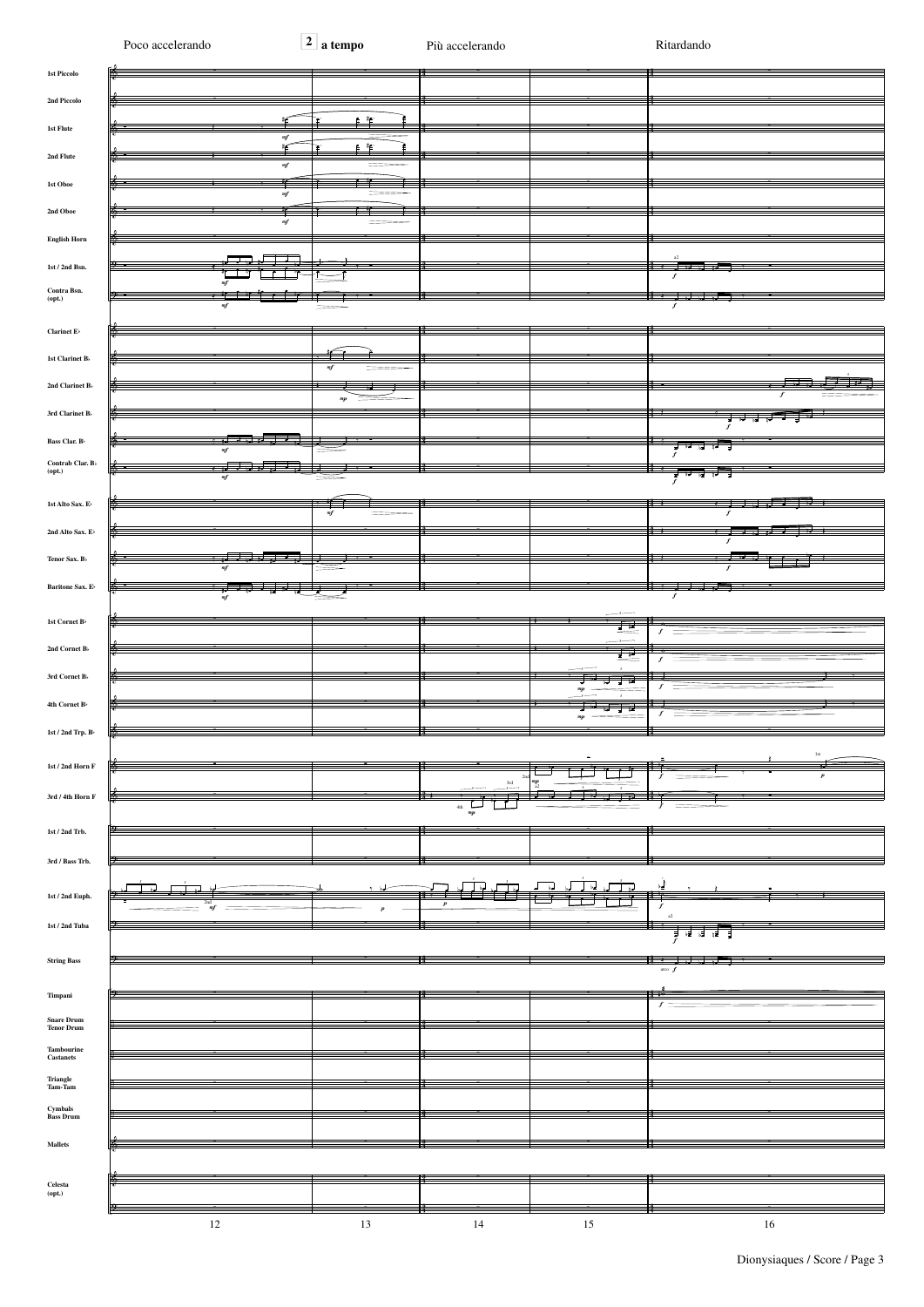

| <b>1st Piccolo</b>                                                                                           | 鬝                                                       |                      |                |                  |                           |
|--------------------------------------------------------------------------------------------------------------|---------------------------------------------------------|----------------------|----------------|------------------|---------------------------|
|                                                                                                              | Ѩ                                                       |                      |                |                  |                           |
| 2nd Piccolo                                                                                                  |                                                         |                      |                |                  |                           |
| $1st$ Flute $\,$                                                                                             | 6                                                       |                      |                |                  |                           |
| 2nd Flute                                                                                                    |                                                         |                      |                | . .<br>mf        |                           |
| $1\mathrm{st}$ Oboe                                                                                          |                                                         |                      |                | $\it mf$         |                           |
| 2nd Oboe                                                                                                     |                                                         |                      |                |                  |                           |
| <b>English Horn</b>                                                                                          | 喬                                                       |                      |                | $\it mf$         |                           |
| 1st / 2nd Bsn.                                                                                               | ⊨⊁                                                      |                      |                |                  |                           |
|                                                                                                              |                                                         |                      |                |                  |                           |
| Contra Bsn.<br>(opt.)                                                                                        | β                                                       |                      |                |                  |                           |
| Clarinet $\mathbf{E}\flat$                                                                                   | 险                                                       |                      |                |                  |                           |
| 1st Clarinet $\rm B\ensuremath{\flat}$                                                                       | with a feeling of oriental nonchalance<br>$1st$<br>- 10 |                      | يو اميا امير ا |                  |                           |
|                                                                                                              | m f                                                     | 2nd                  |                | cresc.           | $\cdot$ if if if          |
| 2nd Clarinet $\rm B\flat$                                                                                    | 61<br>$\boldsymbol{p}$                                  |                      |                |                  |                           |
| $3\text{rd}$ Clarinet B                                                                                      | ta.                                                     |                      |                | ∹<br>cresc.      | $\overline{\phantom{a}}$  |
| Bass Clar. $\rm B\ensuremath{\scriptstyle{\circ}}$                                                           |                                                         |                      |                |                  |                           |
| $\begin{array}{l} \textbf{Control } \textbf{Char.} \text{ } \textbf{B} \flat \\ \textbf{(opt.)} \end{array}$ | Ѩ                                                       |                      |                |                  |                           |
| 1st Alto Sax. E                                                                                              | Ѩ                                                       |                      |                |                  |                           |
|                                                                                                              | 长                                                       |                      |                |                  |                           |
| 2nd Alto Sax. $\rm E\flat$                                                                                   | $_{pp}$                                                 | $\boldsymbol{\beta}$ |                |                  |                           |
| Tenor Sax. $\mathbf{B} \flat$                                                                                | 险<br>p                                                  |                      |                |                  |                           |
|                                                                                                              | K                                                       |                      |                |                  |                           |
| 1st Cornet $\mathbf{B}\flat$                                                                                 | $\overline{\mathbb{F}}_{\overline{p}}$                  |                      |                |                  |                           |
| $2{\rm nd}$ Cornet ${\rm B}\flat$                                                                            | 6.                                                      |                      |                |                  |                           |
|                                                                                                              | pp                                                      |                      |                |                  |                           |
| $3 \text{rd}$ Cornet $\text{B}\flat$                                                                         |                                                         |                      |                |                  | m f                       |
| $4\text{th}$ Cornet $\text{B}\flat$                                                                          |                                                         |                      |                |                  | $\it mf$                  |
| $1\mathrm{st}$ / $2\mathrm{nd}$ Trp. $\mathrm{B}\flat$                                                       |                                                         |                      |                |                  |                           |
| $1\mathrm{st}$ / $2\mathrm{nd}$ Horn F                                                                       |                                                         |                      |                |                  | a <sub>2</sub>            |
|                                                                                                              |                                                         |                      |                | $2\mathrm{nd}$   | $_{mp}$<br>3rd            |
| $3\mathrm{rd}$ / $4\mathrm{th}$ Horn F                                                                       |                                                         |                      |                |                  | $\mathit{mp}$<br>$\it mf$ |
| $1\mathrm{st}$ / $2\mathrm{nd}$ Trb.                                                                         | P.                                                      |                      |                |                  |                           |
| $3\mathrm{rd}$ / Bass Trb.                                                                                   | ⊫                                                       |                      |                |                  |                           |
|                                                                                                              |                                                         |                      |                |                  |                           |
| $1\mathrm{st}$ / $2\mathrm{nd}$ Euph.                                                                        | ⋻                                                       |                      |                |                  |                           |
| $1st$ / $2nd$ ${\bf Tuba}$                                                                                   | ⋻                                                       |                      |                |                  |                           |
|                                                                                                              | 匪                                                       |                      |                |                  | creso                     |
| $\mbox{String Bass}$                                                                                         |                                                         |                      |                | $\boldsymbol{p}$ | $\it mf$<br>$\it{cresc.}$ |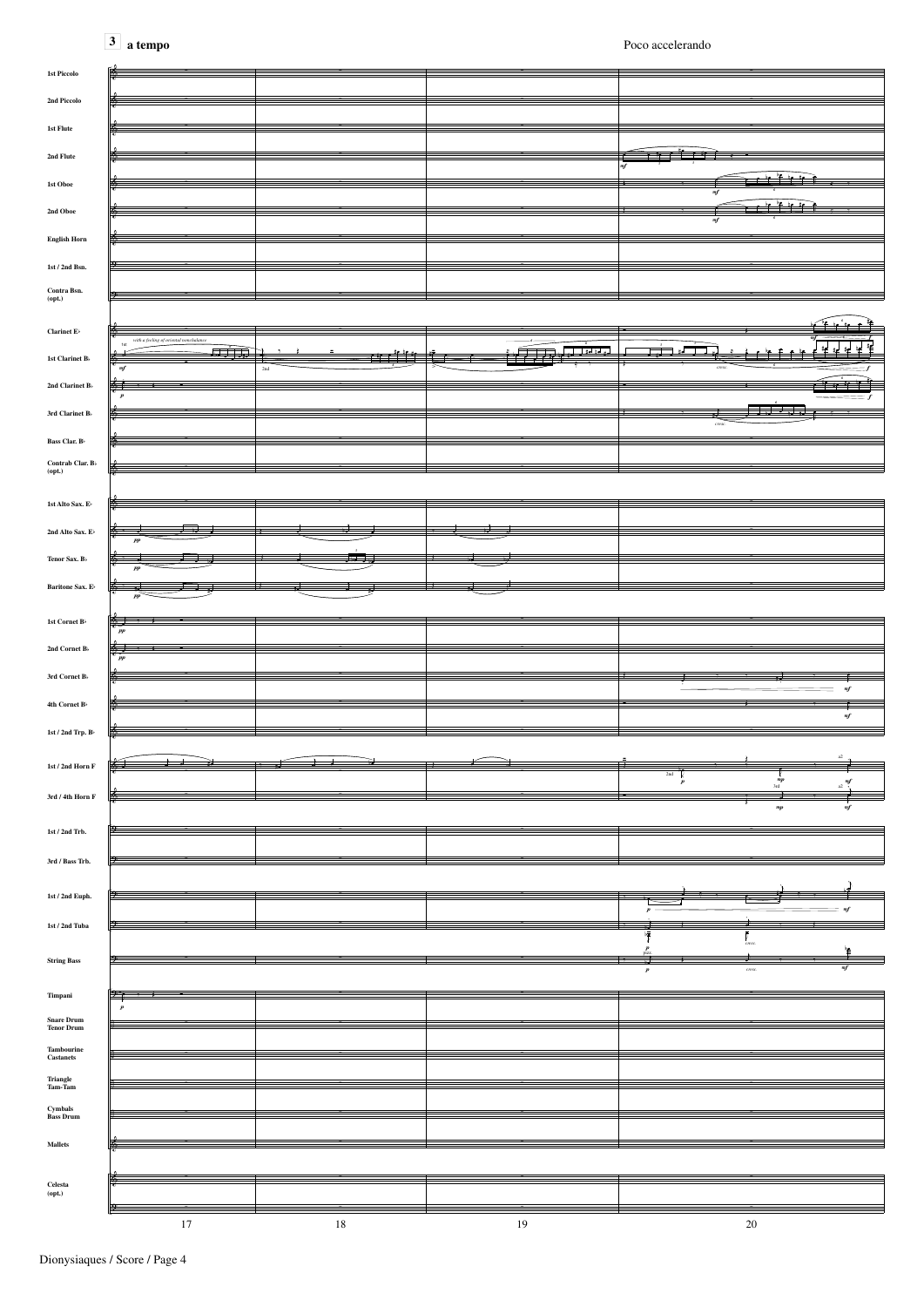**4 a tempo**

| $1\mathrm{st}$ Piccolo                                                               | 唏                                                                         |                      |                                                      |                                                    |                      |                                 |
|--------------------------------------------------------------------------------------|---------------------------------------------------------------------------|----------------------|------------------------------------------------------|----------------------------------------------------|----------------------|---------------------------------|
| $2\mathrm{nd}$ Piccolo                                                               | ⊺∲<br>Solo                                                                |                      |                                                      |                                                    |                      |                                 |
| 1st Flute                                                                            | $f^{\flat}$ $f^{\star}$<br>"≣<br>望<br>È.<br>6<br>$\it mp$                 | 準                    | $\mathbf{f}$<br>ਵਿ<br>፝ዸቘ<br>$\overline{\mathbf{3}}$ | $\widehat{\mathbf{F}}$<br>$F^*$<br>E<br>$\epsilon$ |                      |                                 |
| $2\mathrm{nd}$ Flute                                                                 |                                                                           |                      |                                                      |                                                    |                      |                                 |
| 1st Oboe                                                                             |                                                                           |                      |                                                      |                                                    |                      |                                 |
| $2\mathrm{nd}$ Oboe                                                                  |                                                                           |                      |                                                      |                                                    |                      |                                 |
| <b>English Horn</b>                                                                  |                                                                           |                      |                                                      |                                                    |                      |                                 |
| $1st$ / $2nd$ Bsn. $\,$                                                              |                                                                           | $1st$<br>ä.          |                                                      |                                                    |                      |                                 |
| Contra Bsn.<br>(opt.)                                                                | →                                                                         | $\boldsymbol{p}$     |                                                      |                                                    |                      |                                 |
|                                                                                      |                                                                           |                      |                                                      |                                                    |                      |                                 |
| Clarinet $\mathbf{E}\flat$                                                           |                                                                           |                      |                                                      |                                                    |                      | $\overline{p}$                  |
| 1st Clarinet $B\flat$                                                                |                                                                           |                      |                                                      |                                                    |                      | ⊭ੜ                              |
| 2nd Clarinet $B\flat$                                                                |                                                                           |                      |                                                      |                                                    |                      |                                 |
| $3\text{rd}$ Clarinet $\text{B}\flat$                                                |                                                                           |                      |                                                      |                                                    |                      |                                 |
| Bass Clar. $B\flat$                                                                  |                                                                           |                      |                                                      | ♬                                                  | 浸                    | 霆                               |
| $\begin{array}{ll} \mbox{Contrab } \mbox{Char. B}\flat \\ \mbox{(opt.)} \end{array}$ |                                                                           |                      |                                                      | $p -$                                              | $_{pp}$              |                                 |
|                                                                                      |                                                                           |                      |                                                      |                                                    |                      | ₩                               |
|                                                                                      |                                                                           |                      | $\overline{\phantom{a}3}$                            |                                                    |                      |                                 |
|                                                                                      |                                                                           |                      |                                                      |                                                    |                      |                                 |
| 2nd Alto Sax. $\rm E\!\flat$                                                         |                                                                           |                      |                                                      |                                                    |                      |                                 |
| Tenor Sax. B                                                                         | Ю.<br>≠<br>$\overline{\cdot}$<br>$p\hspace{-.08cm}p\hspace{-.09cm}\bar{}$ | $p_{\rm OCO}$ cresc. |                                                      |                                                    |                      | $\sqrt{1-\frac{1}{2}}$ is it if |
| Baritone Sax. $\rm E\ensuremath{\scriptstyle{\circ}}$                                | $\boldsymbol{pp}$                                                         | poco cresc.          |                                                      |                                                    |                      |                                 |
| 1st Cornet $\mathbf{B}\flat$                                                         |                                                                           |                      |                                                      |                                                    | $\boldsymbol{p}$     |                                 |
| $2{\rm nd}$ Cornet ${\rm B}\flat$                                                    |                                                                           |                      |                                                      |                                                    |                      |                                 |
| $3 \text{rd}$ Cornet $\text{B}\flat$                                                 |                                                                           |                      |                                                      |                                                    |                      |                                 |
| $4\mbox{th}$ Cornet $\mbox{B}\flat$                                                  |                                                                           |                      |                                                      |                                                    |                      |                                 |
| $1\mathrm{st}$ / $2\mathrm{nd}$ Trp. $\mathrm{B}\flat$                               |                                                                           |                      |                                                      |                                                    |                      |                                 |
|                                                                                      |                                                                           |                      |                                                      |                                                    | $1\rm{st}$           |                                 |
|                                                                                      |                                                                           |                      |                                                      |                                                    | $\boldsymbol{p}$     |                                 |
| $1\mathrm{st}$ / $2\mathrm{nd}$ Horn F<br>$3 \mathrm{rd}$ / $4 \mathrm{th}$ Horn F   |                                                                           |                      |                                                      |                                                    |                      |                                 |
| $1\mathrm{st}$ / $2\mathrm{nd}$ Trb.                                                 | ⋺                                                                         |                      |                                                      |                                                    |                      |                                 |
| $3\mathrm{rd}$ / Bass Trb.                                                           | ∍                                                                         |                      |                                                      |                                                    |                      |                                 |
|                                                                                      | ⊕                                                                         |                      |                                                      |                                                    |                      |                                 |
| $1\mathrm{st}$ / $2\mathrm{nd}$ Euph.                                                |                                                                           |                      |                                                      |                                                    | $\boldsymbol{p}$     |                                 |
| $1\mathrm{st}$ / $2\mathrm{nd}$ Tuba                                                 | ⊃≔                                                                        |                      |                                                      |                                                    | $\overrightarrow{p}$ |                                 |

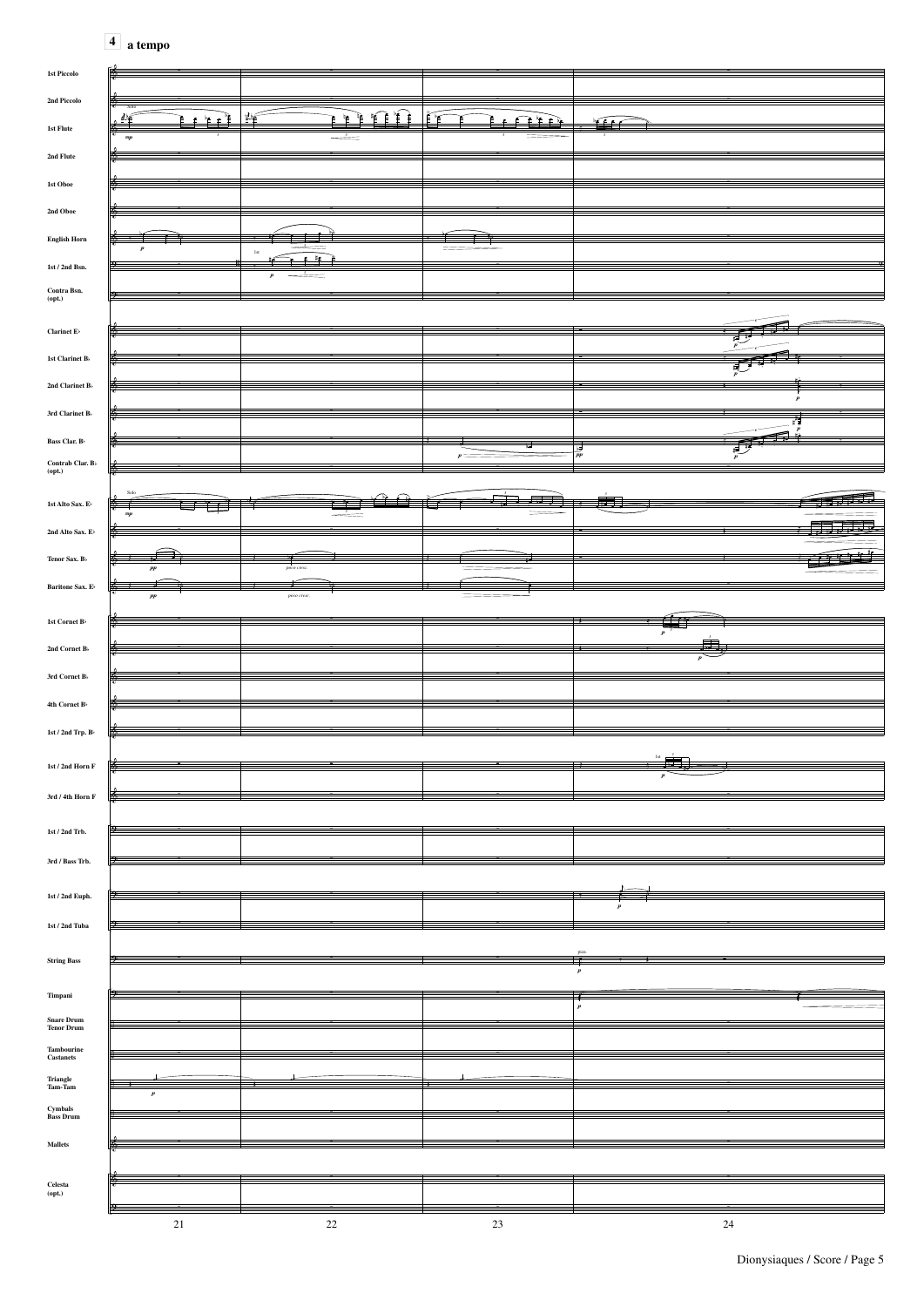| <b>1st Piccolo</b>                                 |                                                                                                                                                                                                                                                                                                                                                                                                                                   |                  | $\frac{1}{2}$                           |                                               |                                                                                                                                                                                                                                                                                                                                                |                         |                          |                                                                                                                                                                                                                                                                                                                     |
|----------------------------------------------------|-----------------------------------------------------------------------------------------------------------------------------------------------------------------------------------------------------------------------------------------------------------------------------------------------------------------------------------------------------------------------------------------------------------------------------------|------------------|-----------------------------------------|-----------------------------------------------|------------------------------------------------------------------------------------------------------------------------------------------------------------------------------------------------------------------------------------------------------------------------------------------------------------------------------------------------|-------------------------|--------------------------|---------------------------------------------------------------------------------------------------------------------------------------------------------------------------------------------------------------------------------------------------------------------------------------------------------------------|
| 2nd Piccolo                                        | $\frac{1}{6}$                                                                                                                                                                                                                                                                                                                                                                                                                     |                  | $\ddot{\phantom{1}}$<br>$\cdots$        |                                               |                                                                                                                                                                                                                                                                                                                                                |                         |                          |                                                                                                                                                                                                                                                                                                                     |
|                                                    | l‰ *                                                                                                                                                                                                                                                                                                                                                                                                                              |                  | 直視 自有相当自相信                              | 丰栏                                            | $F$ $F$ $F$ $F$ $F$ $F$ $F$<br>$\sim$ $-$                                                                                                                                                                                                                                                                                                      |                         |                          |                                                                                                                                                                                                                                                                                                                     |
| $1st$ Flute $\,$                                   |                                                                                                                                                                                                                                                                                                                                                                                                                                   |                  | 直 社 直 <u>自 社 自 自 社 社 主</u>              |                                               |                                                                                                                                                                                                                                                                                                                                                |                         |                          |                                                                                                                                                                                                                                                                                                                     |
| 2nd Flute                                          |                                                                                                                                                                                                                                                                                                                                                                                                                                   | f                |                                         | 手柜                                            | <b>EFFETT</b>                                                                                                                                                                                                                                                                                                                                  |                         |                          |                                                                                                                                                                                                                                                                                                                     |
| $1st$ Oboe                                         |                                                                                                                                                                                                                                                                                                                                                                                                                                   | $\boldsymbol{f}$ | <del>می با با با با با با با</del>      | f #                                           | ل د د له د م <sup>ر</sup> مزه م د                                                                                                                                                                                                                                                                                                              |                         |                          |                                                                                                                                                                                                                                                                                                                     |
| 2nd Oboe                                           |                                                                                                                                                                                                                                                                                                                                                                                                                                   |                  | $\overbrace{\phantom{h^{2}}\,}^{h^{2}}$ | $\left( \begin{array}{c} \end{array} \right)$ | $7 - 1$<br>$\sim$ $\sim$ $\sim$ $\sim$ $\sim$                                                                                                                                                                                                                                                                                                  |                         |                          |                                                                                                                                                                                                                                                                                                                     |
| <b>English Horn</b>                                |                                                                                                                                                                                                                                                                                                                                                                                                                                   | $\boldsymbol{f}$ |                                         |                                               |                                                                                                                                                                                                                                                                                                                                                |                         |                          |                                                                                                                                                                                                                                                                                                                     |
| $1st$ / $2nd$ Bsn. $\,$                            | $\mathcal{Y}$ ,                                                                                                                                                                                                                                                                                                                                                                                                                   | a2               |                                         | ÷.                                            |                                                                                                                                                                                                                                                                                                                                                | $\Box$                  | $\frac{1}{2}$            |                                                                                                                                                                                                                                                                                                                     |
|                                                    |                                                                                                                                                                                                                                                                                                                                                                                                                                   |                  |                                         | $\overline{\bullet}$                          |                                                                                                                                                                                                                                                                                                                                                |                         |                          |                                                                                                                                                                                                                                                                                                                     |
| Contra Bsn.<br>(opt.)                              | $\cdot$ $\cdot$                                                                                                                                                                                                                                                                                                                                                                                                                   |                  |                                         |                                               |                                                                                                                                                                                                                                                                                                                                                |                         |                          |                                                                                                                                                                                                                                                                                                                     |
|                                                    | 子和和护护生物                                                                                                                                                                                                                                                                                                                                                                                                                           |                  |                                         | $\frac{1}{2}$                                 | $F$ $f$ $f$ $f$ $f$ $f$ $g$ $h$ $h$ $h$                                                                                                                                                                                                                                                                                                        |                         |                          | $\frac{1}{2}$ of the $\frac{1}{2}$ of the $\frac{1}{2}$ of the $\frac{1}{2}$ of the $\frac{1}{2}$                                                                                                                                                                                                                   |
| Clarinet $\rm E\ensuremath{\scriptstyle{\circ}}$   | $\widetilde{\phantom{a}}$ , $\widetilde{\phantom{a}}$ , $\widetilde{\phantom{a}}$ , $\widetilde{\phantom{a}}$ , $\widetilde{\phantom{a}}$ , $\widetilde{\phantom{a}}$ , $\widetilde{\phantom{a}}$ , $\widetilde{\phantom{a}}$ , $\widetilde{\phantom{a}}$ , $\widetilde{\phantom{a}}$ , $\widetilde{\phantom{a}}$ , $\widetilde{\phantom{a}}$ , $\widetilde{\phantom{a}}$ , $\widetilde{\phantom{a}}$ , $\widetilde{\phantom{a}}$ |                  |                                         | きょうしゃ いっとう しょうしゃ                              | $E = 1 + \frac{1}{2}$                                                                                                                                                                                                                                                                                                                          | يم آهي                  |                          | r tr e e tr E 'E tr e tr b                                                                                                                                                                                                                                                                                          |
| 1st Clarinet $\mathbf{B}\flat$                     |                                                                                                                                                                                                                                                                                                                                                                                                                                   |                  |                                         |                                               |                                                                                                                                                                                                                                                                                                                                                |                         |                          |                                                                                                                                                                                                                                                                                                                     |
| 2nd Clarinet $\rm B\ensuremath{\flat}$             | 在中村村                                                                                                                                                                                                                                                                                                                                                                                                                              |                  |                                         |                                               |                                                                                                                                                                                                                                                                                                                                                |                         |                          | $\rightarrow$ to control $\mathbb{Z}$ in the second second second second second second second second second second second second second second second second second second second second second second second second second second second<br>sempre dim.                                                            |
| $3\text{rd}$ Clarinet $\text{B}\flat$              | $\frac{1}{2}$<br>$=$ f                                                                                                                                                                                                                                                                                                                                                                                                            |                  |                                         |                                               | $\left\lceil \frac{1}{2} \right\rceil$                                                                                                                                                                                                                                                                                                         |                         |                          | $\frac{1}{2}$ $\frac{1}{2}$ $\frac{1}{2}$ $\frac{1}{2}$ $\frac{1}{2}$ $\frac{1}{2}$ $\frac{1}{2}$ $\frac{1}{2}$ $\frac{1}{2}$ $\frac{1}{2}$ $\frac{1}{2}$ $\frac{1}{2}$ $\frac{1}{2}$ $\frac{1}{2}$ $\frac{1}{2}$ $\frac{1}{2}$ $\frac{1}{2}$ $\frac{1}{2}$ $\frac{1}{2}$ $\frac{1}{2}$ $\frac{1}{2}$ $\frac{1}{2}$ |
| Bass Clar. $\rm B\ensuremath{\scriptstyle{\circ}}$ |                                                                                                                                                                                                                                                                                                                                                                                                                                   | 素<br>उ.          |                                         |                                               |                                                                                                                                                                                                                                                                                                                                                | $\overline{\mathbf{v}}$ | न्र                      |                                                                                                                                                                                                                                                                                                                     |
| Contrab Clar. B<br>(opt.)                          | $\boldsymbol{f}$<br>$\frac{1}{6}$                                                                                                                                                                                                                                                                                                                                                                                                 | 素<br>इ           |                                         |                                               |                                                                                                                                                                                                                                                                                                                                                | $\overline{5}$          |                          |                                                                                                                                                                                                                                                                                                                     |
|                                                    | $\overline{\phantom{a}}$                                                                                                                                                                                                                                                                                                                                                                                                          |                  |                                         | بم ا ≞°                                       |                                                                                                                                                                                                                                                                                                                                                |                         |                          |                                                                                                                                                                                                                                                                                                                     |
| 1st Alto Sax. E                                    | ⊯                                                                                                                                                                                                                                                                                                                                                                                                                                 |                  |                                         | E                                             | $e^{\frac{1}{2}}$ $e^{\frac{1}{2}}$ $e^{\frac{1}{2}}$ $e^{\frac{1}{2}}$ $e^{\frac{1}{2}}$ $e^{\frac{1}{2}}$ $e^{\frac{1}{2}}$ $e^{\frac{1}{2}}$ $e^{\frac{1}{2}}$ $e^{\frac{1}{2}}$ $e^{\frac{1}{2}}$ $e^{\frac{1}{2}}$ $e^{\frac{1}{2}}$ $e^{\frac{1}{2}}$ $e^{\frac{1}{2}}$ $e^{\frac{1}{2}}$ $e^{\frac{1}{2}}$ $e^{\frac{1}{2}}$ $e^{\frac$ |                         |                          | $\boldsymbol{p}$                                                                                                                                                                                                                                                                                                    |
| 2nd Alto Sax. E                                    | $\left  \phi \right $<br>$\boldsymbol{f}$<br>چہ                                                                                                                                                                                                                                                                                                                                                                                   |                  |                                         |                                               |                                                                                                                                                                                                                                                                                                                                                |                         |                          |                                                                                                                                                                                                                                                                                                                     |
| Tenor Sax. B                                       | $\frac{6}{5}$                                                                                                                                                                                                                                                                                                                                                                                                                     |                  |                                         |                                               |                                                                                                                                                                                                                                                                                                                                                |                         |                          | $\sim$ $\sim$ $\sim$ $\sim$                                                                                                                                                                                                                                                                                         |
|                                                    |                                                                                                                                                                                                                                                                                                                                                                                                                                   |                  |                                         |                                               |                                                                                                                                                                                                                                                                                                                                                |                         |                          | $\boldsymbol{p}$                                                                                                                                                                                                                                                                                                    |
| 1st Cornet $\mathbf{B}\flat$                       |                                                                                                                                                                                                                                                                                                                                                                                                                                   |                  |                                         |                                               |                                                                                                                                                                                                                                                                                                                                                |                         |                          |                                                                                                                                                                                                                                                                                                                     |
| $2{\rm nd}$ Cornet ${\rm B}\flat$                  |                                                                                                                                                                                                                                                                                                                                                                                                                                   |                  |                                         |                                               |                                                                                                                                                                                                                                                                                                                                                |                         |                          |                                                                                                                                                                                                                                                                                                                     |
|                                                    |                                                                                                                                                                                                                                                                                                                                                                                                                                   |                  |                                         |                                               |                                                                                                                                                                                                                                                                                                                                                |                         | रहाइस                    |                                                                                                                                                                                                                                                                                                                     |
| $3\mathrm{rd}$ Cornet $\mathrm{B}\flat$            | 6:                                                                                                                                                                                                                                                                                                                                                                                                                                | $\boldsymbol{f}$ |                                         |                                               |                                                                                                                                                                                                                                                                                                                                                |                         |                          |                                                                                                                                                                                                                                                                                                                     |
| $4\rm{th}$ Cornet $\rm{B\ensuremath{\flat}}$       |                                                                                                                                                                                                                                                                                                                                                                                                                                   |                  |                                         |                                               |                                                                                                                                                                                                                                                                                                                                                |                         |                          |                                                                                                                                                                                                                                                                                                                     |
| 1st / 2nd Trp. $\rm B\ensuremath{\flat}$           |                                                                                                                                                                                                                                                                                                                                                                                                                                   |                  |                                         |                                               |                                                                                                                                                                                                                                                                                                                                                |                         |                          |                                                                                                                                                                                                                                                                                                                     |
| $1\mathrm{st}$ / $2\mathrm{nd}$ Horn F             | 6                                                                                                                                                                                                                                                                                                                                                                                                                                 |                  |                                         |                                               |                                                                                                                                                                                                                                                                                                                                                |                         |                          |                                                                                                                                                                                                                                                                                                                     |
| $3\mathrm{rd}$ / $4\mathrm{th}$ Horn F             | $\sqrt{6}$                                                                                                                                                                                                                                                                                                                                                                                                                        |                  |                                         |                                               |                                                                                                                                                                                                                                                                                                                                                |                         |                          |                                                                                                                                                                                                                                                                                                                     |
|                                                    |                                                                                                                                                                                                                                                                                                                                                                                                                                   |                  |                                         |                                               |                                                                                                                                                                                                                                                                                                                                                |                         |                          |                                                                                                                                                                                                                                                                                                                     |
| $1\mathrm{st}$ / $2\mathrm{nd}$ Trb.               |                                                                                                                                                                                                                                                                                                                                                                                                                                   |                  |                                         |                                               |                                                                                                                                                                                                                                                                                                                                                |                         |                          |                                                                                                                                                                                                                                                                                                                     |
| $3\mathrm{rd}$ / Bass Trb.                         | ș                                                                                                                                                                                                                                                                                                                                                                                                                                 |                  |                                         |                                               |                                                                                                                                                                                                                                                                                                                                                |                         |                          |                                                                                                                                                                                                                                                                                                                     |
| $1\mathrm{st}$ / $2\mathrm{nd}$ Euph.              | デキ                                                                                                                                                                                                                                                                                                                                                                                                                                |                  |                                         |                                               |                                                                                                                                                                                                                                                                                                                                                |                         |                          |                                                                                                                                                                                                                                                                                                                     |
|                                                    |                                                                                                                                                                                                                                                                                                                                                                                                                                   |                  | $\boldsymbol{f}$                        |                                               |                                                                                                                                                                                                                                                                                                                                                |                         |                          |                                                                                                                                                                                                                                                                                                                     |
| $1st$ / $2nd$ ${\bf Tuba}$                         | <del>) - 1</del>                                                                                                                                                                                                                                                                                                                                                                                                                  | 誓語               |                                         |                                               |                                                                                                                                                                                                                                                                                                                                                | $\sqrt{2}$              |                          |                                                                                                                                                                                                                                                                                                                     |
|                                                    | $\mathcal{F}$                                                                                                                                                                                                                                                                                                                                                                                                                     |                  |                                         |                                               |                                                                                                                                                                                                                                                                                                                                                |                         |                          |                                                                                                                                                                                                                                                                                                                     |
| $\mbox{String Bass}$                               |                                                                                                                                                                                                                                                                                                                                                                                                                                   |                  |                                         | ¢                                             |                                                                                                                                                                                                                                                                                                                                                |                         | $\overline{\phantom{a}}$ |                                                                                                                                                                                                                                                                                                                     |

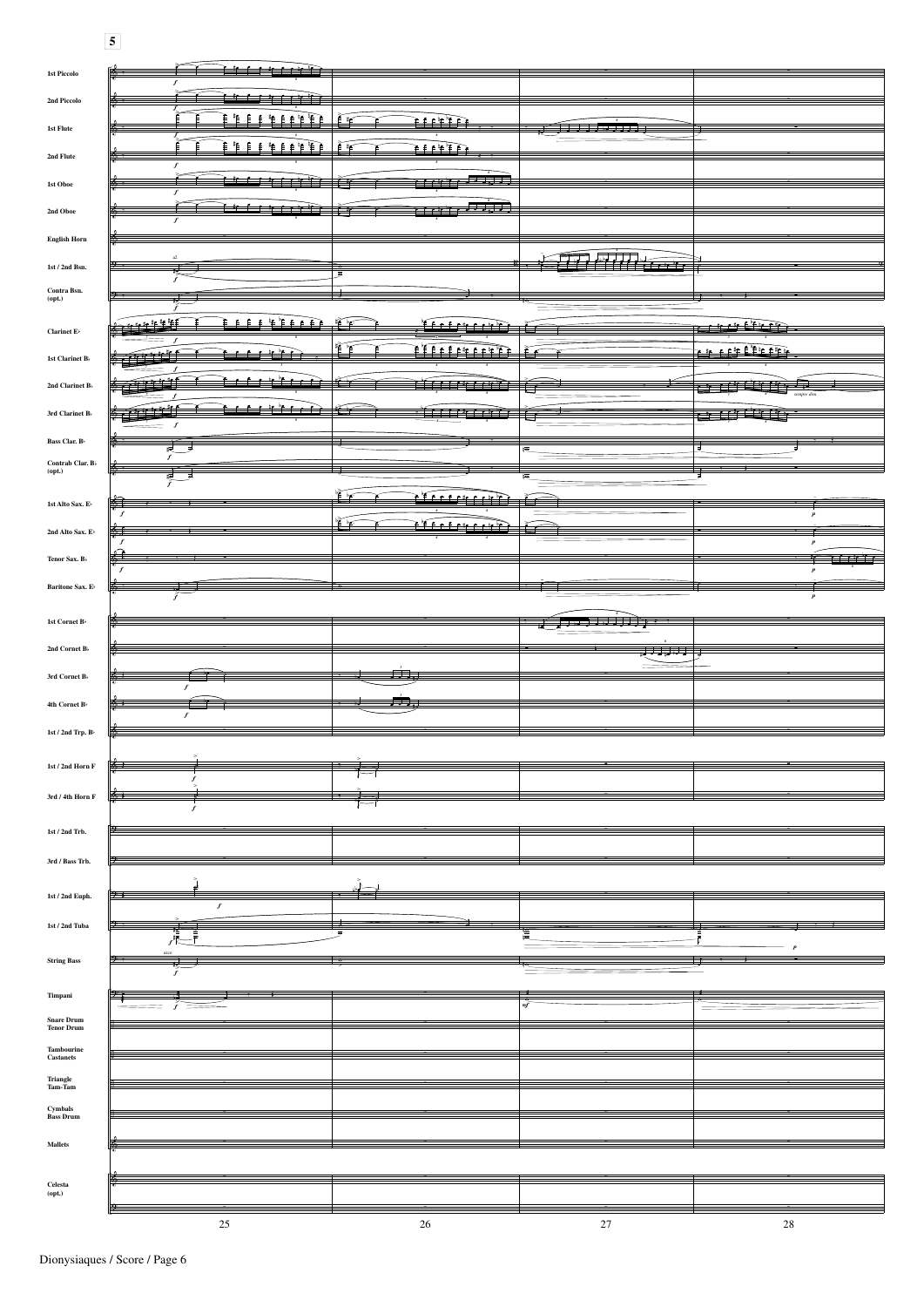| <b>1st Piccolo</b>                                                                                   |               |                                                                                                           |                                                                               | $\epsilon$ $\epsilon$ if $\epsilon$ if<br>$\overline{\phantom{a}}$ |
|------------------------------------------------------------------------------------------------------|---------------|-----------------------------------------------------------------------------------------------------------|-------------------------------------------------------------------------------|--------------------------------------------------------------------|
|                                                                                                      |               |                                                                                                           |                                                                               |                                                                    |
| 2nd Piccolo                                                                                          | ŕ.            |                                                                                                           |                                                                               |                                                                    |
| <b>1st Flute</b>                                                                                     |               |                                                                                                           |                                                                               | 作<br>E E E E E<br>Ě<br>里<br>$\epsilon$<br>$\epsilon$<br>۹e.        |
|                                                                                                      |               |                                                                                                           |                                                                               | $F$ $F$ $F$ $F$<br>重重生<br>$\mathbf{E}$<br>$\epsilon$<br>۹e         |
| 2nd Flute                                                                                            |               |                                                                                                           |                                                                               | f                                                                  |
| 1st Oboe                                                                                             |               |                                                                                                           |                                                                               |                                                                    |
|                                                                                                      |               |                                                                                                           |                                                                               |                                                                    |
| 2nd Oboe                                                                                             |               |                                                                                                           |                                                                               | — r ir<br>$\overline{\phantom{a}}$                                 |
| <b>English Horn</b>                                                                                  | 6             |                                                                                                           |                                                                               |                                                                    |
|                                                                                                      | a2<br>– ≫     |                                                                                                           |                                                                               | $B_{\sigma}$                                                       |
| 1st / 2nd Bsn.                                                                                       |               |                                                                                                           |                                                                               | $\boldsymbol{f}$                                                   |
| Contra Bsn.<br>$\left($ opt. $\right)$                                                               | $\mathcal{P}$ |                                                                                                           |                                                                               |                                                                    |
|                                                                                                      |               |                                                                                                           |                                                                               |                                                                    |
| <b>Clarinet E</b>                                                                                    | 6             |                                                                                                           | .                                                                             |                                                                    |
| 1st Clarinet $\rm B\ensuremath{\flat}$                                                               |               | $\frac{1}{2}$                                                                                             | 艳<br><u>#e #e #e #e</u>                                                       |                                                                    |
|                                                                                                      |               |                                                                                                           |                                                                               |                                                                    |
| 2nd Clarinet B                                                                                       | <b>te te</b>  | $\sqrt{12}$<br>te le<br>不知                                                                                |                                                                               |                                                                    |
| $3\text{rd}$ Clarinet $\text{B}\flat$                                                                |               |                                                                                                           | $\frac{1}{2}$ , $\frac{1}{2}$ , $\frac{1}{2}$ , $\frac{1}{2}$ , $\frac{1}{2}$ |                                                                    |
|                                                                                                      |               |                                                                                                           |                                                                               |                                                                    |
| Bass Clar. B                                                                                         | रहरू          |                                                                                                           | ₹<br><del>प्µा</del> न                                                        | r 10                                                               |
| $\begin{array}{l} \textbf{Control } \textbf{Char.} \textbf{ B} \flat \\ \textbf{(opt.)} \end{array}$ | 喬<br>₹₹<br>₩  |                                                                                                           | ਰੂਰ <sub>ਸ਼</sub> ਰਿਆ                                                         |                                                                    |
|                                                                                                      |               |                                                                                                           |                                                                               |                                                                    |
| 1st Alto Sax. E                                                                                      | 67            |                                                                                                           | $\cdots$<br>$\boldsymbol{f}$                                                  |                                                                    |
| 2nd Alto Sax. E                                                                                      | $\left( $     |                                                                                                           | ۴ <u>۲</u> م± ج                                                               |                                                                    |
|                                                                                                      |               |                                                                                                           | $\overline{f}$                                                                |                                                                    |
| Tenor Sax. $\rm B\textsubscript{>}$                                                                  | 6             |                                                                                                           |                                                                               | ≖                                                                  |
| Baritone Sax. $\rm E\!\!\succ$                                                                       | 五方<br>á.      |                                                                                                           |                                                                               | ఆ                                                                  |
|                                                                                                      |               |                                                                                                           |                                                                               |                                                                    |
| 1st Cornet $\rm B\flat$                                                                              |               |                                                                                                           |                                                                               |                                                                    |
| $2{\rm nd}$ Cornet ${\rm B}\flat$                                                                    |               |                                                                                                           |                                                                               |                                                                    |
|                                                                                                      |               |                                                                                                           |                                                                               |                                                                    |
| $3 \text{rd}$ Cornet $\text{B}\flat$                                                                 |               |                                                                                                           | $\boldsymbol{f}$                                                              | ¥<br>⇁<br>-                                                        |
| $4\text{th}$ Cornet $\text{B}\flat$                                                                  |               |                                                                                                           |                                                                               |                                                                    |
| $1$ st / 2nd Trp. B $\flat$                                                                          |               |                                                                                                           |                                                                               | $r_{\blacksquare}$                                                 |
|                                                                                                      |               | f                                                                                                         |                                                                               |                                                                    |
| $1\mathrm{st}$ / $2\mathrm{nd}$ Horn F                                                               |               |                                                                                                           |                                                                               | $\geq$                                                             |
|                                                                                                      |               |                                                                                                           |                                                                               |                                                                    |
| $3\mathrm{rd}\,/\,4\mathrm{th}$ Horn F                                                               | Ѩ             |                                                                                                           |                                                                               |                                                                    |
|                                                                                                      | ⋻             |                                                                                                           |                                                                               |                                                                    |
| $1\mathrm{st}$ / $2\mathrm{nd}$ Trb.                                                                 |               | $\boldsymbol{f}$                                                                                          |                                                                               |                                                                    |
| $3\mathrm{rd}$ / Bass Trb.                                                                           | ⊵             | $3\mathrm{rd}$<br>$\overline{\phantom{a}}$<br>.<br>$\rightarrow$<br>$\boldsymbol{f}$<br>$\, {\bf B}$ Trb. | $\rightarrow$ $\rightarrow$<br>∸<br>œ                                         | ⇁<br>⇁                                                             |
|                                                                                                      |               |                                                                                                           |                                                                               |                                                                    |
| $1\mathrm{st}$ / $2\mathrm{nd}$ Euph.                                                                | ⋺             |                                                                                                           |                                                                               |                                                                    |
| $1\mathrm{st}$ / $2\mathrm{nd}$ Tuba                                                                 | ⋺             |                                                                                                           |                                                                               |                                                                    |
|                                                                                                      |               |                                                                                                           | 青精<br>嬯                                                                       |                                                                    |
| $\mbox{String Bass}$                                                                                 | D.            |                                                                                                           |                                                                               |                                                                    |
|                                                                                                      |               |                                                                                                           |                                                                               |                                                                    |

**6** Poco a poco accelerando.......

![](_page_6_Figure_2.jpeg)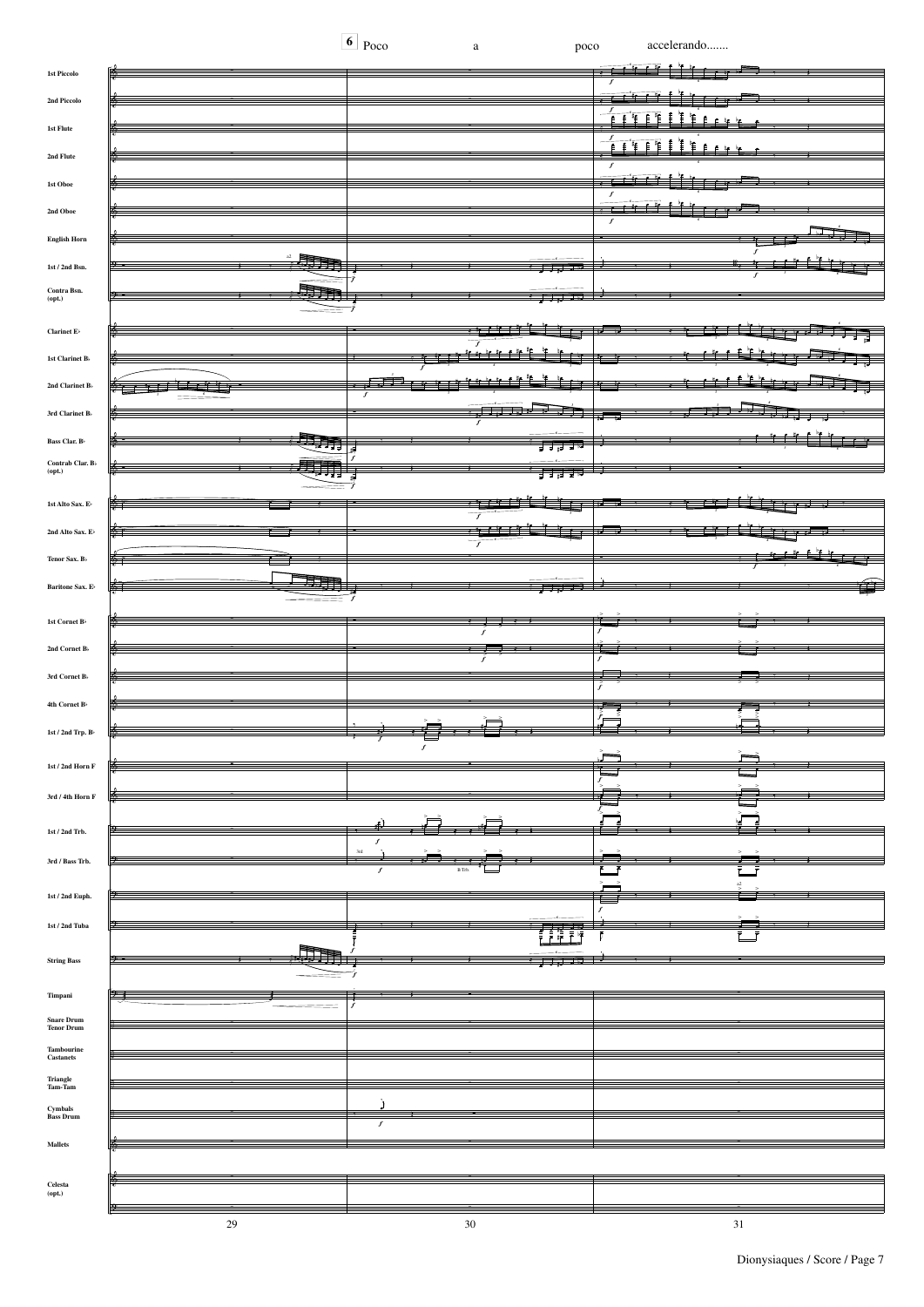|                                                                                        |            |                                   |                                                                                              | <b>ELECTION</b>                                                                                                                                                                                                                                                                                                                                                                                                                                                                                                                               |
|----------------------------------------------------------------------------------------|------------|-----------------------------------|----------------------------------------------------------------------------------------------|-----------------------------------------------------------------------------------------------------------------------------------------------------------------------------------------------------------------------------------------------------------------------------------------------------------------------------------------------------------------------------------------------------------------------------------------------------------------------------------------------------------------------------------------------|
| <b>1st Piccolo</b>                                                                     |            |                                   |                                                                                              | £Ï<br>巾                                                                                                                                                                                                                                                                                                                                                                                                                                                                                                                                       |
| 2nd Piccolo                                                                            | $\epsilon$ |                                   |                                                                                              | $\begin{array}{c}\n\overbrace{\qquad \qquad }^{f} \qquad \qquad \overbrace{\qquad \qquad }^{f} \qquad \qquad \overbrace{\qquad \qquad }^{f} \qquad \qquad \overbrace{\qquad \qquad }^{f} \qquad \qquad \overbrace{\qquad \qquad }^{f} \qquad \qquad \overbrace{\qquad \qquad }^{f} \qquad \qquad \overbrace{\qquad \qquad }^{f} \qquad \qquad \overbrace{\qquad \qquad }^{f} \qquad \qquad \overbrace{\qquad \qquad }^{f} \qquad \qquad \overbrace{\qquad \qquad }^{f} \qquad \qquad \overbrace{\qquad \qquad }^{f} \qquad \qquad \overbrace$ |
| $1st$ Flute                                                                            | Т.         | 维                                 |                                                                                              |                                                                                                                                                                                                                                                                                                                                                                                                                                                                                                                                               |
| $2\mathrm{nd}$ Flute                                                                   |            | 绰                                 |                                                                                              | $\mathcal{I}_{\text{per}}$<br>$E$ be                                                                                                                                                                                                                                                                                                                                                                                                                                                                                                          |
|                                                                                        |            | $\pm$                             |                                                                                              | $f\hspace{-0.1cm}f$<br>感                                                                                                                                                                                                                                                                                                                                                                                                                                                                                                                      |
| $1\mathrm{st}$ Oboe                                                                    |            |                                   |                                                                                              |                                                                                                                                                                                                                                                                                                                                                                                                                                                                                                                                               |
| $2\mathrm{nd}$ Oboe                                                                    |            | 址                                 |                                                                                              | فبالتيا                                                                                                                                                                                                                                                                                                                                                                                                                                                                                                                                       |
| <b>English Horn</b>                                                                    | 6          |                                   |                                                                                              |                                                                                                                                                                                                                                                                                                                                                                                                                                                                                                                                               |
| $1st$ / $2nd$ Bsn. $\,$                                                                | ヮ          | عقب                               |                                                                                              | <b>FILE</b><br>$\frac{1}{2}$ $\frac{1}{2}$                                                                                                                                                                                                                                                                                                                                                                                                                                                                                                    |
|                                                                                        |            |                                   |                                                                                              | $f\hspace{-0.1cm}f$<br>Ξ                                                                                                                                                                                                                                                                                                                                                                                                                                                                                                                      |
| $\begin{array}{ll} \mbox{Contra Bsn.} \\ \mbox{(opt.)} \end{array}$                    |            |                                   |                                                                                              |                                                                                                                                                                                                                                                                                                                                                                                                                                                                                                                                               |
| Clarinet $\mathbf{E}\flat$                                                             | ⊕          | 吐卡                                |                                                                                              | 四红牛牛                                                                                                                                                                                                                                                                                                                                                                                                                                                                                                                                          |
|                                                                                        |            | 進                                 |                                                                                              | P                                                                                                                                                                                                                                                                                                                                                                                                                                                                                                                                             |
| 1st Clarinet $\rm B\ensuremath{\flat}$                                                 | $\circ$    |                                   | $\frac{1}{\sqrt{2}}$<br>₹<br>₹<br>न्दा स्                                                    | he b                                                                                                                                                                                                                                                                                                                                                                                                                                                                                                                                          |
| 2nd Clarinet $\mathbf{B}\flat$                                                         | ᅊ          |                                   | $\frac{1}{\sqrt{2}}$ , $\frac{1}{\sqrt{2}}$ , $\frac{1}{\sqrt{2}}$<br>न्द्र स                |                                                                                                                                                                                                                                                                                                                                                                                                                                                                                                                                               |
| $3\text{rd}$ Clarinet $\text{B}\flat$                                                  | а.         |                                   | इ उच<br>ਜ਼<br>₹                                                                              | □                                                                                                                                                                                                                                                                                                                                                                                                                                                                                                                                             |
| Bass Clar. $B\flat$                                                                    |            | <u> Jp</u>                        | $\overline{\phantom{a}}$                                                                     | 愚<br>- 10                                                                                                                                                                                                                                                                                                                                                                                                                                                                                                                                     |
|                                                                                        |            |                                   |                                                                                              |                                                                                                                                                                                                                                                                                                                                                                                                                                                                                                                                               |
| $\begin{array}{ll} \mbox{Contrab } \mbox{Char.~B}\!\flat \\ \mbox{(opt.)} \end{array}$ |            |                                   |                                                                                              |                                                                                                                                                                                                                                                                                                                                                                                                                                                                                                                                               |
| 1st Alto Sax. $\rm E\flat$                                                             |            | 华                                 |                                                                                              | 奪                                                                                                                                                                                                                                                                                                                                                                                                                                                                                                                                             |
| 2nd Alto Sax. $\rm E\flat$                                                             |            | 峰                                 |                                                                                              |                                                                                                                                                                                                                                                                                                                                                                                                                                                                                                                                               |
|                                                                                        |            |                                   |                                                                                              | Ţ<br>f f                                                                                                                                                                                                                                                                                                                                                                                                                                                                                                                                      |
| Tenor Sax. $\rm B\ensuremath{\flat}$                                                   | 16-        |                                   |                                                                                              | 息                                                                                                                                                                                                                                                                                                                                                                                                                                                                                                                                             |
| Baritone Sax. $\mathbf{E}\flat$                                                        |            | مقعقع وينتق                       | → ⊷                                                                                          | Ţ<br>$f\hspace{-0.1cm}f$                                                                                                                                                                                                                                                                                                                                                                                                                                                                                                                      |
|                                                                                        |            |                                   |                                                                                              | $\frac{1}{2}$ $\frac{1}{2}$<br>- 1                                                                                                                                                                                                                                                                                                                                                                                                                                                                                                            |
| 1st Cornet $\mathbf{B}\flat$                                                           |            |                                   |                                                                                              |                                                                                                                                                                                                                                                                                                                                                                                                                                                                                                                                               |
| $2{\rm nd}$ Cornet ${\rm B}\flat$                                                      | 7.         |                                   |                                                                                              |                                                                                                                                                                                                                                                                                                                                                                                                                                                                                                                                               |
| $3\mathrm{rd}$ Cornet $\mathrm{B}\flat$                                                |            |                                   |                                                                                              | $\mathbb{H}^{\mathbb{N}}$                                                                                                                                                                                                                                                                                                                                                                                                                                                                                                                     |
| $4\text{th}$ Cornet $\text{B}\flat$                                                    |            |                                   |                                                                                              | .ff                                                                                                                                                                                                                                                                                                                                                                                                                                                                                                                                           |
|                                                                                        |            |                                   |                                                                                              |                                                                                                                                                                                                                                                                                                                                                                                                                                                                                                                                               |
| $1\mathrm{st}$ / $2\mathrm{nd}$ Trp. $\mathrm{B}\flat$                                 |            |                                   |                                                                                              | $\overrightarrow{f}$                                                                                                                                                                                                                                                                                                                                                                                                                                                                                                                          |
| $1\mathrm{st}$ / $2\mathrm{nd}$ Horn F                                                 | a2<br>ѭ    |                                   |                                                                                              |                                                                                                                                                                                                                                                                                                                                                                                                                                                                                                                                               |
| $3\mathrm{rd}$ / $4\mathrm{th}$ Horn F                                                 |            |                                   |                                                                                              | ff                                                                                                                                                                                                                                                                                                                                                                                                                                                                                                                                            |
|                                                                                        |            |                                   |                                                                                              |                                                                                                                                                                                                                                                                                                                                                                                                                                                                                                                                               |
| $1\mathrm{st}$ / $2\mathrm{nd}$ Trb.                                                   | ⋻          |                                   |                                                                                              |                                                                                                                                                                                                                                                                                                                                                                                                                                                                                                                                               |
| $3\mathrm{rd}$ / Bass Trb.                                                             | -9≔        |                                   |                                                                                              |                                                                                                                                                                                                                                                                                                                                                                                                                                                                                                                                               |
|                                                                                        |            |                                   |                                                                                              |                                                                                                                                                                                                                                                                                                                                                                                                                                                                                                                                               |
| $1\mathrm{st}$ / $2\mathrm{nd}$ Euph.                                                  |            |                                   |                                                                                              |                                                                                                                                                                                                                                                                                                                                                                                                                                                                                                                                               |
| $1st$ / $2nd$ ${\bf Tuba}$                                                             |            | $\frac{1}{\sqrt{2}}$              | $\bigoplus$                                                                                  |                                                                                                                                                                                                                                                                                                                                                                                                                                                                                                                                               |
|                                                                                        |            | $\boxed{\text{M}_{\text{min}}^2}$ | $\begin{bmatrix} \sqrt{1-\epsilon} & \epsilon \\ \sqrt{1-\epsilon} & \epsilon \end{bmatrix}$ |                                                                                                                                                                                                                                                                                                                                                                                                                                                                                                                                               |
| <b>String Bass</b>                                                                     |            |                                   |                                                                                              |                                                                                                                                                                                                                                                                                                                                                                                                                                                                                                                                               |

![](_page_7_Figure_3.jpeg)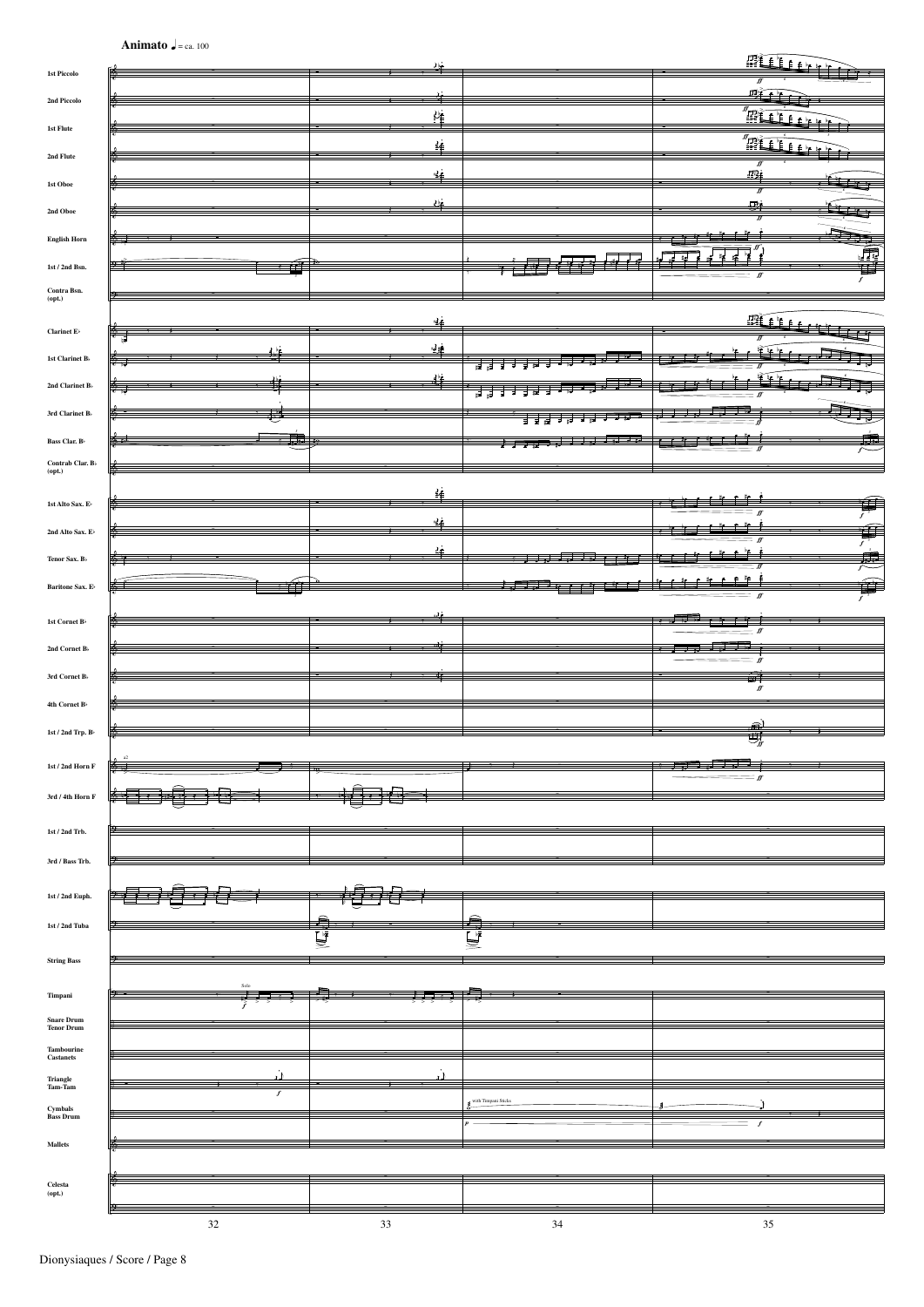| $1st$ Piccolo $\,$                                                                                     | 屩                 | $\boldsymbol{f}$                  |                      |                    |                         |                  |        |                          |
|--------------------------------------------------------------------------------------------------------|-------------------|-----------------------------------|----------------------|--------------------|-------------------------|------------------|--------|--------------------------|
| $2\mathbf{nd}$ Piccolo                                                                                 | 16                | 雙<br>$\mathcal{L}_{\mathbb{F}}^f$ |                      |                    |                         |                  |        |                          |
| $1st$ Flute $\,$                                                                                       | Ѩ                 |                                   |                      |                    |                         |                  |        |                          |
| $2\mathrm{nd}$ Flute                                                                                   | T6,               | 华                                 |                      |                    |                         |                  |        |                          |
|                                                                                                        |                   | $\frac{f}{\frac{1}{2}}$           |                      |                    |                         |                  |        |                          |
| $1\mathrm{st}$ Oboe                                                                                    | 65                | $\boldsymbol{f}$                  |                      |                    |                         |                  |        |                          |
| $2\mathbf{nd}$ Oboe                                                                                    | I <del>s 1</del>  | 準<br>$\overline{f}$               |                      |                    |                         |                  |        |                          |
| <b>English Horn</b>                                                                                    | 6,                |                                   |                      |                    |                         |                  |        |                          |
| $1st$ / $2nd$ Bsn. $\,$                                                                                | ے<br>⊕≕           | 一面                                | ∥≘<br>$\frac{1}{20}$ |                    |                         |                  |        | ्ख़िर                    |
|                                                                                                        |                   |                                   |                      |                    |                         | $\boldsymbol{p}$ | cresc. |                          |
| $\begin{array}{ll} \mbox{Contra Bsn.} \\ \mbox{(opt.)} \end{array}$                                    | ⇒                 |                                   |                      |                    |                         |                  |        | $m f$ –                  |
|                                                                                                        | 6                 | 雙                                 |                      |                    |                         |                  |        |                          |
| Clarinet $\mathbf{E}\flat$                                                                             |                   | 蝉                                 |                      |                    |                         |                  |        |                          |
| 1st Clarinet $\rm B\bar{\rm b}$                                                                        | 6≡                |                                   |                      |                    |                         |                  |        |                          |
| 2nd Clarinet $\rm B\ensuremath{\flat}$                                                                 | ँेक़<br>ba        | فأطله<br>ار ب                     |                      |                    |                         |                  |        |                          |
| $3\text{rd}$ Clarinet $\text{B}\flat$                                                                  | ∲ ,յ              |                                   |                      |                    | $\boldsymbol{p}$        |                  |        |                          |
|                                                                                                        | $\overline{ }$    |                                   |                      |                    | $\boldsymbol{p}$        |                  |        | ा <del>गे पेड़ा दु</del> |
| Bass Clar. $\rm B\ensuremath{\flat}$                                                                   | 6 F               | <del>∏7</del> †                   |                      |                    |                         |                  |        | m                        |
| $\begin{array}{ll} \textbf{Control } \textbf{Char.} \ \textbf{B} \flat \\ \textbf{(opt.)} \end{array}$ | Ѩ                 |                                   |                      |                    |                         |                  |        | $\it mf$                 |
|                                                                                                        |                   | ₩                                 |                      |                    |                         |                  |        |                          |
| 1st Alto Sax. $\rm E\flat$                                                                             |                   |                                   |                      |                    |                         | $\pmb{p}$        |        |                          |
| 2nd Alto Sax. $\rm E\flat$                                                                             |                   | محاملها                           |                      |                    |                         |                  |        | $m f -$                  |
| Tenor Sax. $\rm B\flat$                                                                                | 64                | 显                                 |                      |                    |                         |                  |        |                          |
| Baritone Sax. $\mathbf{E}\flat$                                                                        |                   |                                   |                      |                    |                         |                  |        |                          |
|                                                                                                        |                   |                                   |                      |                    |                         |                  |        |                          |
| 1st Cornet $\mathbf{B}\flat$                                                                           | Ѩ                 |                                   |                      |                    |                         |                  |        |                          |
| 2nd Cornet $\rm B\flat$                                                                                |                   |                                   |                      |                    |                         |                  |        |                          |
| $3\mathrm{rd}$ Cornet $\mathrm{B}\flat$                                                                |                   |                                   |                      |                    |                         |                  |        |                          |
|                                                                                                        |                   |                                   |                      | f                  |                         |                  |        |                          |
| $4\mbox{th}$ Cornet $\mbox{B}\flat$                                                                    |                   |                                   |                      |                    | $\widehat{\phantom{a}}$ |                  |        |                          |
| $1\mathrm{st}$ / $2\mathrm{nd}$ Trp. $\mathrm{B}\flat$                                                 |                   |                                   |                      |                    | $\blacktriangleright$   |                  |        |                          |
|                                                                                                        |                   |                                   | - 10                 |                    | $\overline{\mathbf{c}}$ |                  |        |                          |
| $1\mathrm{st}$ / $2\mathrm{nd}$ Horn F                                                                 | ௯                 |                                   |                      |                    |                         |                  |        |                          |
| $3\mathrm{rd}$ / $4\mathrm{th}$ Horn F                                                                 | ౹ౚ                |                                   |                      |                    |                         |                  |        |                          |
|                                                                                                        | ⋺                 |                                   |                      |                    | â                       |                  |        |                          |
| $1\mathrm{st}$ / $2\mathrm{nd}$ Trb.                                                                   |                   |                                   |                      |                    |                         |                  |        |                          |
| $3\mathrm{rd}$ / Bass Trb.                                                                             | ⋻                 |                                   |                      |                    |                         |                  |        |                          |
|                                                                                                        | $\rm{a2}$<br>19 r |                                   |                      |                    |                         |                  |        |                          |
| $1\mathrm{st}$ / $2\mathrm{nd}$ Euph.                                                                  |                   |                                   |                      |                    |                         |                  |        |                          |
| $1\mathrm{st}$ / $2\mathrm{nd}$ Tuba                                                                   | ு                 |                                   | €                    |                    |                         |                  |        |                          |
| $\mbox{String Bass}$                                                                                   |                   |                                   | <b>VU</b>            | $\trianglerighteq$ | $\mathbf{E}$            |                  |        |                          |
|                                                                                                        |                   |                                   |                      |                    |                         |                  |        |                          |

**7**

![](_page_8_Figure_2.jpeg)

Dionysiaques / Score / Page 9

 $\equiv$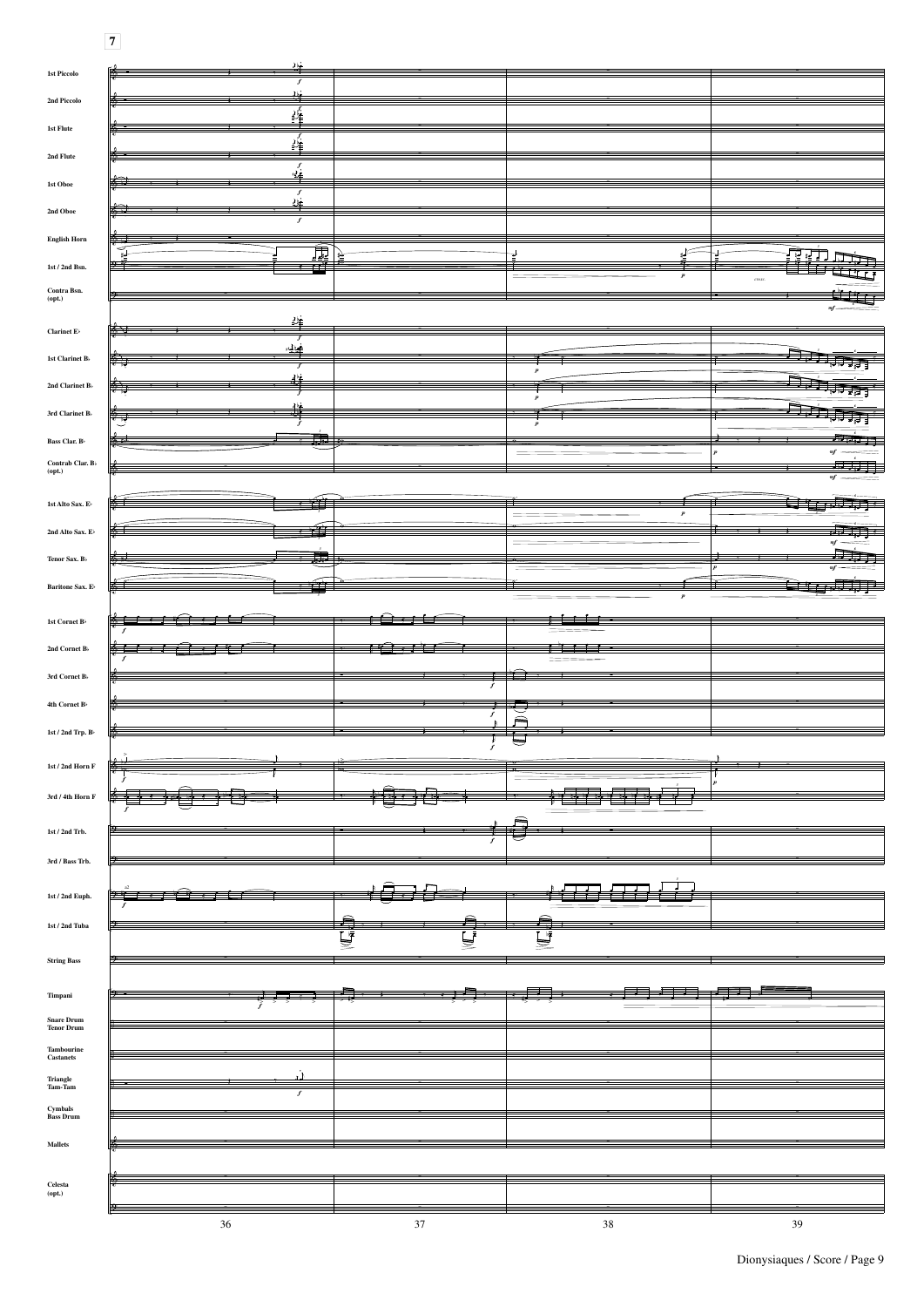![](_page_9_Figure_3.jpeg)

Ritardando

**8 Tempo I**

| $1\mathrm{st}$ Piccolo                                                                             | ౹ౚ                                                              |                                                                         |                                              |   |                     |   |
|----------------------------------------------------------------------------------------------------|-----------------------------------------------------------------|-------------------------------------------------------------------------|----------------------------------------------|---|---------------------|---|
| 2nd Piccolo                                                                                        |                                                                 |                                                                         |                                              |   |                     |   |
| $1st$ Flute                                                                                        |                                                                 |                                                                         |                                              |   |                     |   |
| $2\mathrm{nd}$ Flute                                                                               |                                                                 |                                                                         |                                              |   |                     |   |
| 1st Oboe                                                                                           |                                                                 |                                                                         |                                              |   |                     |   |
| 2nd Oboe                                                                                           |                                                                 |                                                                         |                                              |   |                     |   |
| English Horn $\,$                                                                                  |                                                                 |                                                                         |                                              |   |                     |   |
| $1st$ / $2nd$ Bsn. $\,$                                                                            | a <sub>2</sub><br>⋺                                             |                                                                         | ┲▀<br>ा≢ ‡र<br>₹                             |   |                     | ₩ |
| Contra Bsn.<br>(opt.)                                                                              | $\mathbf{P}$                                                    |                                                                         | $\boldsymbol{n}$<br>- J 1<br>-11             |   |                     | ≁ |
| Clarinet $\mathbf{E}\flat$                                                                         | $\boldsymbol{f}$                                                |                                                                         |                                              |   | $\boldsymbol{p}$    |   |
| 1st Clarinet $B\flat$                                                                              |                                                                 |                                                                         |                                              |   |                     |   |
| 2nd Clarinet $\rm B\ensuremath{\flat}$                                                             |                                                                 |                                                                         |                                              |   |                     |   |
| $3\text{rd}$ Clarinet B,                                                                           | ۵                                                               |                                                                         |                                              |   |                     |   |
| Bass Clar. B                                                                                       | Solo                                                            |                                                                         |                                              |   | $_{\it mp}$         |   |
| $\begin{array}{ll} \mbox{Contrab } \mbox{Char.~B}\!\! \triangleright \\ \mbox{(opt.)} \end{array}$ | ∙<br>τ                                                          | न्द्वा<br>₻<br>$\frac{m f}{\gamma_{\text{nd}} \underline{\text{Solo}}}$ |                                              | 粐 | $\overline{F}$<br>粐 |   |
|                                                                                                    | $\mathbf{C}$<br>$\bar{p}$<br>$\boldsymbol{f}$                   |                                                                         |                                              |   |                     |   |
|                                                                                                    |                                                                 |                                                                         |                                              |   |                     |   |
| 2nd Alto Sax. $\rm E\!\flat$                                                                       |                                                                 |                                                                         |                                              |   |                     |   |
| Tenor Sax. $\mathbf{B}\flat$                                                                       | ∲<br>ত                                                          |                                                                         | 2nd Bass Clarinet                            |   |                     |   |
|                                                                                                    | $\overline{\phantom{a}}$<br>⊕                                   |                                                                         |                                              |   |                     |   |
| 1st Cornet $\mathbf{B}\flat$                                                                       |                                                                 |                                                                         |                                              |   |                     |   |
| $2{\rm nd}$ Cornet ${\rm B}\flat$                                                                  |                                                                 |                                                                         |                                              |   |                     |   |
| $3 \text{rd}$ Cornet $\text{B}\flat$                                                               |                                                                 |                                                                         |                                              |   |                     |   |
| $4\text{th}$ Cornet $\text{B}\flat$                                                                |                                                                 |                                                                         |                                              |   |                     |   |
| $1\mathrm{st}$ / $2\mathrm{nd}$ Trp. $\mathrm{B}\flat$                                             |                                                                 |                                                                         |                                              |   |                     |   |
| $1\mathrm{st}$ / $2\mathrm{nd}$ Horn F                                                             |                                                                 |                                                                         |                                              |   |                     |   |
| $3 \mathrm{rd}$ / $4 \mathrm{th}$ Horn F                                                           |                                                                 |                                                                         |                                              |   |                     |   |
| $1st$ / $2nd$ Trb. $\,$                                                                            | $\mathcal{P}$                                                   | $\cdot$                                                                 |                                              |   |                     |   |
|                                                                                                    | 3rd<br><del>9 .</del>                                           | $_{pp}$                                                                 |                                              |   |                     |   |
| $3\mathrm{rd}$ / Bass Trb.                                                                         | $\boldsymbol{f}$                                                | $p\hspace{-0.5mm}p$                                                     |                                              |   |                     |   |
| $1\mathrm{st}$ / $2\mathrm{nd}$ Euph.                                                              | டு≔                                                             |                                                                         |                                              |   |                     |   |
| $1st$ / $2nd$ ${\bf Tuba}$                                                                         | $\mathcal{P}$ .<br>$\overline{\bar{t}}$<br>$\overline{\bullet}$ |                                                                         | Contrabas<br>⊭<br>2nd $\sharp \exists$<br>ş. |   |                     | = |
| $\mbox{String Bass}$                                                                               | $\boldsymbol{f}$<br>$\frac{pizz}{p}$<br>$\boldsymbol{f}$        |                                                                         |                                              |   |                     |   |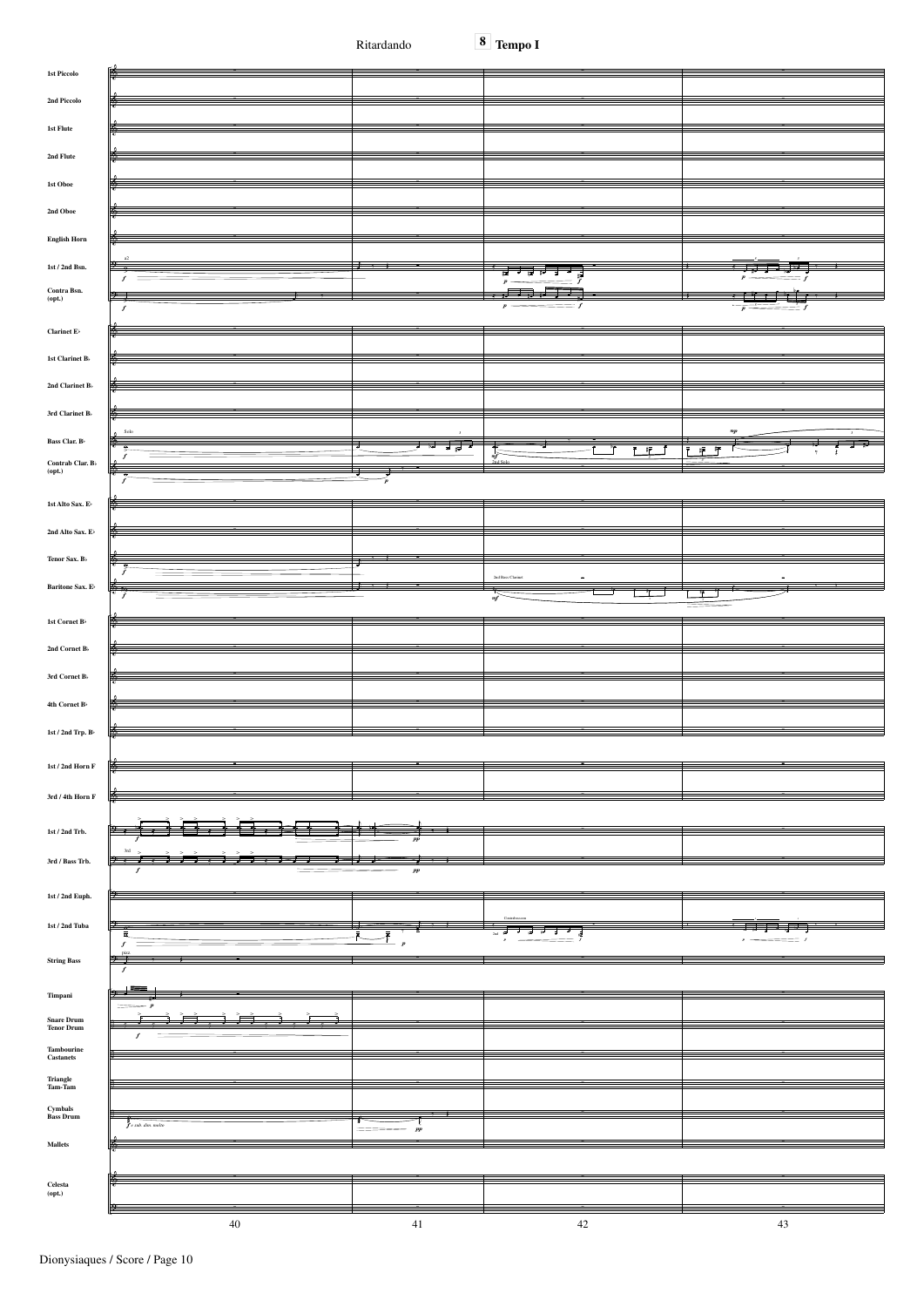|                                                                                                       |                  |                          |                  |                          | <sup>b</sup> €.<br>$\frac{1}{\frac{1}{2}+\frac{1}{2}}\frac{1}{\frac{1}{2}-\frac{1}{2}}\frac{1}{\frac{1}{2}-\frac{1}{2}}\frac{1}{\frac{1}{2}-\frac{1}{2}}\frac{1}{\frac{1}{2}-\frac{1}{2}}\frac{1}{\frac{1}{2}-\frac{1}{2}}\frac{1}{\frac{1}{2}-\frac{1}{2}}\frac{1}{\frac{1}{2}-\frac{1}{2}}\frac{1}{\frac{1}{2}-\frac{1}{2}}\frac{1}{\frac{1}{2}-\frac{1}{2}}\frac{1}{\frac{1}{2}-\frac{1}{2}}\frac{1}{\frac{1}{2$ |
|-------------------------------------------------------------------------------------------------------|------------------|--------------------------|------------------|--------------------------|---------------------------------------------------------------------------------------------------------------------------------------------------------------------------------------------------------------------------------------------------------------------------------------------------------------------------------------------------------------------------------------------------------------------|
| $1st$ Piccolo $\,$                                                                                    | 陼                |                          |                  |                          |                                                                                                                                                                                                                                                                                                                                                                                                                     |
| $2\mathrm{nd}$ Piccolo                                                                                | Ѩ                |                          |                  |                          | $\boldsymbol{f}$                                                                                                                                                                                                                                                                                                                                                                                                    |
|                                                                                                       |                  | $\epsilon^{\frac{b}{2}}$ |                  |                          |                                                                                                                                                                                                                                                                                                                                                                                                                     |
| $1st$ Flute $\,$                                                                                      | Ѩ<br>$\pmb{p}$   |                          |                  |                          |                                                                                                                                                                                                                                                                                                                                                                                                                     |
| $2\mathrm{nd}$ Flute                                                                                  | ౹⋨               |                          |                  |                          |                                                                                                                                                                                                                                                                                                                                                                                                                     |
|                                                                                                       | $\boldsymbol{p}$ |                          |                  |                          | f                                                                                                                                                                                                                                                                                                                                                                                                                   |
| $1\mathrm{st}$ Oboe                                                                                   | Ѩ                |                          |                  |                          |                                                                                                                                                                                                                                                                                                                                                                                                                     |
|                                                                                                       | $\boldsymbol{p}$ |                          |                  |                          |                                                                                                                                                                                                                                                                                                                                                                                                                     |
| 2nd Oboe                                                                                              | Ѩ                |                          |                  |                          |                                                                                                                                                                                                                                                                                                                                                                                                                     |
| English Horn                                                                                          | 质                |                          |                  |                          |                                                                                                                                                                                                                                                                                                                                                                                                                     |
|                                                                                                       |                  |                          |                  |                          |                                                                                                                                                                                                                                                                                                                                                                                                                     |
| $1st$ / $2nd$ Bsn. $\,$                                                                               | ヺ                |                          |                  |                          |                                                                                                                                                                                                                                                                                                                                                                                                                     |
| $\begin{array}{ll} \mbox{Contra Bsn.} \\ \mbox{(opt.)} \end{array}$                                   | 9≔               |                          |                  |                          |                                                                                                                                                                                                                                                                                                                                                                                                                     |
|                                                                                                       |                  |                          |                  |                          |                                                                                                                                                                                                                                                                                                                                                                                                                     |
| Clarinet $\mathrm{E}\flat$                                                                            | ⊯                |                          |                  | 砗                        |                                                                                                                                                                                                                                                                                                                                                                                                                     |
|                                                                                                       |                  |                          |                  | Ψ<br>₩                   |                                                                                                                                                                                                                                                                                                                                                                                                                     |
| 1st Clarinet $\rm B\bar{\nu}$                                                                         | т.               |                          | Solo             |                          |                                                                                                                                                                                                                                                                                                                                                                                                                     |
|                                                                                                       |                  |                          | $\boldsymbol{p}$ |                          |                                                                                                                                                                                                                                                                                                                                                                                                                     |
| 2nd Clarinet $\rm B\ensuremath{\flat}$                                                                | $\triangle$      |                          |                  |                          |                                                                                                                                                                                                                                                                                                                                                                                                                     |
| $3\mathrm{rd}$ Clarinet Bi                                                                            |                  |                          |                  |                          |                                                                                                                                                                                                                                                                                                                                                                                                                     |
|                                                                                                       |                  |                          |                  |                          |                                                                                                                                                                                                                                                                                                                                                                                                                     |
| Bass Clar. $B\flat$                                                                                   |                  |                          |                  |                          |                                                                                                                                                                                                                                                                                                                                                                                                                     |
| $\begin{array}{ll} \textbf{Contrab } \textbf{Clar.} \ \textbf{B}\flat \\ \textbf{(opt.)} \end{array}$ |                  |                          |                  |                          |                                                                                                                                                                                                                                                                                                                                                                                                                     |
|                                                                                                       |                  |                          |                  |                          |                                                                                                                                                                                                                                                                                                                                                                                                                     |
| 1st Alto Sax. $\rm E\flat$                                                                            | Ѩ                |                          |                  |                          |                                                                                                                                                                                                                                                                                                                                                                                                                     |
|                                                                                                       |                  |                          |                  | f                        |                                                                                                                                                                                                                                                                                                                                                                                                                     |
|                                                                                                       |                  |                          |                  |                          |                                                                                                                                                                                                                                                                                                                                                                                                                     |
| Tenor Sax. $\mathbf{B}\flat$                                                                          | T6               |                          |                  |                          |                                                                                                                                                                                                                                                                                                                                                                                                                     |
|                                                                                                       |                  |                          |                  |                          |                                                                                                                                                                                                                                                                                                                                                                                                                     |
| Baritone Sax. $\mathbf{E}\flat$                                                                       | ౹⋨               |                          |                  |                          |                                                                                                                                                                                                                                                                                                                                                                                                                     |
|                                                                                                       |                  |                          |                  |                          |                                                                                                                                                                                                                                                                                                                                                                                                                     |
| 1st Cornet $\mathbf{B}\flat$                                                                          | ѩ                |                          |                  |                          |                                                                                                                                                                                                                                                                                                                                                                                                                     |
| 2nd Cornet $\mathbf{B}\flat$                                                                          | Ѩ                |                          |                  |                          |                                                                                                                                                                                                                                                                                                                                                                                                                     |
|                                                                                                       |                  |                          |                  |                          | $\stackrel{\text{mute}}{>}$                                                                                                                                                                                                                                                                                                                                                                                         |
| $3\mathrm{rd}$ Cornet $\mathrm{B}\flat$                                                               | ౹ౚ               |                          |                  | $\boldsymbol{f}$         | ┮                                                                                                                                                                                                                                                                                                                                                                                                                   |
| $4\text{th}$ Cornet $\text{B}\flat$                                                                   | Т6,              |                          |                  | $_{\rm mult}$            |                                                                                                                                                                                                                                                                                                                                                                                                                     |
|                                                                                                       | $_{\rm mult}$    |                          |                  | $\boldsymbol{p}$         |                                                                                                                                                                                                                                                                                                                                                                                                                     |
| $1\mathrm{st}$ / $2\mathrm{nd}$ Trp. $\mathrm{B}\flat$                                                | ".<br>长<br>mute  | ᅖ.                       |                  | $\overline{\phantom{a}}$ |                                                                                                                                                                                                                                                                                                                                                                                                                     |
|                                                                                                       | $\boldsymbol{p}$ |                          |                  | mute                     |                                                                                                                                                                                                                                                                                                                                                                                                                     |
| $1$ st / 2nd Horn ${\bf F}$                                                                           |                  |                          |                  | h.<br>mute               |                                                                                                                                                                                                                                                                                                                                                                                                                     |
| $3\mathrm{rd}$ / $4\mathrm{th}$ Horn F                                                                | 唏                |                          |                  | $_{\rm mult}$<br>↣       |                                                                                                                                                                                                                                                                                                                                                                                                                     |
|                                                                                                       |                  |                          |                  | $_{\rm mute}$            |                                                                                                                                                                                                                                                                                                                                                                                                                     |
| $1\mathrm{st}$ / $2\mathrm{nd}$ Trb.                                                                  | Đ                |                          |                  |                          |                                                                                                                                                                                                                                                                                                                                                                                                                     |
|                                                                                                       |                  |                          |                  |                          |                                                                                                                                                                                                                                                                                                                                                                                                                     |
| $3\mathrm{rd}$ / Bass Trb.                                                                            | D.               |                          |                  |                          |                                                                                                                                                                                                                                                                                                                                                                                                                     |
|                                                                                                       |                  |                          |                  |                          |                                                                                                                                                                                                                                                                                                                                                                                                                     |
| $1\mathrm{st}$ / $2\mathrm{nd}$ Euph.                                                                 | 匥                |                          |                  |                          |                                                                                                                                                                                                                                                                                                                                                                                                                     |
|                                                                                                       |                  |                          |                  |                          |                                                                                                                                                                                                                                                                                                                                                                                                                     |
| $1\mathrm{st}$ / $2\mathrm{nd}$ Tuba                                                                  | ₽                |                          |                  |                          |                                                                                                                                                                                                                                                                                                                                                                                                                     |
|                                                                                                       |                  |                          |                  |                          |                                                                                                                                                                                                                                                                                                                                                                                                                     |
| <b>String Bass</b>                                                                                    | <del>D</del>     |                          |                  |                          |                                                                                                                                                                                                                                                                                                                                                                                                                     |

![](_page_10_Figure_2.jpeg)

Poco accelerando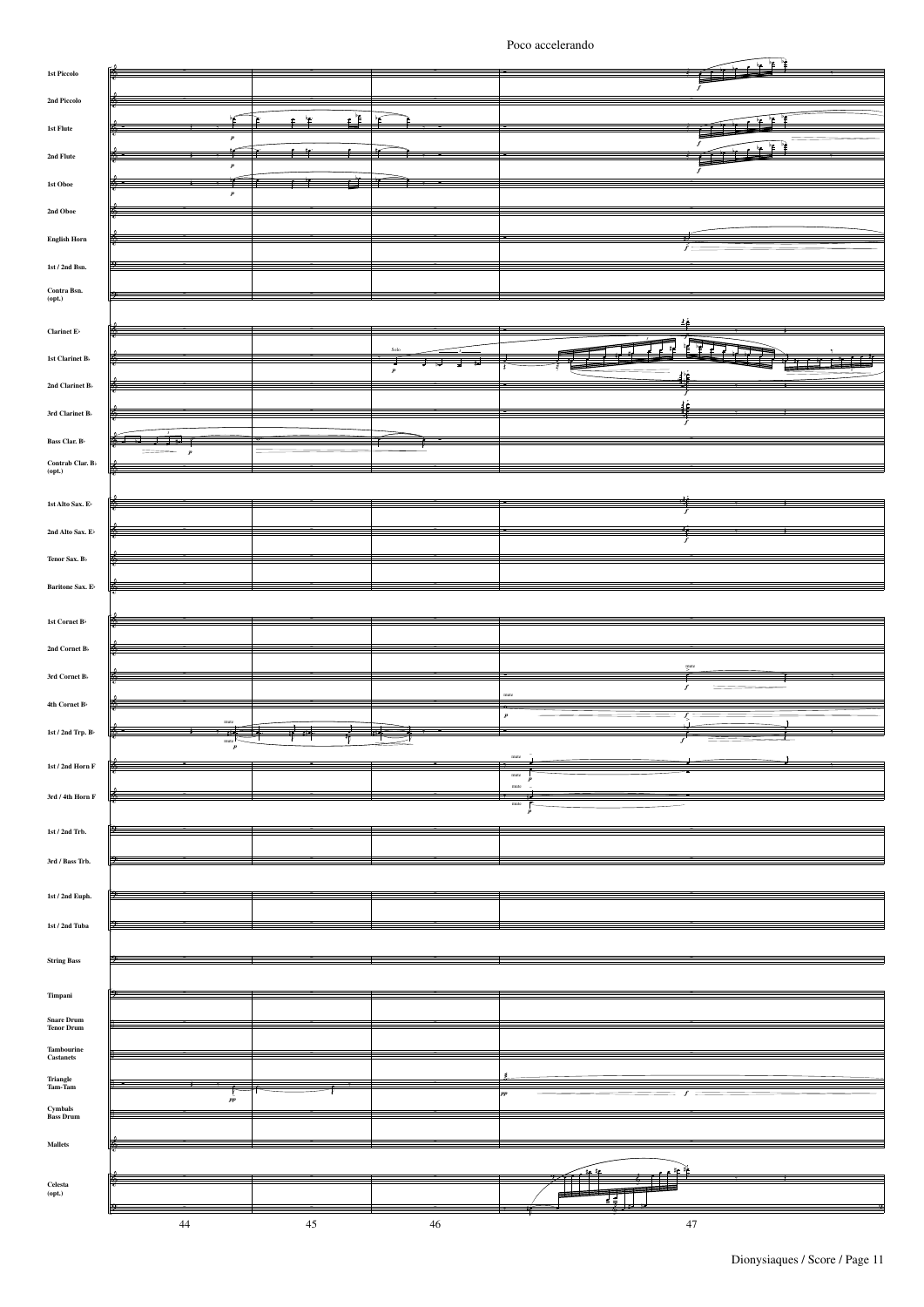| a tempo |
|---------|
|         |

| <b>1st Piccolo</b>                                                                                           | 蒢                                  |                               |           |                              |                                                      |                                                                                                                                                                                                                                                                                                                                                                                      |
|--------------------------------------------------------------------------------------------------------------|------------------------------------|-------------------------------|-----------|------------------------------|------------------------------------------------------|--------------------------------------------------------------------------------------------------------------------------------------------------------------------------------------------------------------------------------------------------------------------------------------------------------------------------------------------------------------------------------------|
|                                                                                                              |                                    |                               |           |                              |                                                      | $\pm$ is is<br>- 12                                                                                                                                                                                                                                                                                                                                                                  |
| 2nd Piccolo                                                                                                  | 恬<br>£                             | £                             |           |                              | $\delta^{va}$ -                                      |                                                                                                                                                                                                                                                                                                                                                                                      |
| <b>1st Flute</b>                                                                                             | $\boldsymbol{p}$                   |                               |           | <u>ئے: ,</u><br>$\vec{f}$    |                                                      | $\frac{1}{\sqrt{10}}$ $\frac{1}{\sqrt{10}}$ $\frac{1}{\sqrt{10}}$ $\frac{1}{\sqrt{10}}$                                                                                                                                                                                                                                                                                              |
| 2nd Flute                                                                                                    |                                    |                               | r,        | ئے:                          | $\delta^{va}_{\cdot}$                                | $\overline{C}$ $\overline{C}$ $\overline{C}$ $\overline{C}$ $\overline{C}$ $\overline{C}$ $\overline{C}$ $\overline{C}$ $\overline{C}$ $\overline{C}$ $\overline{C}$ $\overline{C}$ $\overline{C}$ $\overline{C}$ $\overline{C}$ $\overline{C}$ $\overline{C}$ $\overline{C}$ $\overline{C}$ $\overline{C}$ $\overline{C}$ $\overline{C}$ $\overline{C}$ $\overline{C}$ $\overline{$ |
|                                                                                                              |                                    | <u>स्करपंथि</u>               |           | $\overline{\overline{f}}$    |                                                      |                                                                                                                                                                                                                                                                                                                                                                                      |
| 1st Oboe                                                                                                     |                                    |                               |           | mf                           |                                                      |                                                                                                                                                                                                                                                                                                                                                                                      |
| 2nd Oboe                                                                                                     |                                    |                               |           | $-$ 6 $-$<br>$\overline{mf}$ |                                                      |                                                                                                                                                                                                                                                                                                                                                                                      |
| <b>English Horn</b>                                                                                          |                                    |                               | z         | <u> # 10 # 10 p</u>          |                                                      |                                                                                                                                                                                                                                                                                                                                                                                      |
|                                                                                                              |                                    |                               | $\rm{a2}$ |                              |                                                      |                                                                                                                                                                                                                                                                                                                                                                                      |
| 1st / 2nd Bsn.                                                                                               | D.                                 | ₩<br>รี ะ<br>$\boldsymbol{p}$ |           | مطم موطم                     |                                                      |                                                                                                                                                                                                                                                                                                                                                                                      |
| Contra Bsn.<br>(opt.)                                                                                        | ∍≖                                 |                               |           |                              |                                                      |                                                                                                                                                                                                                                                                                                                                                                                      |
|                                                                                                              |                                    |                               |           |                              |                                                      | ΡĒ                                                                                                                                                                                                                                                                                                                                                                                   |
| Clarinet $\mathbf{E}\flat$                                                                                   |                                    |                               | c<br>÷    |                              |                                                      | $ \uparrow$                                                                                                                                                                                                                                                                                                                                                                          |
| 1st Clarinet $\rm B\ensuremath{\flat}$                                                                       | 61<br>$\rightarrow$ $\rightarrow$  |                               |           |                              |                                                      |                                                                                                                                                                                                                                                                                                                                                                                      |
|                                                                                                              |                                    |                               |           | $\sqrt{2}$ is the second     |                                                      |                                                                                                                                                                                                                                                                                                                                                                                      |
| 2nd Clarinet $\rm B\ensuremath{\flat}$                                                                       |                                    |                               |           |                              |                                                      |                                                                                                                                                                                                                                                                                                                                                                                      |
| $3\text{rd}$ Clarinet B,                                                                                     |                                    |                               |           | $\overline{\phantom{a}}$     |                                                      |                                                                                                                                                                                                                                                                                                                                                                                      |
| Bass Clar. B                                                                                                 |                                    |                               |           |                              |                                                      |                                                                                                                                                                                                                                                                                                                                                                                      |
|                                                                                                              |                                    |                               |           |                              |                                                      |                                                                                                                                                                                                                                                                                                                                                                                      |
| $\begin{array}{l} \textbf{Control } \textbf{Char.} \text{ } \textbf{B} \flat \\ \textbf{(opt.)} \end{array}$ |                                    |                               |           |                              |                                                      |                                                                                                                                                                                                                                                                                                                                                                                      |
|                                                                                                              |                                    |                               |           |                              |                                                      | 丝                                                                                                                                                                                                                                                                                                                                                                                    |
|                                                                                                              |                                    |                               |           | <u>موجود من</u>              | f<br>垡                                               | 丝                                                                                                                                                                                                                                                                                                                                                                                    |
| 2nd Alto Sax. E                                                                                              | $\rightarrow$<br>pp                | $^{\circ}$                    |           | $-6$ —                       | $\boldsymbol{f}$                                     |                                                                                                                                                                                                                                                                                                                                                                                      |
| Tenor Sax. B                                                                                                 |                                    |                               |           |                              | ku.                                                  | おふ                                                                                                                                                                                                                                                                                                                                                                                   |
|                                                                                                              | ।ఈ                                 |                               |           |                              | $\boldsymbol{f}$                                     |                                                                                                                                                                                                                                                                                                                                                                                      |
|                                                                                                              | $\boldsymbol{pp}$                  |                               |           |                              |                                                      |                                                                                                                                                                                                                                                                                                                                                                                      |
| 1st Cornet $\mathbf{B}\flat$                                                                                 | $\sim$ $\sim$ $\sim$ $\sim$        | $\frac{1}{\sqrt{2}}$<br>6     |           | (open)                       |                                                      |                                                                                                                                                                                                                                                                                                                                                                                      |
| 2nd Cornet B                                                                                                 | $\binom{mp}{2}$                    |                               |           | (open)<br>$\cdots$           |                                                      |                                                                                                                                                                                                                                                                                                                                                                                      |
|                                                                                                              |                                    |                               |           | =                            | (mute)                                               |                                                                                                                                                                                                                                                                                                                                                                                      |
| $3 \text{rd}$ Cornet $\text{B}\flat$                                                                         |                                    |                               |           |                              | $\cdot$                                              |                                                                                                                                                                                                                                                                                                                                                                                      |
| $4\text{th}$ Cornet $\text{B}\flat$                                                                          | $\ddot{\phantom{1}}$<br><u> (b</u> |                               |           | ۶                            | (mute)<br>, , , , , , , , , , , , , , , , , , ,<br>ł |                                                                                                                                                                                                                                                                                                                                                                                      |
| $1\mathrm{st}$ / $2\mathrm{nd}$ Trp. $\mathrm{B}\flat$                                                       |                                    |                               |           | ↷                            | $\boldsymbol{p}$<br>555.<br>وتوجيد المتكار<br>(mute) |                                                                                                                                                                                                                                                                                                                                                                                      |
|                                                                                                              |                                    |                               |           |                              | (mute) $\boldsymbol{p}$                              |                                                                                                                                                                                                                                                                                                                                                                                      |
| $1\mathrm{st}$ / $2\mathrm{nd}$ Horn F                                                                       |                                    |                               |           |                              |                                                      |                                                                                                                                                                                                                                                                                                                                                                                      |
|                                                                                                              |                                    |                               |           |                              |                                                      |                                                                                                                                                                                                                                                                                                                                                                                      |
| $3 \mathrm{rd}$ / $4 \mathrm{th}$ Horn F                                                                     |                                    |                               |           |                              |                                                      |                                                                                                                                                                                                                                                                                                                                                                                      |
| $1st$ / $2nd$ Trb. $\,$                                                                                      | ₽                                  |                               |           |                              |                                                      |                                                                                                                                                                                                                                                                                                                                                                                      |
|                                                                                                              |                                    |                               |           | ⌒                            |                                                      |                                                                                                                                                                                                                                                                                                                                                                                      |
| $3\mathrm{rd}$ / Bass Trb.                                                                                   |                                    |                               |           |                              |                                                      |                                                                                                                                                                                                                                                                                                                                                                                      |
|                                                                                                              | P≠                                 |                               |           |                              |                                                      |                                                                                                                                                                                                                                                                                                                                                                                      |
| 1st / 2nd Euph.                                                                                              |                                    |                               |           |                              |                                                      |                                                                                                                                                                                                                                                                                                                                                                                      |
| $1st$ / $2nd$ ${\bf Tuba}$                                                                                   | Þ                                  |                               |           |                              |                                                      |                                                                                                                                                                                                                                                                                                                                                                                      |
|                                                                                                              | pizz.                              |                               |           |                              |                                                      |                                                                                                                                                                                                                                                                                                                                                                                      |
| <b>String Bass</b>                                                                                           | <u>y .</u><br>$p\hspace{-0.5mm}p$  |                               |           |                              |                                                      |                                                                                                                                                                                                                                                                                                                                                                                      |

![](_page_11_Figure_3.jpeg)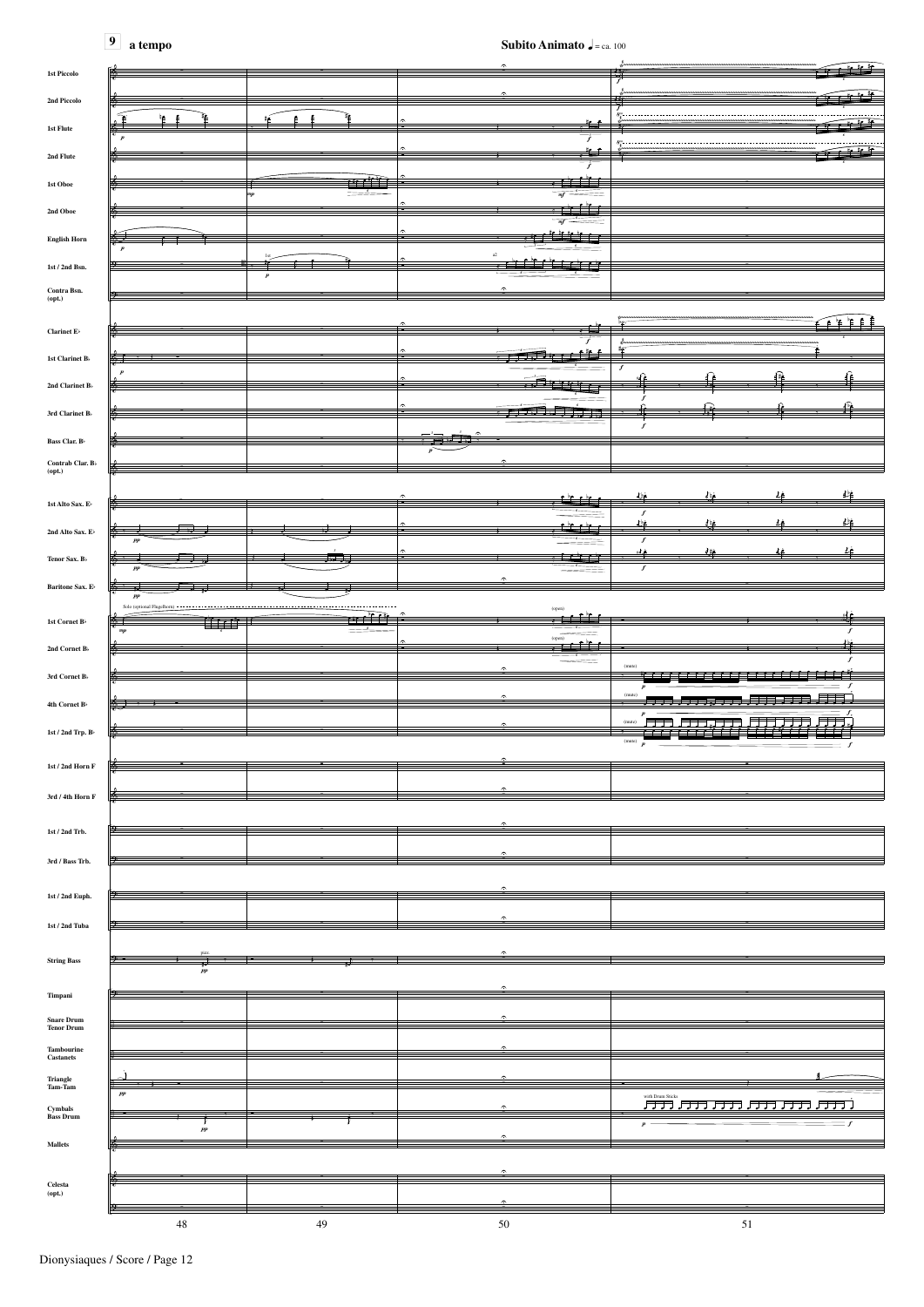| $1\mathrm{st}$ Piccolo                                                                               | 姜           |                                         |                                                                                                                                                                                                                                                                                                                                                                                                                                                                    |                                |
|------------------------------------------------------------------------------------------------------|-------------|-----------------------------------------|--------------------------------------------------------------------------------------------------------------------------------------------------------------------------------------------------------------------------------------------------------------------------------------------------------------------------------------------------------------------------------------------------------------------------------------------------------------------|--------------------------------|
|                                                                                                      | €.          |                                         |                                                                                                                                                                                                                                                                                                                                                                                                                                                                    |                                |
| $2\mathrm{nd}$ Piccolo                                                                               |             |                                         |                                                                                                                                                                                                                                                                                                                                                                                                                                                                    |                                |
| 1st Flute                                                                                            |             |                                         |                                                                                                                                                                                                                                                                                                                                                                                                                                                                    |                                |
| 2nd Flute                                                                                            |             | 纱                                       |                                                                                                                                                                                                                                                                                                                                                                                                                                                                    | ł bi                           |
| 1st Oboe                                                                                             | 些<br>44     | 샥                                       |                                                                                                                                                                                                                                                                                                                                                                                                                                                                    |                                |
| 2nd Oboe                                                                                             | ≝ ∉         | فواثله                                  |                                                                                                                                                                                                                                                                                                                                                                                                                                                                    | łή                             |
|                                                                                                      |             | فمناه                                   |                                                                                                                                                                                                                                                                                                                                                                                                                                                                    |                                |
| <b>English Horn</b>                                                                                  |             | 金                                       | $\overline{\phantom{a}}$                                                                                                                                                                                                                                                                                                                                                                                                                                           |                                |
| $1st$ / $2nd$ Bsn. $\,$                                                                              | 15          | $f$ molto marcato                       |                                                                                                                                                                                                                                                                                                                                                                                                                                                                    | $\boldsymbol{m}$               |
| Contra Bsn.<br>(opt.)                                                                                | ș≔          |                                         | $f$ molto marcato                                                                                                                                                                                                                                                                                                                                                                                                                                                  |                                |
| Clarinet $\mathbf{E}\flat$                                                                           | ₹ė          |                                         |                                                                                                                                                                                                                                                                                                                                                                                                                                                                    |                                |
|                                                                                                      | 韭           |                                         |                                                                                                                                                                                                                                                                                                                                                                                                                                                                    | 些                              |
| 1st Clarinet $B\flat$                                                                                |             |                                         |                                                                                                                                                                                                                                                                                                                                                                                                                                                                    |                                |
| 2nd Clarinet $B\flat$                                                                                |             |                                         |                                                                                                                                                                                                                                                                                                                                                                                                                                                                    |                                |
| $3\text{rd}$ Clarinet $\text{B}\flat$                                                                |             |                                         |                                                                                                                                                                                                                                                                                                                                                                                                                                                                    | مستجب                          |
| Bass Clar. $\rm B\ensuremath{\flat}$                                                                 |             |                                         | $\begin{array}{c}\n\overrightarrow{J} \stackrel{\bullet}{\longrightarrow} \\ \overrightarrow{J} \stackrel{molto}{\longrightarrow} \\ \end{array}$                                                                                                                                                                                                                                                                                                                  | ۰.                             |
| $\begin{array}{l} \textbf{Control } \textbf{Char.} \textbf{ B} \flat \\ \textbf{(opt.)} \end{array}$ |             |                                         | $\frac{1}{\sqrt{\frac{1}{1-\frac{1}{1-\frac{1}{1-\frac{1}{1-\frac{1}{1-\frac{1}{1-\frac{1}{1-\frac{1}{1-\frac{1}{1-\frac{1}{1-\frac{1}{1-\frac{1}{1-\frac{1}{1-\frac{1}{1-\frac{1}{1-\frac{1}{1-\frac{1}{1-\frac{1}{1-\frac{1}{1-\frac{1}{1-\frac{1}{1-\frac{1}{1-\frac{1}{1-\frac{1}{1-\frac{1}{1-\frac{1}{1-\frac{1}{1-\frac{1}{1-\frac{1}{1-\frac{1}{1-\frac{1}{1-\frac{1}{1-\frac{1}{1-\frac{1}{1-\frac{1}{1-\frac{$                                           | سوم ک                          |
|                                                                                                      | くど          |                                         | $\overline{\phantom{a}}$<br>₩                                                                                                                                                                                                                                                                                                                                                                                                                                      |                                |
| 1st Alto Sax. $\rm E\sp$                                                                             |             |                                         | $\begin{array}{c}\n\overrightarrow{f}\n\\ \n\overrightarrow{f}\n\\ \n\end{array}$                                                                                                                                                                                                                                                                                                                                                                                  |                                |
|                                                                                                      |             |                                         |                                                                                                                                                                                                                                                                                                                                                                                                                                                                    |                                |
| 2nd Alto Sax. $\rm E\flat$                                                                           |             |                                         | $\begin{array}{c}\n\overline{111} \\ \overline{111} \\ \overline{111} \\ \overline{111} \\ \overline{111} \\ \overline{111} \\ \overline{111} \\ \overline{111} \\ \overline{111} \\ \overline{111} \\ \overline{111} \\ \overline{111} \\ \overline{111} \\ \overline{111} \\ \overline{111} \\ \overline{111} \\ \overline{111} \\ \overline{111} \\ \overline{111} \\ \overline{111} \\ \overline{111} \\ \overline{111} \\ \overline{111} \\ \overline{1$<br>ਦ | ی‡                             |
| Tenor Sax. $\rm B\ensuremath{\scriptstyle{\circ}}$                                                   |             | шņ<br>$f$ molto marcato                 |                                                                                                                                                                                                                                                                                                                                                                                                                                                                    |                                |
| Baritone Sax. $\rm E\!\!\succ$                                                                       |             | ۋنگ<br>$f$ molto marcato                | Ł.                                                                                                                                                                                                                                                                                                                                                                                                                                                                 |                                |
|                                                                                                      |             |                                         | ⇉                                                                                                                                                                                                                                                                                                                                                                                                                                                                  | $_{mf}$                        |
| 1st Cornet $\rm B\ensuremath{\flat}$                                                                 |             |                                         | $\boldsymbol{f}$                                                                                                                                                                                                                                                                                                                                                                                                                                                   |                                |
| 2nd Cornet $\rm B\flat$                                                                              |             |                                         | →<br>$^{\rm open}$                                                                                                                                                                                                                                                                                                                                                                                                                                                 |                                |
| $3$ rd Cornet B                                                                                      |             |                                         | $\overline{\phantom{a}}$<br>$\rightarrow$                                                                                                                                                                                                                                                                                                                                                                                                                          |                                |
| $4\text{th}$ Cornet $\text{B}\flat$                                                                  |             |                                         |                                                                                                                                                                                                                                                                                                                                                                                                                                                                    | open<br>$\ddot{\phantom{1}}$   |
| $1\mathrm{st}$ / $2\mathrm{nd}$ Trp. $\mathrm{B}\flat$                                               |             |                                         |                                                                                                                                                                                                                                                                                                                                                                                                                                                                    | open<br>$\cdot$<br>open<br>۱., |
|                                                                                                      | 1st stopped |                                         |                                                                                                                                                                                                                                                                                                                                                                                                                                                                    |                                |
| $1\mathrm{st}$ / $2\mathrm{nd}$ Horn F                                                               |             | open<br>$^{\rm open}$                   |                                                                                                                                                                                                                                                                                                                                                                                                                                                                    |                                |
| 3rd / 4th Horn F                                                                                     |             | $\overline{\ }$<br>$^{\rm open}$        |                                                                                                                                                                                                                                                                                                                                                                                                                                                                    |                                |
| $1\mathrm{st}$ / $2\mathrm{nd}$ Trb.                                                                 | ⇒           |                                         |                                                                                                                                                                                                                                                                                                                                                                                                                                                                    |                                |
| $3\mathrm{rd}$ / Bass Trb.                                                                           | ୨           |                                         |                                                                                                                                                                                                                                                                                                                                                                                                                                                                    |                                |
|                                                                                                      |             |                                         |                                                                                                                                                                                                                                                                                                                                                                                                                                                                    |                                |
| $1\mathrm{st}$ / $2\mathrm{nd}$ Euph.                                                                | ⋺           | $\frac{a^2}{2a^2}$<br>$f$ molto marcato | $-$                                                                                                                                                                                                                                                                                                                                                                                                                                                                | $\it mf$                       |
| $1\mathrm{st}$ / $2\mathrm{nd}$ Tuba                                                                 | ヮ           |                                         | a2<br>$\begin{array}{c}\n\overline{1} \\ \overline{1} \\ \overline{1}\n\end{array}$                                                                                                                                                                                                                                                                                                                                                                                |                                |
| $\mbox{String Bass}$                                                                                 | 茡           |                                         | $\overset{\text{pizz.}}{\longrightarrow}$<br>$\boldsymbol{f}$                                                                                                                                                                                                                                                                                                                                                                                                      |                                |

![](_page_12_Figure_2.jpeg)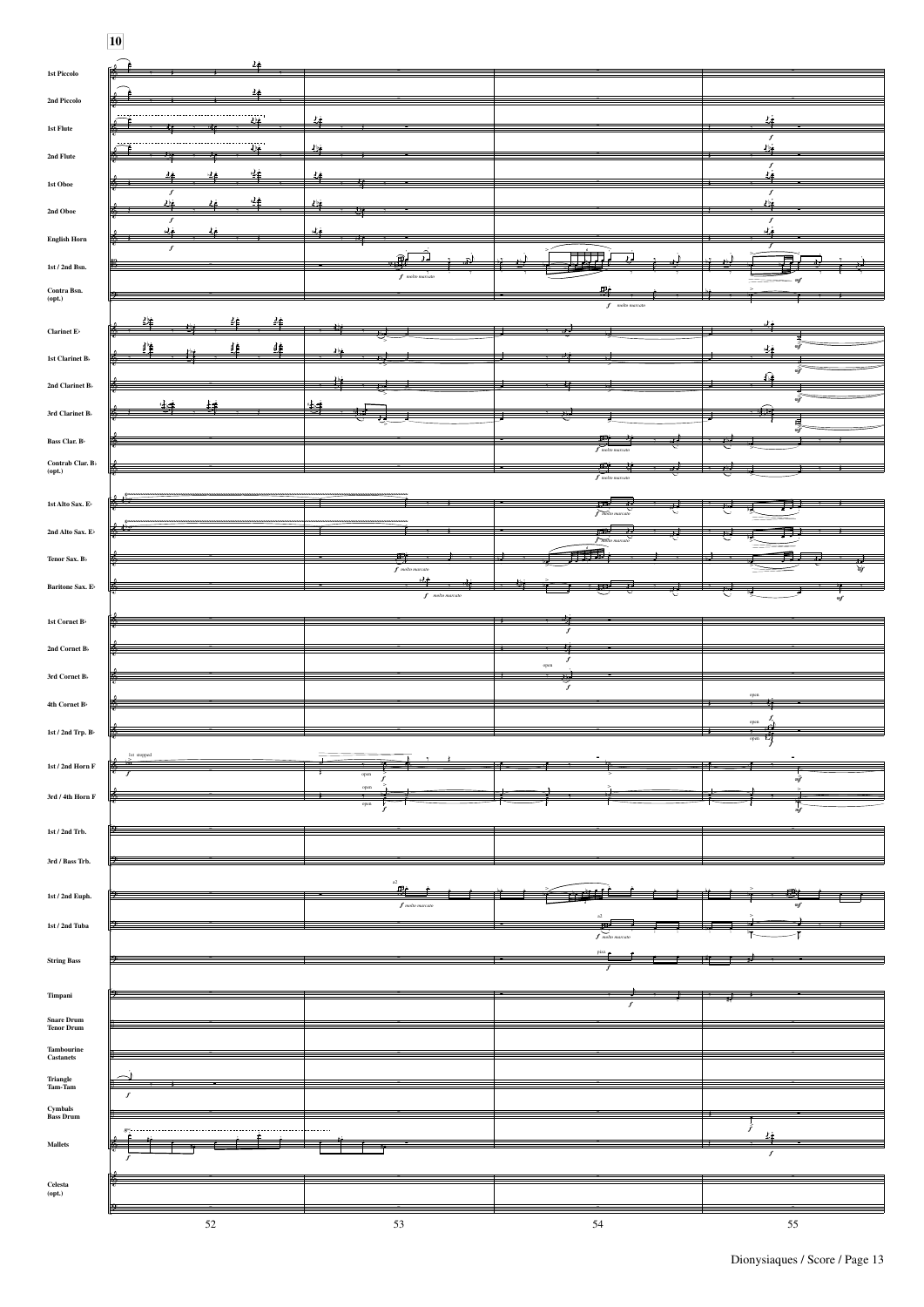| $1\mathrm{st}$ Piccolo                                                               | K                                                                                             |                                             |                                   |                        |   |
|--------------------------------------------------------------------------------------|-----------------------------------------------------------------------------------------------|---------------------------------------------|-----------------------------------|------------------------|---|
| $2\mathrm{nd}$ Piccolo                                                               | $\blacklozenge$                                                                               |                                             |                                   |                        |   |
| $1st$ Flute $\,$                                                                     | る                                                                                             |                                             |                                   |                        |   |
| $2\mathrm{nd}$ Flute                                                                 | る                                                                                             |                                             |                                   |                        |   |
| $1\mathrm{st}$ Oboe                                                                  | る                                                                                             | 纱<br>$\boldsymbol{f}$                       |                                   |                        |   |
| 2nd Oboe                                                                             | T.                                                                                            | ட்ட<br>$\boldsymbol{f}$                     |                                   |                        |   |
| English Horn                                                                         | る                                                                                             | 乡<br>$\boldsymbol{f}$                       |                                   |                        |   |
| $1st$ / $2nd$ Bsn. $\,$                                                              | a2                                                                                            |                                             | $1\mathrm{st}$<br>⋽⋼<br>⊶ د ر     | 2nd                    |   |
| Contra Bsn.<br>(opt.)                                                                | ∋≔                                                                                            | 笉<br>$\it mf$                               |                                   |                        | ⇉ |
| Clarinet $\mathbf{E}\flat$                                                           | ∲<br>उन्ने रोजन<br>Ξ                                                                          | <del>राय र राय</del>                        | <del>रहा रा</del> ह               |                        |   |
| 1st Clarinet $\rm B\ensuremath{\flat}$                                               | $\overline{\textbf{G}}$<br>$\frac{1}{2}$ , $\frac{1}{2}$ , $\frac{1}{2}$ , $\frac{1}{2}$<br>₹ | <u>Talan da</u>                             | <b>FIFTH THE PROPERTY OF SHIP</b> |                        |   |
| 2nd Clarinet $\rm B\ensuremath{\flat}$                                               | ∣∳च<br>$\overline{\phantom{a}}$<br>J 30 J 30                                                  | في موادا و                                  | فطولها ودوارد                     |                        |   |
| $3\text{rd}$ Clarinet $\text{B}\flat$                                                | $ \cdot $                                                                                     | <u> इत्त्वेद्यम्</u>                        | <del>के सम्</del> त               | ł                      |   |
| Bass Clar. $\rm B\ensuremath{\flat}$                                                 | ŕ.                                                                                            | 过                                           | 屓<br>手                            |                        |   |
| $\begin{array}{ll} \mbox{Contrab } \mbox{Char.~B}\flat \\ \mbox{(opt.)} \end{array}$ |                                                                                               | च्चे<br>‴<br>$\overline{\overrightarrow{H}$ |                                   |                        |   |
|                                                                                      | ѩ                                                                                             |                                             |                                   |                        |   |
|                                                                                      |                                                                                               |                                             |                                   |                        |   |
| 2nd Alto Sax. $\rm E\flat$<br>Tenor Sax. B                                           | $\mathbb{R}$ .                                                                                |                                             |                                   |                        |   |
|                                                                                      | ಕ್ಷ<br>▫<br>laS J                                                                             |                                             | ▛▟▜                               | فبالبراز               |   |
|                                                                                      |                                                                                               |                                             | $\hspace{.05cm}$                  | .<br>$\!=$<br>$\!=$    |   |
| 1st Cornet $\rm B\ensuremath{\flat}$                                                 | 陈玉                                                                                            |                                             |                                   |                        |   |
| 2nd Cornet $\mathbf{B}\flat$                                                         | ∣≰ ≀                                                                                          |                                             | ∓                                 | ਦ                      |   |
| $3 \text{rd}$ Cornet $\text{B}\flat$                                                 | ∣≰ र<br>र्नु                                                                                  |                                             | ₹₹                                | $\cdot$<br>न्ट<br>ৰ্চ্ |   |
| $4\mbox{th}$ Cornet $\mbox{B}\flat$                                                  | fa                                                                                            | $\frac{1}{2}$                               |                                   |                        |   |
| $1\mathrm{st}$ / $2\mathrm{nd}$ Trp. $\mathrm{B}\flat$                               |                                                                                               | ł.,<br>$\overline{\mathfrak{g}}$            |                                   |                        |   |
| $1\mathrm{st}$ / $2\mathrm{nd}$ Horn F                                               | Ѩ                                                                                             |                                             |                                   |                        |   |
| $3 \mathrm{rd}$ / $4 \mathrm{th}$ Horn F                                             |                                                                                               |                                             |                                   |                        |   |
| $1st$ / $2nd$ Trb. $\,$                                                              | ₽                                                                                             |                                             |                                   |                        |   |
| $3\mathrm{rd}$ / Bass Trb.                                                           | ÞЕ                                                                                            |                                             |                                   |                        |   |
|                                                                                      |                                                                                               |                                             | $1\rm{st}$                        |                        |   |
| $1st$ / $2nd$ Euph.                                                                  | ।≫.                                                                                           | मर्गन                                       | $1\mathrm{st}$                    |                        |   |
| 1st / 2nd Tuba                                                                       | D -                                                                                           | ₩<br>$\overline{v}$<br>$\it mf$             |                                   |                        |   |
| <b>String Bass</b>                                                                   | -y -                                                                                          | ŧ<br>$\it mf$                               |                                   |                        |   |

![](_page_13_Figure_2.jpeg)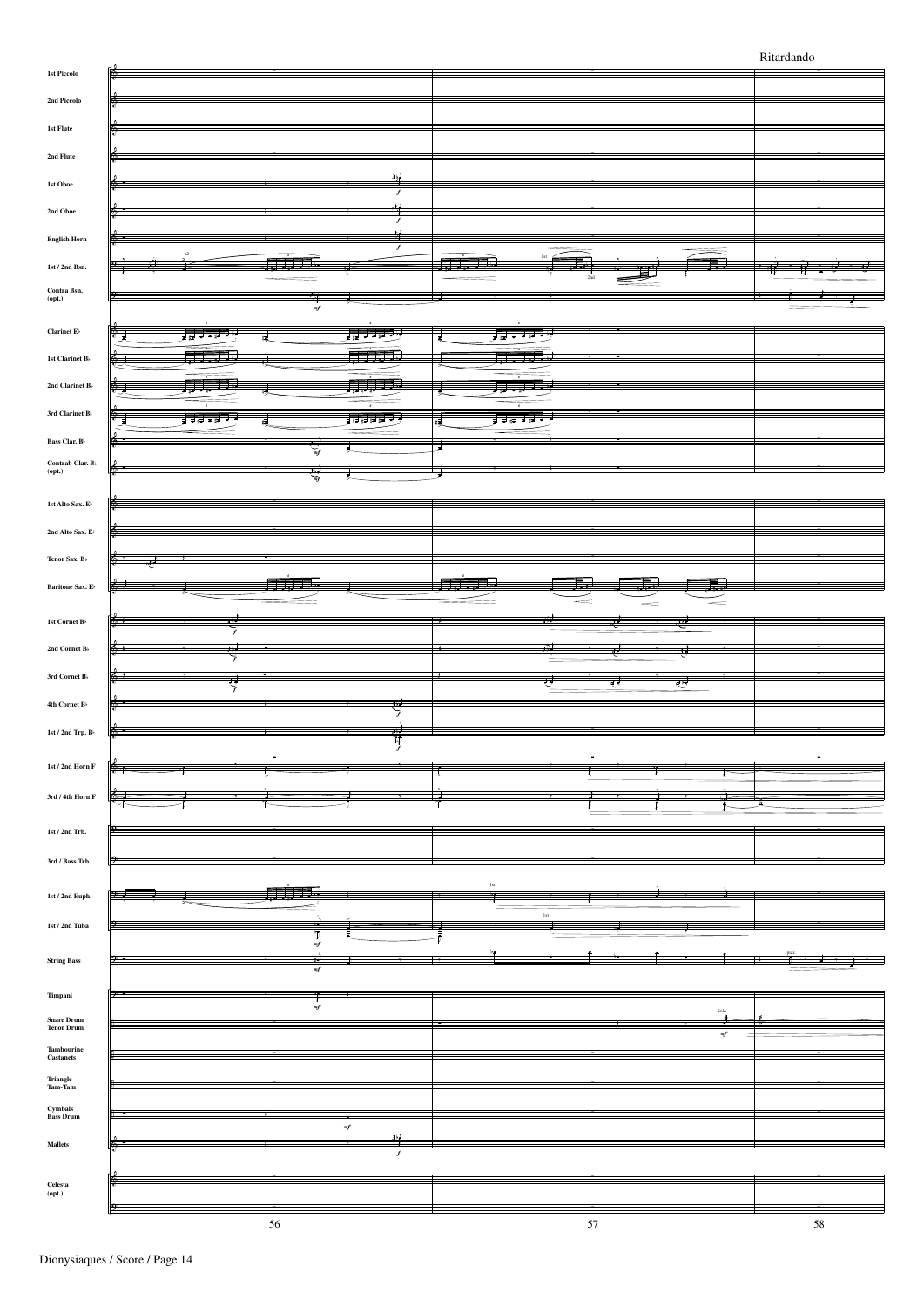$\boxed{11}$  **Animato**  $\sqrt{ }$  = ca. 100

| <b>1st Piccolo</b>                     | $\cdot$ $\cdot$<br>$\leftarrow$                                           | becker complete<br><u>Frede e</u> |                                                                                                                        | <u>electebriche eigheighe</u>                  |
|----------------------------------------|---------------------------------------------------------------------------|-----------------------------------|------------------------------------------------------------------------------------------------------------------------|------------------------------------------------|
| 2nd Piccolo                            | $\boldsymbol{f}$<br>ک :<br>6 स                                            | PERPERPENDANT<br><u>Elebric P</u> |                                                                                                                        | <del>eletetek ete etetete e</del>              |
|                                        | $\frac{\bar{f}}{\bar{f}}$<br>É<br>≲                                       | EEEFFEED<br>≨፟ቘ፞ቘ                 |                                                                                                                        | 毕毕三                                            |
| 1st Flute                              | $\frac{f}{\pm}$<br>憧                                                      | EE'E'E EEPP<br>€髻筐筐               |                                                                                                                        | 毛生毛<br>Property to the first part of the first |
| 2nd Flute                              | $\leftarrow$ +<br>$\sim$ $-$<br>f<br>艳<br>坚壮                              | <u>reper</u><br>5.125             | <u> Leterricie etcietei</u>                                                                                            |                                                |
| 1st Oboe                               | 61                                                                        |                                   |                                                                                                                        | ملعامة                                         |
| 2nd Oboe                               | 轻轻轻<br>c.<br>6∃                                                           | EFLA<br>عملما                     | <b>See the check of the field of contract of the contract of the contract of the contract of the contract of the c</b> | $\sqrt{2}$                                     |
| <b>English Horn</b>                    | க≠                                                                        |                                   | <del>to the clock</del>                                                                                                | é le principal de l'                           |
| 1st / 2nd Bsn.                         | $\overline{\phantom{a}}$<br>$\rightarrow$<br>$\overline{\phantom{a}}$     |                                   | <u>- Greener Barrell</u>                                                                                               |                                                |
| Contra Bsn.<br>(opt.)                  |                                                                           |                                   | $\boldsymbol{f}$                                                                                                       |                                                |
|                                        |                                                                           |                                   |                                                                                                                        | عقم معققا                                      |
| Clarinet $\mathrm{E}\flat$             | $\hat{z}$<br>61<br>f                                                      |                                   | <del>electe citeris sin c</del>                                                                                        |                                                |
| 1st Clarinet B                         | 些<br>≛ ≝<br>€<br>$\boldsymbol{f}$                                         | 孕                                 | <u>vere e skrisk</u>                                                                                                   | <u> eterneter freskesk</u>                     |
| 2nd Clarinet $B\flat$                  | 筚<br>⋐<br>$\boldsymbol{f}$                                                |                                   | $E$ $E$ <sup>2</sup> $E$ <sup>2</sup> $E$ <sup>2</sup> $E$ <sup>2</sup> $E$ <sup>2</sup> $E$ <sup>2</sup><br>لوالعوالج | <b>Appertect</b>                               |
| 3rd Clarinet B                         | 6 ≢                                                                       | Efflere<br>∉‡e ∉                  |                                                                                                                        | :⊪<br><u>n for circle circle circ</u>          |
| Bass Clar. B                           |                                                                           |                                   | e te te te<br>光华杯                                                                                                      |                                                |
| Contrab Clar. B $($ opt. $)$           |                                                                           |                                   | f                                                                                                                      |                                                |
|                                        |                                                                           |                                   |                                                                                                                        |                                                |
| 1st Alto Sax. E                        | .<br>61                                                                   |                                   | <u>f forte ebele be</u>                                                                                                | to the change of                               |
| 2nd Alto Sax. E                        | $+$ $+$ $+$<br>6 ⊧<br>$\pm$ $\pm$<br>$\boldsymbol{f}$<br>$\boldsymbol{p}$ |                                   | of their cheese                                                                                                        | <u>Le proprier e sit</u>                       |
| Tenor Sax. $\rm B\flat$                | $\hat{ }$<br>ंदिक<br>$\sim$ $\sim$ $\sim$<br>$\boldsymbol{f}$             |                                   | ما جا                                                                                                                  |                                                |
|                                        |                                                                           |                                   | 拉斯卡<br>$\mathcal{F}$                                                                                                   |                                                |
|                                        | $\frac{1}{6}$                                                             |                                   |                                                                                                                        |                                                |
| 1st Cornet $\mathbf{B}\flat$           |                                                                           |                                   | $\boldsymbol{f}$                                                                                                       |                                                |
| 2nd Cornet $\rm B\ensuremath{\flat}$   |                                                                           |                                   | $\boldsymbol{f}$                                                                                                       |                                                |
| $3 \text{rd}$ Cornet B                 | $\leftarrow$<br>m f                                                       |                                   |                                                                                                                        | $\blacksquare$                                 |
| $4\mbox{th}$ Cornet $\mbox{B}\flat$    | 61<br>mf                                                                  |                                   |                                                                                                                        |                                                |
| $1$ t / 2nd Trp. B $\flat$             |                                                                           |                                   |                                                                                                                        |                                                |
| $1\mathrm{st}$ / $2\mathrm{nd}$ Horn F |                                                                           |                                   | a2<br>open<br>÷                                                                                                        |                                                |
|                                        | Ѩ                                                                         |                                   | f<br>$\rm{a2}$                                                                                                         |                                                |
| 3rd / 4th Horn F                       |                                                                           |                                   | $\boldsymbol{f}$                                                                                                       |                                                |
| $1st$ / $2nd$ Trb.                     |                                                                           |                                   |                                                                                                                        | $\rightarrow$                                  |
| 3rd / Bass Trb.                        | $\hat{\phantom{a}}$<br>→                                                  |                                   |                                                                                                                        | $\frac{1}{2}$                                  |
|                                        | a2<br>$\hat{\phantom{a}}$<br>$\mathbb{R}$<br>$\sim$                       |                                   | 1st                                                                                                                    |                                                |
| $1\mathrm{st}$ / $2\mathrm{nd}$ Euph.  |                                                                           |                                   | $2\mathrm{nd}$                                                                                                         | $\frac{1}{2}$                                  |
| 1st / 2nd Tuba                         |                                                                           |                                   |                                                                                                                        |                                                |
| $\mbox{String Bass}$                   | $\hat{\phantom{a}}$<br><del>של</del>                                      |                                   |                                                                                                                        |                                                |
|                                        |                                                                           |                                   |                                                                                                                        |                                                |

![](_page_14_Figure_2.jpeg)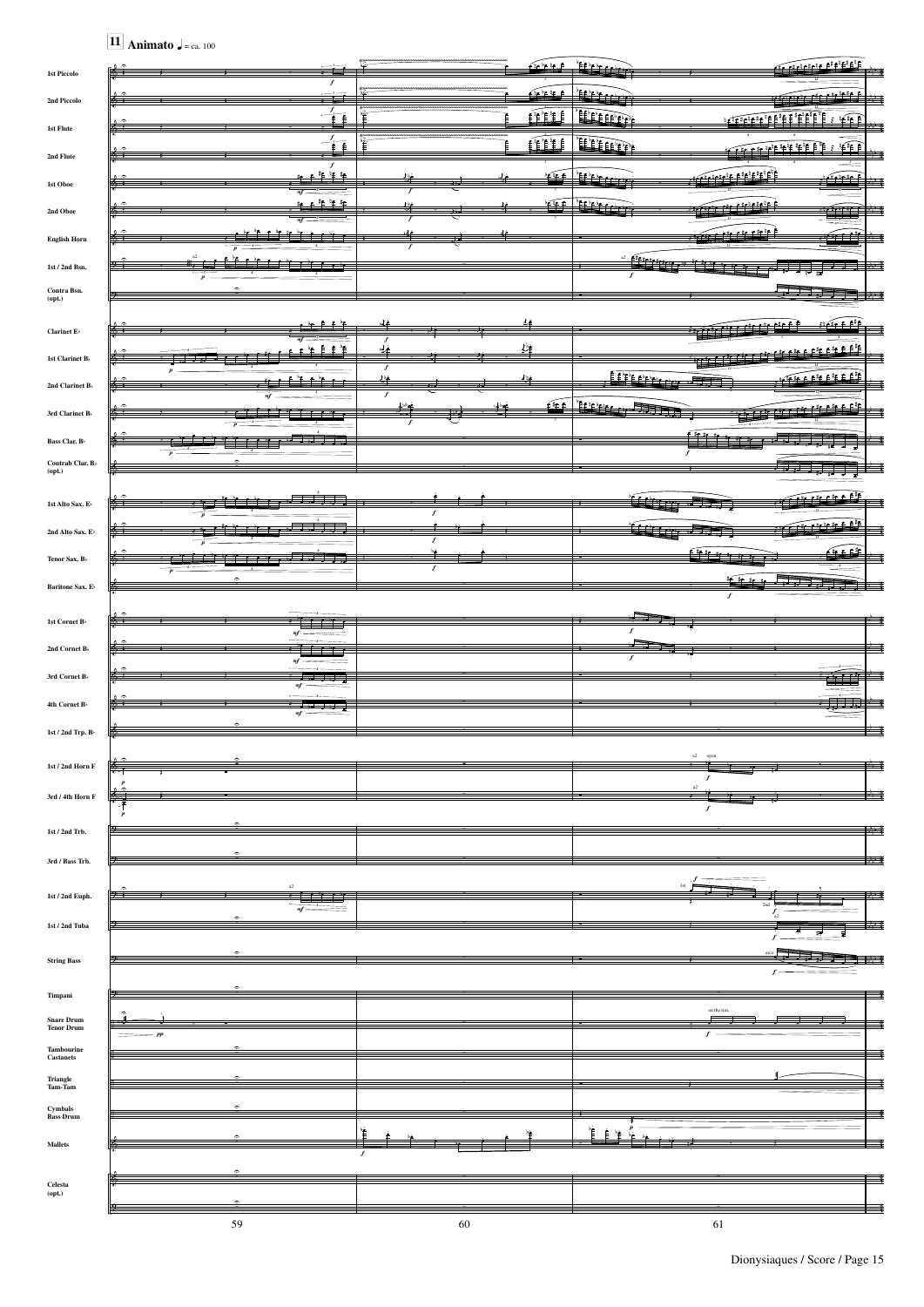**12 Più animato**  $\sqrt{ }$  = 120 - 126

| <b>1st Piccolo</b>                                                                                           | 险                                                              | 斝      | 唾<br>耍           | 厨<br>1de                    |                               |
|--------------------------------------------------------------------------------------------------------------|----------------------------------------------------------------|--------|------------------|-----------------------------|-------------------------------|
|                                                                                                              | IJ                                                             | 辱      | 鹀<br>郾           | 鹀<br>显                      |                               |
| 2nd Piccolo                                                                                                  | 633<br>£ľ                                                      | 垂<br>手 | 壁<br>辱<br>丝<br>犟 | 辱                           |                               |
| 1st Flute                                                                                                    | 6世<br>IJ                                                       |        |                  | 感                           |                               |
| 2nd Flute                                                                                                    | $\left( 6,1\right)$                                            | 垂<br>埑 | 壁<br>丝<br>丝<br>兵 | 辱<br>辱                      |                               |
| 1st Oboe                                                                                                     | ,ff<br>くじ                                                      | 屏      | 唾<br>π,          | 鹀<br>垤                      |                               |
|                                                                                                              | ⊝ী                                                             | 野      | 戶                | 馵                           |                               |
| $2\mathrm{nd}$ Oboe                                                                                          | ff                                                             |        |                  |                             |                               |
| <b>English Horn</b>                                                                                          | $6 + 3$<br>f f                                                 |        |                  |                             |                               |
| 1st / 2nd Bsn.                                                                                               | $\mathcal{F}$ , $\mathcal{F}$<br>f f                           |        |                  |                             |                               |
| Contra Bsn.<br>$($ opt. $)$                                                                                  | $\mathcal{F} \mapsto \mathcal{F}$                              |        |                  |                             |                               |
|                                                                                                              | .fJ                                                            | 孕<br>耍 | 垤<br>辱<br>竓<br>辱 | 兵                           |                               |
| Clarinet $\mathbf{E}\flat$                                                                                   |                                                                |        |                  |                             |                               |
| 1st Clarinet B                                                                                               | $\leftarrow$                                                   | 興<br>埑 | 辱<br>绰<br>呼      | 華<br>劈                      |                               |
| 2nd Clarinet B                                                                                               | K⇒<br>ff                                                       |        | 吗                | 野                           |                               |
| 3rd Clarinet B                                                                                               | $\bullet$                                                      |        | निषय             | <b>1976</b><br>π.           |                               |
| Bass Clar. B                                                                                                 | 侾                                                              |        |                  | ↴⇁<br>过<br>$\boldsymbol{p}$ |                               |
|                                                                                                              |                                                                | ∉≵     | ಕ್ತ              |                             |                               |
| $\begin{array}{l} \textbf{Control } \textbf{Char.} \text{ } \textbf{B} \flat \\ \textbf{(opt.)} \end{array}$ | ౹ౚ                                                             | ₹₹     | ₹                | لوسي<br>€                   |                               |
| 1st Alto Sax. E                                                                                              | ⊯<br>$3^{\prime}$                                              |        | ж.               | 7•                          |                               |
|                                                                                                              |                                                                |        |                  |                             |                               |
| 2nd Alto Sax. E                                                                                              | ff<br>$\frac{1}{6}$ $\frac{1}{3}$ $\frac{1}{2}$                |        |                  |                             |                               |
|                                                                                                              | f f                                                            |        |                  |                             |                               |
| Tenor Sax. B                                                                                                 | ।≴≠<br>ff                                                      |        |                  | وتو                         |                               |
|                                                                                                              | 险<br>f f                                                       |        |                  | ا ہے۔                       |                               |
| 1st Cornet $\mathbf{B}\flat$                                                                                 | 险                                                              |        |                  |                             |                               |
|                                                                                                              | $f\hspace{-0.1cm}f$<br>≰∛                                      |        |                  |                             |                               |
| 2nd Cornet $\mathbf{B}\flat$                                                                                 | ff                                                             |        |                  |                             |                               |
| $3\mathrm{rd}$ Cornet $\mathrm{B}\flat$                                                                      | $\overline{6}$<br>ff                                           |        |                  |                             | $\cdot$<br>$p$ leggiero       |
| $4\mbox{th}$ Cornet $\mbox{B}\flat$                                                                          | ≰∍<br>$f\bar{f}$                                               |        |                  |                             | $\overrightarrow{p}$ leggiero |
| $1\mathrm{st}$ / $2\mathrm{nd}$ Trp. $\mathrm{B}\flat$                                                       | <b>16</b>                                                      |        |                  |                             |                               |
|                                                                                                              | ff                                                             |        |                  |                             |                               |
| $1\mathrm{st}$ / $2\mathrm{nd}$ Horn F                                                                       | 6, 3                                                           |        |                  |                             |                               |
| $3 {\rm rd}$ / $4 {\rm th}$ Horn F                                                                           | K≑                                                             |        |                  |                             |                               |
| $1st$ / $2nd$ $\operatorname{Trb.}$                                                                          | $f\hspace{-0.1cm}f$ ,<br>$\mathcal{F} \rightarrow \mathcal{F}$ |        |                  |                             |                               |
|                                                                                                              | ff                                                             |        |                  |                             |                               |
| $3\mathrm{rd}$ / Bass Trb.                                                                                   | $\mathcal{F} \rightarrow \mathcal{F}$<br>$f\hspace{-0.1cm}f$   |        |                  |                             |                               |
| $1\mathrm{st}$ / $2\mathrm{nd}$ Euph.                                                                        | $\mathcal{F}\rightarrow\mathcal{F}$                            |        |                  |                             |                               |
| $1st$ / $2nd$ ${\bf Tuba}$                                                                                   | $\mathcal{F} \mapsto \mathbf{3}$                               |        |                  |                             |                               |
|                                                                                                              | $\mathcal{F} \rightarrow \mathcal{F}$                          |        |                  | pizz.                       |                               |

![](_page_15_Figure_2.jpeg)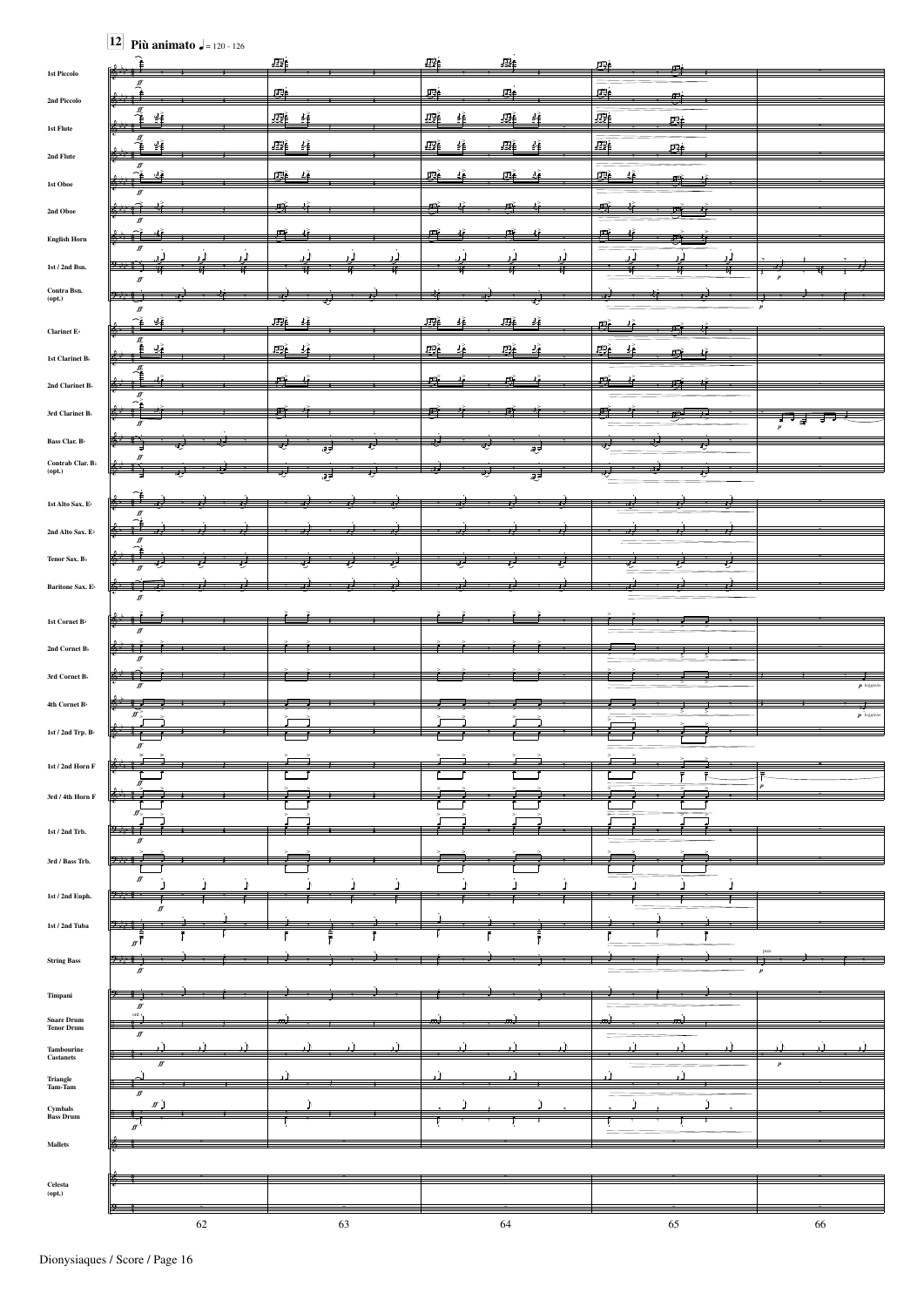| <b>1st Piccolo</b>                                                                                           | ⊯≸                             |                    |          |                      |                                  |                                                                    |
|--------------------------------------------------------------------------------------------------------------|--------------------------------|--------------------|----------|----------------------|----------------------------------|--------------------------------------------------------------------|
|                                                                                                              |                                |                    |          |                      | $\it mf$                         |                                                                    |
| 2nd Piccolo                                                                                                  | $\frac{2}{6}$                  |                    |          |                      | mf<br>†Ē<br>毕                    | 仁                                                                  |
| $1st$ Flute $\,$                                                                                             | $\frac{2}{5}$                  |                    |          |                      |                                  |                                                                    |
|                                                                                                              | 63                             |                    |          |                      | $_{\mathit{mp}}$<br>桂<br>艳<br>۹e | J.<br>Ê                                                            |
| 2nd Flute                                                                                                    |                                |                    |          |                      | $\it mp$                         | f                                                                  |
| 1st Oboe                                                                                                     | 65                             |                    |          |                      |                                  | 肇<br>≐<br>$\mathbf{r}$                                             |
| 2nd Oboe                                                                                                     | 65                             |                    |          |                      |                                  |                                                                    |
|                                                                                                              |                                |                    |          | $\overrightarrow{r}$ |                                  |                                                                    |
| <b>English Horn</b>                                                                                          | 63                             |                    |          |                      |                                  |                                                                    |
| 1st / 2nd Bsn.                                                                                               | $\Rightarrow$                  |                    |          |                      |                                  |                                                                    |
| Contra Bsn.                                                                                                  |                                |                    |          |                      |                                  |                                                                    |
| $\left($ opt. $\right)$                                                                                      | $\mathcal{P}$                  |                    |          |                      |                                  |                                                                    |
| Clarinet $\mathrm{E}\flat$                                                                                   | 险                              |                    |          |                      |                                  |                                                                    |
|                                                                                                              |                                |                    |          |                      |                                  | 旗                                                                  |
| 1st Clarinet $\mathbf{B}\flat$                                                                               | K                              |                    | $\gamma$ |                      |                                  |                                                                    |
| 2nd Clarinet $\rm B\$                                                                                        | 6*                             |                    |          |                      |                                  | موالي<br>جملس                                                      |
|                                                                                                              | $\boldsymbol{p}$               |                    |          |                      |                                  |                                                                    |
| $3\text{rd}$ Clarinet B                                                                                      | $\leftarrow$                   | ਜ਼ਾਂ<br>ार्ज<br>нĒ |          |                      |                                  | $7 - 11$                                                           |
| Bass Clar. $\rm B\ensuremath{\flat}$                                                                         | る                              |                    |          |                      |                                  |                                                                    |
| $\begin{array}{l} \textbf{Control } \textbf{Char.} \text{ } \textbf{B} \flat \\ \textbf{(opt.)} \end{array}$ | 菕                              |                    |          |                      |                                  | $\boldsymbol{f}$                                                   |
|                                                                                                              |                                |                    |          |                      |                                  |                                                                    |
| 1st Alto Sax. $\rm E\!\flat$                                                                                 | 长                              |                    |          |                      |                                  | خ <u>لا</u> نية<br>ا<br>$\blacksquare$<br>$\overline{\phantom{a}}$ |
|                                                                                                              |                                |                    |          |                      |                                  |                                                                    |
| 2nd Alto Sax. $\rm E\flat$                                                                                   | Ѩ                              |                    |          |                      |                                  | <b>FEL</b><br>$\mathbf{F}$                                         |
| Tenor Sax. $\rm B\ensuremath{\scriptstyle{\circ}}$                                                           | 嗪                              |                    |          |                      |                                  |                                                                    |
|                                                                                                              | Ѩ                              |                    |          |                      | ہے۔                              |                                                                    |
|                                                                                                              |                                |                    |          |                      |                                  |                                                                    |
| 1st Cornet $\rm B\ensuremath{\flat}$                                                                         | 医<br>$\boldsymbol{p}$ leggiero |                    |          |                      |                                  |                                                                    |
| 2nd Cornet $\rm B\ensuremath{\flat}$                                                                         | ‴                              |                    |          | $\boldsymbol{p}$     | $\it mf$                         |                                                                    |
|                                                                                                              | $p$ leggiero                   |                    |          | ान<br>१              | $\it mf$                         |                                                                    |
| $3 \text{rd}$ Cornet $\text{B}\flat$                                                                         |                                |                    |          |                      |                                  |                                                                    |
| $4\text{th}$ Cornet $\text{B}\flat$                                                                          | ≴∍                             |                    |          |                      |                                  |                                                                    |
|                                                                                                              | Ѩ                              |                    |          |                      |                                  |                                                                    |
| $1\mathrm{st}$ / $2\mathrm{nd}$ Trp. $\mathrm{B}\flat$                                                       |                                |                    |          |                      |                                  |                                                                    |
| $1\mathrm{st}$ / $2\mathrm{nd}$ Horn F                                                                       | 佑                              |                    |          |                      |                                  |                                                                    |
|                                                                                                              |                                |                    | 3rc      |                      |                                  |                                                                    |
| $3 \mathrm{rd}$ / $4 \mathrm{th}$ Horn F                                                                     | É                              |                    |          |                      | 4th                              |                                                                    |
| $1\mathrm{st}$ / $2\mathrm{nd}$ Trb.                                                                         | 「ジャー                           |                    |          |                      |                                  |                                                                    |
|                                                                                                              |                                |                    |          |                      |                                  |                                                                    |
| $3\mathrm{rd}$ / Bass Trb.                                                                                   | $\mathbb{P}^+$                 |                    |          |                      |                                  |                                                                    |
|                                                                                                              |                                |                    |          |                      |                                  |                                                                    |
| $1\mathrm{st}$ / $2\mathrm{nd}$ Euph.                                                                        | 李莽                             |                    |          |                      |                                  |                                                                    |
| $1\mathrm{st}$ / $2\mathrm{nd}$ Tuba                                                                         | フォー                            |                    |          | Solo                 |                                  | a2                                                                 |
|                                                                                                              |                                |                    |          | ₹                    |                                  |                                                                    |
| $\mbox{String Bass}$                                                                                         | 少學                             |                    |          |                      |                                  |                                                                    |

![](_page_16_Figure_1.jpeg)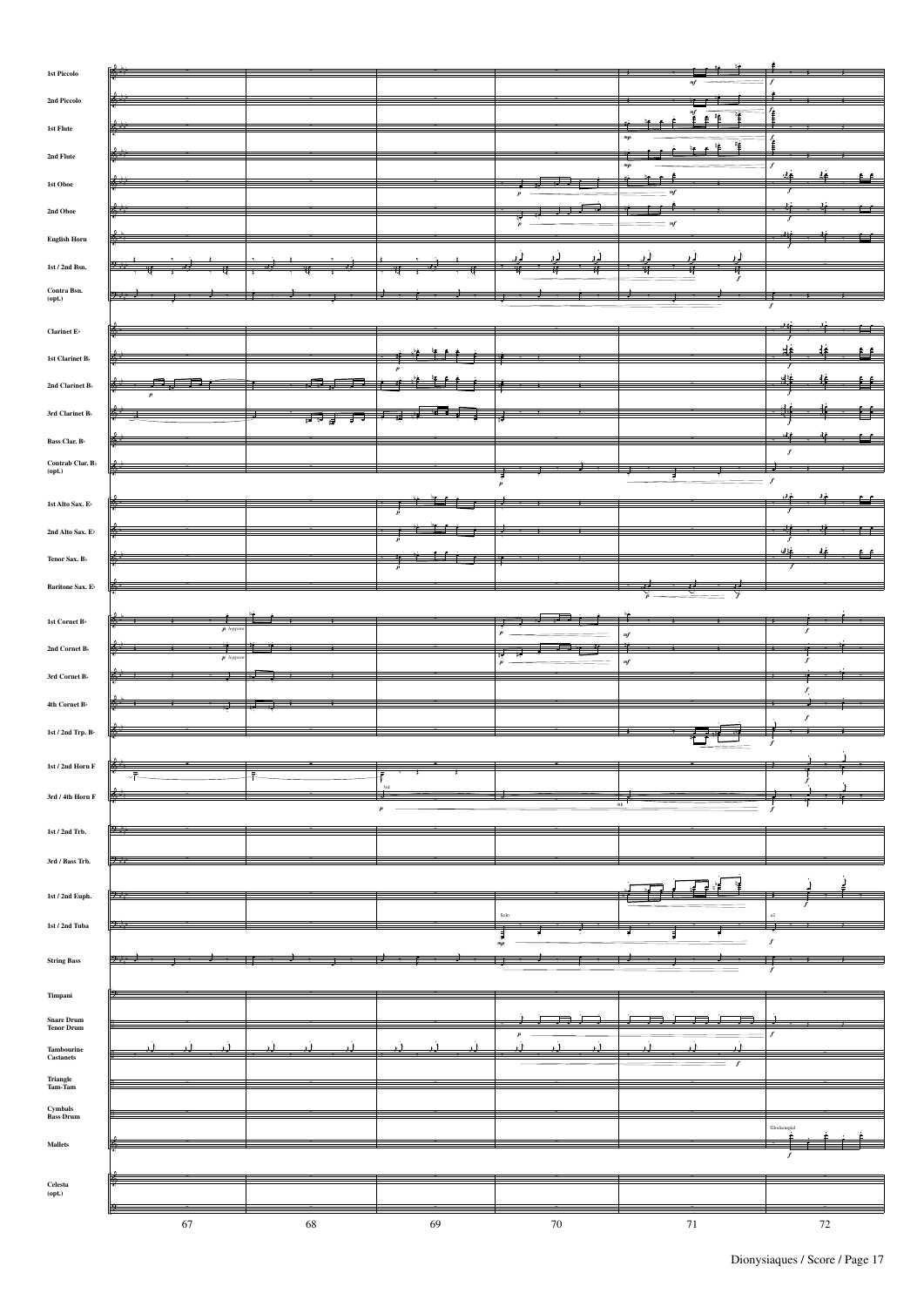| <b>1st Piccolo</b>                                                                    | 一                                                             | 壁                                                       | 壁                     | 四<br>壓                                    | 琴                         |
|---------------------------------------------------------------------------------------|---------------------------------------------------------------|---------------------------------------------------------|-----------------------|-------------------------------------------|---------------------------|
| 2nd Piccolo                                                                           | $\left( 1-\frac{1}{2}\right)$                                 | $\frac{f}{\frac{\sum_{i=1}^{n}f_i}{\sum_{i=1}^{n}f_i}}$ | 鹀                     | $\overline{\mathbb{Z}}_{\mathbb{F}}$<br>四 | 母<br>فالتكب               |
| 1st Flute                                                                             | $\left  \left\langle \cdot \right  \right $                   | $\mathbb{E}^{\mathbf{f}}_{\mathbb{F}}$<br>壅             | $\mathbb{Z}_+^2$<br>丝 | 壁<br>丝<br>母<br>犟                          | 县<br>四特                   |
|                                                                                       | $\left  \mathcal{L} \right $                                  | 犟                                                       | 壁<br>犟                | 壁<br>唾<br>丝<br>髸                          | 曝<br>四特                   |
| 2nd Flute                                                                             |                                                               | $\frac{f}{f}$<br>琒                                      | 辱<br>垤                | 昼<br>ሙ                                    | 昼<br>丝<br>季               |
| 1st Oboe                                                                              | $\leftarrow$                                                  | $f\hspace{-0.1cm}f$<br>庢                                | <u>Je</u>             | 哪                                         | 雪                         |
| 2nd Oboe                                                                              | $\left\langle \left\langle \cdot \right\rangle \right\rangle$ | $f\hspace{-0.1cm}f$<br>峰                                | $\mathbb{E}$<br>迳     | 画<br>零<br>Łé<br>乓                         | 住<br>唾                    |
| <b>English Horn</b>                                                                   | $\rightarrow$                                                 | $f\hspace{-0.1cm}f$<br>łb.                              |                       |                                           | غ <sup>4</sup> آل پ<br>ł. |
| 1st / 2nd Bsn.                                                                        | ファ                                                            | 壽                                                       |                       |                                           |                           |
| Contra Bsn.<br>$\left($ opt. $\right)$                                                | 妻<br>ブルー                                                      | f f                                                     |                       | z.                                        |                           |
| Clarinet $\rm E\ensuremath{\scriptstyle{\circ}}$                                      | $\leftarrow$                                                  | 嵯                                                       | ♨<br>竓                | 四<br>垤<br>感<br>竓                          | 壓<br>مبدل                 |
| 1st Clarinet $\rm B\bar{\nu}$                                                         |                                                               | 達                                                       | 蜂<br>嬖                | 霉<br>極難<br>兵<br>₹É                        | <u> مراجعی</u>            |
| 2nd Clarinet $\mathbf{B}\flat$                                                        |                                                               | $\overline{f}$<br>ř                                     | <u>است.</u>           | أو ∏ل.<br>ال                              | المواطن                   |
| 3rd Clarinet B                                                                        | $\leftrightarrow$                                             |                                                         | 辱                     | 野                                         | 孁                         |
| Bass Clar. B                                                                          | $\leftarrow$                                                  |                                                         |                       |                                           |                           |
| $\begin{array}{l} \mbox{Control Car. } \mathbf{B} \flat \\ \mbox{(opt.)} \end{array}$ | $\leftarrow$                                                  | $\overline{\overline{\overline{t_{\hspace{-.1em}y}}}}$  | ₹₹                    | فوقة                                      | ₩                         |
|                                                                                       | रुन                                                           |                                                         | मुर्                  | ₹                                         |                           |
| 1st Alto Sax. $\rm E\!\flat$                                                          | 6                                                             |                                                         |                       |                                           | 女                         |
| 2nd Alto Sax. E                                                                       | $\leftarrow$                                                  | रंत<br>ff                                               |                       |                                           | र्टन                      |
| Tenor Sax. B                                                                          |                                                               | ff                                                      |                       |                                           |                           |
| Baritone Sax. $\rm E\hspace{-0.55ex}$                                                 | ुन्ना                                                         | $f\hspace{-0.1cm}f$                                     |                       |                                           |                           |
| 1st Cornet $\mathbf{B}\flat$                                                          |                                                               |                                                         |                       |                                           |                           |
| 2nd Cornet $\mathbf{B}\flat$                                                          | 6"                                                            | $f\hspace{-0.1cm}f$                                     |                       |                                           |                           |
| $3 \text{rd}$ Cornet $\text{B}\flat$                                                  |                                                               | ff                                                      |                       |                                           | $\rightarrow$             |
| $4\text{th}$ Cornet $\text{B}\flat$                                                   |                                                               | f f<br>₩                                                |                       |                                           |                           |
| $1\mathrm{st}$ / $2\mathrm{nd}$ Trp. $\mathrm{B}\flat$                                |                                                               | $f_{\mathcal{F}}$<br>÷                                  |                       |                                           |                           |
|                                                                                       |                                                               | f f                                                     |                       |                                           |                           |
| $1\mathrm{st}$ / $2\mathrm{nd}$ Horn F                                                | 16                                                            |                                                         |                       |                                           |                           |
| $3 \mathrm{rd}$ / $4 \mathrm{th}$ Horn F                                              | T.                                                            |                                                         |                       |                                           |                           |
| $1\mathrm{st}$ / $2\mathrm{nd}$ Trb.                                                  | $\mathcal{I} \rightarrow$                                     | $f f^>$                                                 |                       |                                           |                           |
| $3\mathrm{rd}$ / Bass Trb.                                                            | プ中                                                            | $f\hspace{-0.1cm}f$                                     |                       |                                           | $\rightarrow$             |
|                                                                                       |                                                               | $f\hspace{-0.1cm}f$                                     |                       |                                           |                           |
| $1st$ / $2nd$ Euph.                                                                   | ブデ                                                            | $f\hspace{-0.1cm}f$                                     |                       |                                           |                           |
| $1st$ / $2nd$ ${\bf Tuba}$                                                            | $\mathcal{F} \rightarrow \mathcal{F}$<br>$2\mathsf{nd}$<br>華  | क्ति के संस्था हो।<br>जन्म                              |                       |                                           |                           |
| <b>String Bass</b>                                                                    | arco<br>ジャー<br>्न.                                            | ₩                                                       |                       |                                           |                           |
|                                                                                       |                                                               | $\boldsymbol{\mathit{f}}$                               |                       |                                           |                           |

![](_page_17_Figure_2.jpeg)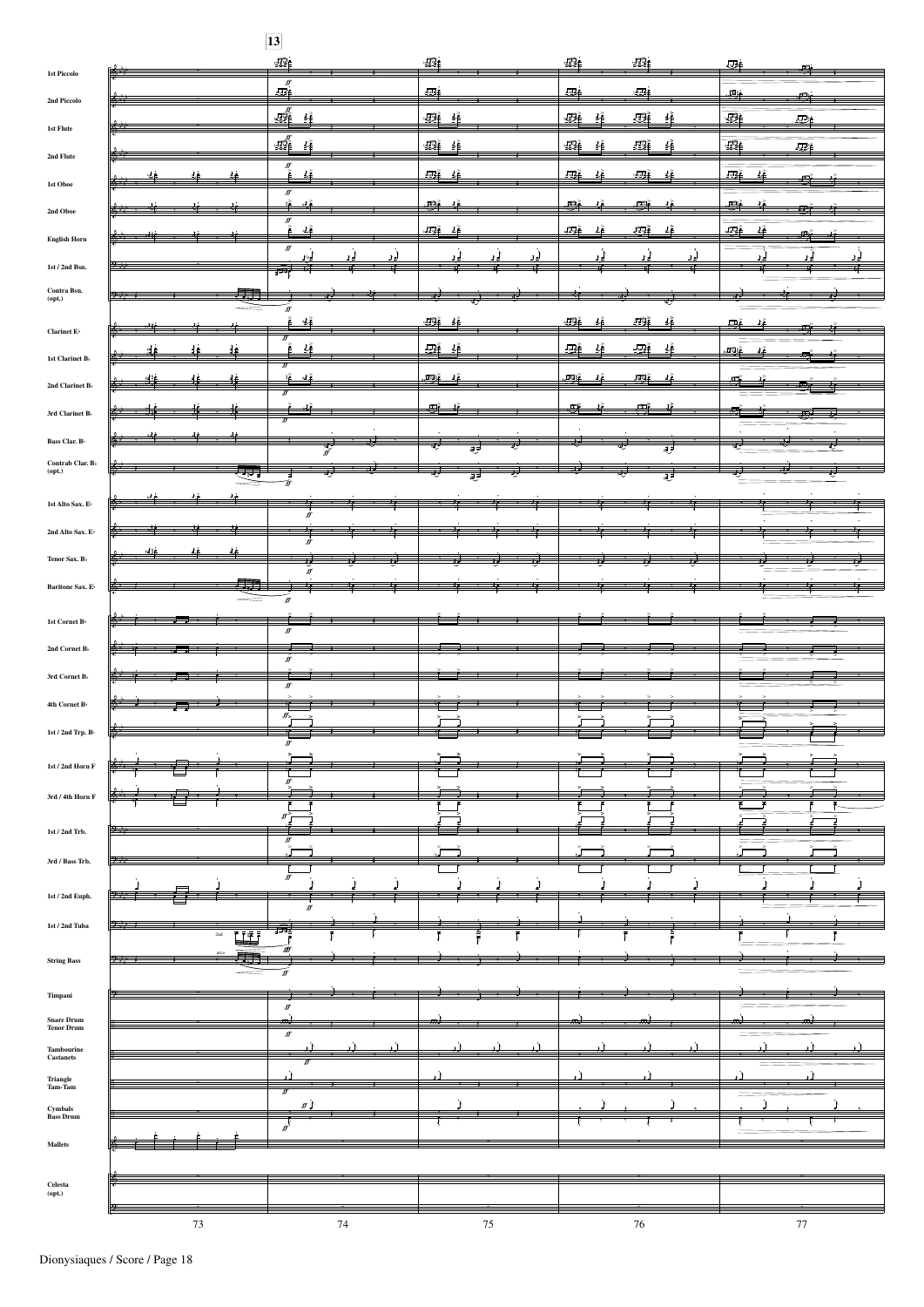| $1\mathrm{st}$ Piccolo                                                                                       | 【命》                                        |                                   |    |                                             |                       | ∍       |
|--------------------------------------------------------------------------------------------------------------|--------------------------------------------|-----------------------------------|----|---------------------------------------------|-----------------------|---------|
| $2\mathrm{nd}$ Piccolo                                                                                       | 63                                         |                                   |    |                                             |                       | mf      |
|                                                                                                              | $ \mathcal{E} $                            |                                   |    |                                             |                       | ۴<br>١e |
| 1st Flute                                                                                                    |                                            |                                   |    |                                             |                       |         |
| 2nd Flute                                                                                                    | 长                                          |                                   |    |                                             |                       | mp      |
| 1st Oboe                                                                                                     | 6                                          |                                   |    |                                             | $\boldsymbol{p}$      |         |
| 2nd Oboe                                                                                                     | 6                                          |                                   |    |                                             |                       | mf      |
| <b>English Horn</b>                                                                                          | 长                                          |                                   |    |                                             |                       |         |
| $1st$ / $2nd$ Bsn. $\,$                                                                                      | $\mathbb{P}$                               |                                   | ₩  |                                             | r.                    | x,      |
| Contra Bsn.<br>(opt.)                                                                                        | プー                                         |                                   |    |                                             |                       |         |
|                                                                                                              |                                            |                                   |    |                                             |                       |         |
| Clarinet $\mathbf{E}\flat$                                                                                   | 险                                          |                                   |    |                                             |                       |         |
| 1st Clarinet $\mathbf{B}\flat$                                                                               | $\blacklozenge$                            |                                   |    | $\cdot$<br>$\boldsymbol{p}$                 |                       |         |
| 2nd Clarinet $\mathbf{B}\flat$                                                                               | 奋                                          | $\rightarrow$<br>$\boldsymbol{p}$ |    |                                             |                       |         |
| 3rd Clarinet B                                                                                               | 6                                          |                                   | bz |                                             |                       |         |
| Bass Clar. B                                                                                                 |                                            |                                   |    |                                             |                       |         |
| $\begin{array}{l} \textbf{Control } \textbf{Char.} \text{ } \textbf{B} \flat \\ \textbf{(opt.)} \end{array}$ | ⊯                                          |                                   |    |                                             |                       |         |
|                                                                                                              |                                            |                                   |    |                                             |                       |         |
| 1st Alto Sax. E                                                                                              | 险                                          |                                   |    | $\sim$ 10 $\sim$<br>tė.<br>$\boldsymbol{p}$ |                       |         |
| 2nd Alto Sax. $\rm E\flat$                                                                                   | T6,                                        |                                   |    | $\ddot{\phantom{1}}$<br>$\pmb{p}$           |                       |         |
| Tenor Sax. $\rm B\flat$                                                                                      | ѩ                                          |                                   |    |                                             |                       |         |
|                                                                                                              | $\blacktriangle$                           |                                   |    |                                             |                       |         |
| 1st Cornet $\mathbf{B}\flat$                                                                                 | 蒢                                          |                                   |    |                                             |                       |         |
| $2{\rm nd}$ Cornet ${\rm B}\flat$                                                                            | $\blacklozenge$                            | $\boldsymbol{p}$ leggiero         |    |                                             |                       | mf      |
|                                                                                                              |                                            | $\boldsymbol{p}$ leggiero         |    |                                             |                       | m f     |
| $3 \text{rd}$ Cornet $\text{B}\flat$                                                                         | $\leftarrow$<br>$\boldsymbol{p}$ leggiero  |                                   |    |                                             |                       |         |
| $4\text{th}$ Cornet $\text{B}\flat$                                                                          | $\blacklozenge$<br>$\overline{p}$ leggiero |                                   |    |                                             |                       |         |
| $1\mathrm{st}$ / $2\mathrm{nd}$ Trp. $\mathrm{B}\flat$                                                       | $\epsilon$                                 |                                   |    |                                             |                       | ⇉       |
| $1\mathrm{st}$ / $2\mathrm{nd}$ Horn F                                                                       | 险                                          |                                   |    | $1\,\mathrm{st}$<br>$\pm$                   |                       | Ð.      |
| $3\mathrm{rd}\,/\,4\mathrm{th}$ Horn F                                                                       | ☞                                          |                                   |    | $\boldsymbol{p}$                            |                       | 2nd     |
|                                                                                                              | $\boldsymbol{v}$                           |                                   |    |                                             |                       |         |
| $1\mathrm{st}$ / $2\mathrm{nd}$ Trb.                                                                         | 「ジャー                                       |                                   |    |                                             |                       |         |
| $3\mathrm{rd}$ / Bass Trb.                                                                                   | $\mathcal{F}$                              |                                   |    |                                             |                       |         |
| $1\mathrm{st}$ / $2\mathrm{nd}$ Euph.                                                                        | $\mathbb{P}$ , $\mathbb{P}$                |                                   |    |                                             |                       |         |
|                                                                                                              |                                            |                                   |    |                                             | $\operatorname{Solo}$ |         |
| $1st$ / $2nd$ ${\bf Tuba}$                                                                                   | $\mathcal{P}$                              |                                   |    |                                             | mp                    |         |
| $\mbox{String Bass}$                                                                                         | pizz.<br>$\mathcal{F}_{\mathcal{H}}$       |                                   |    |                                             |                       |         |

![](_page_18_Figure_1.jpeg)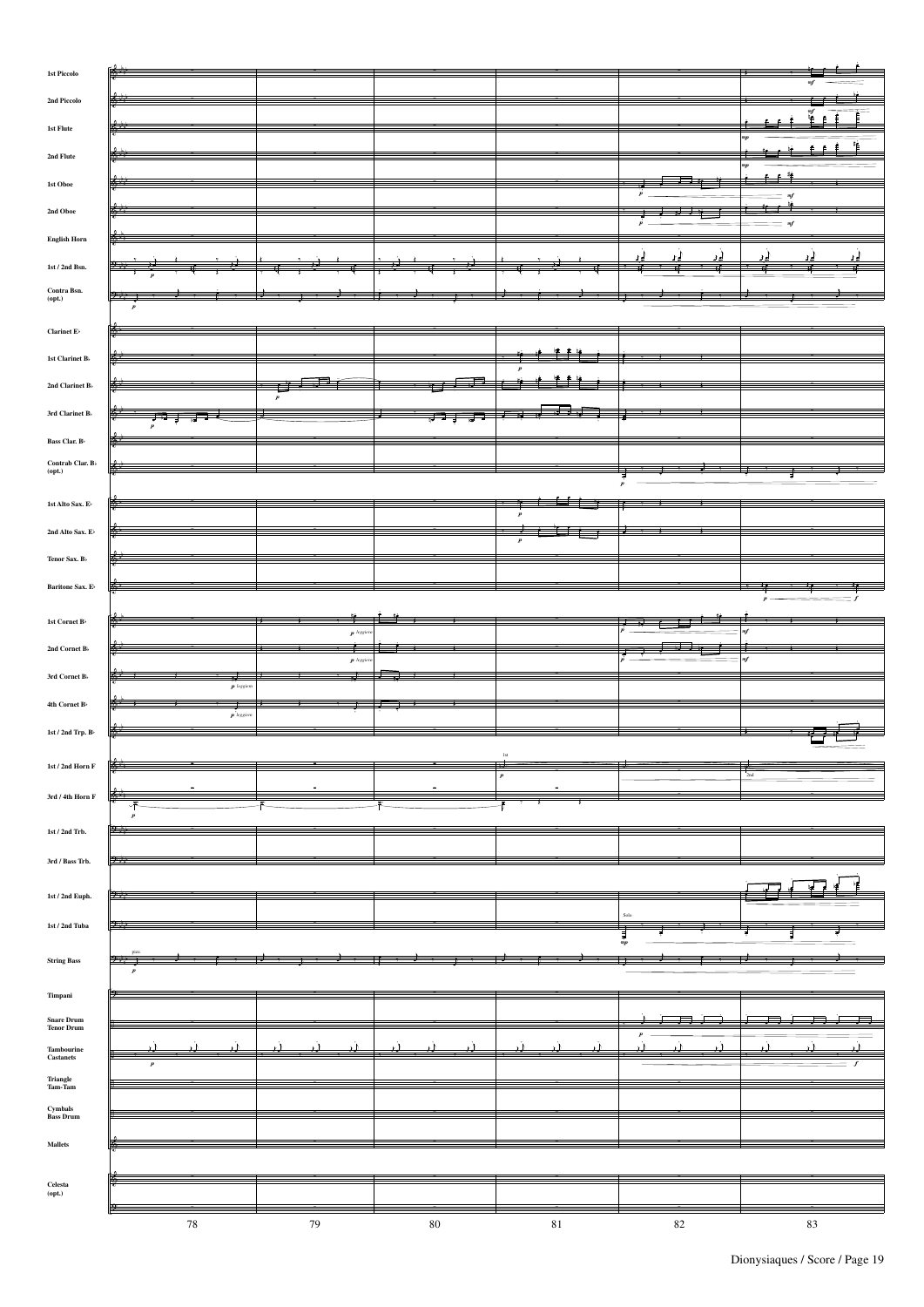.

 $\stackrel{\leftrightarrow}{\circ}$  $\textcircled{k}\rightarrow\textcircled{k}\longrightarrow\textcircled{k}$  $\textcolor{red}{\textcolor{black}{\textcolor{black}{k}}}$ & & &  $\overline{\bullet^+}$ ?  $\mathcal{P} \mapsto \mathcal{P} \longrightarrow \mathcal{P}$  $\overline{\bullet}$ & & & & & & & & & & & & &  $\textcolor{red}{\textcolor{black}{\textcolor{black}{k}}}$  $\frac{2}{9}$ & ? ? 9; p 1  $\mathcal{F}^{\flat\flat}$  )  $r$  , b b b b b b b b b b b b b b b b b b b b b b b b b b b b b b b b b b b b b b b b b b b b b b b b b b b b b b b **1st Piccolo 2nd Piccolo 1st Flute 2nd Flute 1st Oboe 2nd Oboe English Horn 1st / 2nd Bsn. Contra Bsn. (opt.) Clarinet E**b **1st Clarinet B**b **2nd Clarinet B**b **3rd Clarinet B**b **Bass Clar. B**b **Contrab Clar. B**b **(opt.) 1st Alto Sax. E**b **2nd Alto Sax. E**b **Tenor Sax. B**b **Baritone Sax. E**b **1st Cornet B**b **2nd Cornet B**b **3rd Cornet B**b **4th Cornet B**b **1st / 2nd Trp. B**b **1st / 2nd Horn F 3rd / 4th Horn F 1st / 2nd Trb. 3rd / Bass Trb. 1st / 2nd Euph. 1st / 2nd Tuba String Bass** J œ  $\cdot$   $\cdot$   $\cdot$   $\cdot$ œ . J œ .  $\overline{r}$  and  $\overline{r}$ J œ .  $\mathbf{r}$  and  $\mathbf{r}$ ‰ .<br>د ´ ‰ j œ J œ ´ ‰ œ œ ‰ j œ J œb ´ ‰ j œ J œ ´ ‰ œ œ ‰ j œn J œ ´ ‰ j œ J œ ´ ‰ œ œ ∑ . ‰ j œ# J œ ´ ‰ j œ J œ ´ ‰ œ œ ‰ j œ œ J œ œb ´ ‰ j œ œ J œ œ ´ ‰ œ œ œ œ ‰ j œ œ n œ œ J ´ ‰  $\frac{\Omega}{\Gamma}$ œ œ ´ ‰ œ œ œ œ ‰ j<br>J œ œ b ´ ‰ j œ œ J œ œ ´ ‰ œ œ œ œ ‰ j œ J œb ´ ‰ j œ J œ ´ ‰ œ œ j œ .  $\cdot$   $\cdot$   $\cdot$   $\cdot$ ‰ j œ J œ ´ ‰ j œ J œ ´ ‰ œ œ ‰ j œ J œb ´ ‰ j œ J œ ´ ‰  $\overline{\phantom{a}}$ ‰ ضي<br>ك ´ ‰ j œ J œ ´ ‰ œ œ ∑ Œ J œ ´ ‰ J œ ´ ‰ Œ J œn ´ ‰ J œn ´ ‰ Œ J œn ´ ‰ J œn ´ ‰ Œ j œ ´ ‰ P è ´ ‰ j œ# .  $\overline{r}$  and  $\overline{r}$ J  $\frac{1}{\sqrt{2}}$  $\rightarrow$ j œ ´ ‰ h œ ´ ‰ J J œn P œn ∑ Œ J œn ÿ  $\,$ œn ÿ ‰ ∑ ∑  $\overline{a}$ œ ´ ‰ h œ ´  $\frac{1}{2}$  ,  $\frac{1}{2}$  , J œ ‰ J œ .  $\mathbf{r}$   $\mathbf{r}$   $\mathbf{r}$  $\cdots$ f f f f f f f f f f f f f f f f f f f f f f f f  $\boldsymbol{J}$ f a2 f 4th ∑ ∑ ∑ ∑ ‰ .<br>ك ´ ‰ j œ J œ ´ ‰ .<br>د ´ ‰ j œ J œb ´ ‰ j œ J œ ´ ‰ j œ J œ ´ ‰ j œn J œ ´ ‰ j œ J œ ´ ‰ j œ J œ ´ ∑ ∑ ‰ ł œ# J œ ´ ‰ j œ J œ ´ ‰ j œ J œ ´ ‰  $\mathbb{R}$ œ œb ´ ‰ j œ œ J è ´ ‰ j œ œ J è ´ ‰  $\frac{1}{2}$ œ œ ´ ‰ j œ œ œ œ J ´ ‰  $\frac{\Omega}{\Gamma}$ œ œ ´ ‰ j œ œn J œ œ b ´ ‰ j œ œ J œ œ ´ ‰ j œ œ J œ œ ´ ‰ j œ J œb ´ ‰ j œ J œ ´ ‰ j œ J œ ´ ∑ ‰ j œ J œ ´ ‰ j œ J œ ´ ‰ j œ J œ ´ ‰ j œ J œb ´ ‰ j œ J œ ´ ‰ j œ J œ ´ ‰ j œn J œ ´ ‰ j œ J œ ´ ‰ j œ J œ ´ ∑ J œ ´ ‰  $\overline{\phantom{a}}$ ‰ J œ ´ ‰ J œn ´ ‰ œn œ ‰ J œ ´ ‰ J œn ´ ‰ P. ‰ J œ ´ ‰ j œ ´ ‰ œ œ ‰ j œ ´ ‰ ∑  $\overline{A}$ œ ´  $\frac{1}{2}$   $\frac{1}{2}$   $\frac{1}{2}$   $\frac{1}{2}$   $\frac{1}{2}$ j œ ´ ‰ J J ē ∑ J œn ÿ ‰  $\overline{\cdot}$   $\overline{\cdot}$ ‰ J œ ÿ ‰ ∑ ∑ j œ ´ ‰  $\overline{\phantom{a}}$ ‰  $\overline{a}$ œ ´ ‰ J œ  $\colon$  ∶ J œ ∑ ∑ ∑ ∑ ∑ ∑ ∑ ∑ ∑ ر<br>م<del>ربع</del> ´  $\mathbb{R}$   $\longrightarrow$ ن<br>فر<del>س</del> ´  $\mathcal{F}$   $\longrightarrow$ ∑ ∑ ‰. r  $\overline{\bm{k}}$ ≈ ३ ─ ३ ─ ३ ‰.  $\frac{1}{p}$  is  $\overline{C}$ ≈ œ œ œ. œ œn œ# j œ ´  $%$   $\frac{1}{2}$   $\frac{1}{2}$   $\frac{1}{2}$   $\frac{1}{2}$   $\frac{1}{2}$   $\frac{1}{2}$   $\frac{1}{2}$   $\frac{1}{2}$   $\frac{1}{2}$   $\frac{1}{2}$   $\frac{1}{2}$   $\frac{1}{2}$   $\frac{1}{2}$   $\frac{1}{2}$   $\frac{1}{2}$   $\frac{1}{2}$   $\frac{1}{2}$   $\frac{1}{2}$   $\frac{1}{2}$   $\frac{1}{2}$   $\frac{1}{2}$   $\frac{1}{2$ œ œn œ# j œ ´  $%$   $\frac{1}{2}$   $\frac{1}{2}$   $\frac{1}{2}$   $\frac{1}{2}$   $\frac{1}{2}$   $\frac{1}{2}$   $\frac{1}{2}$   $\frac{1}{2}$   $\frac{1}{2}$   $\frac{1}{2}$   $\frac{1}{2}$   $\frac{1}{2}$   $\frac{1}{2}$   $\frac{1}{2}$   $\frac{1}{2}$   $\frac{1}{2}$   $\frac{1}{2}$   $\frac{1}{2}$   $\frac{1}{2}$   $\frac{1}{2}$   $\frac{1}{2}$   $\frac{1}{2$ ‰.  $\mathcal{F}$ ≈ œ œb œ. ‰.  $\mathcal{E}$ ≈ œ œb œ. ‰. "♪ "<del>\_\_\_\_\_\_\_\_</del>\_\_\_\_ .<br>م<del>ربي</del> ´  $\mathbb{R}$   $\longrightarrow$ œ œn œ# J œ ´  $\mathbb{R}$   $\mathbb{R}$   $\mathbb{R}$   $\mathbb{R}$ œ œn œ# J œ ´  $%$   $\frac{1}{2}$   $\frac{1}{2}$   $\frac{1}{2}$   $\frac{1}{2}$   $\frac{1}{2}$   $\frac{1}{2}$   $\frac{1}{2}$   $\frac{1}{2}$   $\frac{1}{2}$   $\frac{1}{2}$   $\frac{1}{2}$   $\frac{1}{2}$   $\frac{1}{2}$   $\frac{1}{2}$   $\frac{1}{2}$   $\frac{1}{2}$   $\frac{1}{2}$   $\frac{1}{2}$   $\frac{1}{2}$   $\frac{1}{2}$   $\frac{1}{2}$   $\frac{1}{2$ œ œn œ# j œ ´  $\mathcal{F}$   $\mathcal{F}$ —<br>⊕ ´  $\mathcal{F}$   $\longrightarrow$ ∑ j œ ´  $\overline{r}$   $\overline{r}$   $\overline{r}$  $\overline{\bar{\bar{\mathfrak p}}}$  $\begin{array}{ccc} \frac{1}{\sqrt{2}} & \frac{1}{\sqrt{2}} & \frac{1}{\sqrt{2}} & \frac{1}{\sqrt{2}} & \frac{1}{\sqrt{2}} & \frac{1}{\sqrt{2}} & \frac{1}{\sqrt{2}} & \frac{1}{\sqrt{2}} & \frac{1}{\sqrt{2}} & \frac{1}{\sqrt{2}} & \frac{1}{\sqrt{2}} & \frac{1}{\sqrt{2}} & \frac{1}{\sqrt{2}} & \frac{1}{\sqrt{2}} & \frac{1}{\sqrt{2}} & \frac{1}{\sqrt{2}} & \frac{1}{\sqrt{2}} & \frac{1}{\sqrt{2}} & \frac{1}{\sqrt{2}} & \frac{1$  $\frac{1}{2}$   $\frac{1}{2}$   $\frac{1}{2}$   $\frac{1}{2}$   $\frac{1}{2}$   $\frac{1}{2}$ <mark>∉ ⊯ ∉ ∉ ∉</mark> h œ ´  $\overline{r}$   $\overline{r}$   $\overline{r}$ J <sup>œ</sup> Œ j œ ´  $\mathbb{R}$   $\longrightarrow$ J œ Œ ‰ <u>d bd e bd e</u> œn œ# œ œ œ ˙ œ œ <sup>œ</sup> œn œn ˙ œ ≈ œ arco<br>Japan ´  $\mathbb{R}$   $\longrightarrow$ f f  $\boldsymbol{f}$ f f p p p f p f f f f p p *poco marcato* f a2 p ∑ ∑ ∑ ∑ ∑ ∑ ∑ ∑ ∑ ∑ ∑ œ ≈ म्हा, ≈ œ œ œn . œ ≈ ₹≢छ ≈ ३ म् ∑ ∑ œ ≈ œ œ# œ ≈ œ œ# œ. œ ≈ œ œ# œ , ∃ ॄ, ¯ ृ. œ ≈ œ# œ# œ ₹ . . . . ∑ ∑ ∑ ∑ ∑ ∑ ∑ ‰  $\cdot$   $\cdot$   $\cdot$   $\cdot$   $\cdot$ <u>e e de la compa</u> <mark>≠ ∉ ≠ ≠</mark> ∑ ∑ ‰ œ œn œ œn œ <del>w</del>e et de la comme de la comme de la comme de la comme de la comme de la comme de la comme de la comme de la œb  $\sim$   $\rightarrow$   $\rightarrow$   $\rightarrow$   $\rightarrow$   $\rightarrow$ œb œ. œ œ ≈ œ ∑ ∑ ∑ ∑ ∑ ∑ ∑ ∑ ∑ ∑ ∑ ∑ ≈  $\overline{\phantom{a}}$ . .  $\overline{\cdot}$ œb œb œ œn ≈  $\overline{J}_{\scriptscriptstyle \text{B}}$ ∑ ∑ ‰. r <sup>œ</sup> œ# <sup>œ</sup> <sup>œ</sup> œ# <sup>œ</sup> œ# <sup>œ</sup> <sup>œ</sup>  $\mathcal{F}$  $\overline{\mathcal{L}}$ ‰. resc.<br>
eresc.<br>
eresc. ∑ ∑ ∑ ∑ ∑ ∑ ∑ ∑ ∑ ∑ ∑ œb œ. ˙ œb œ. ˙ ∑ *cresc. cresc. cresc. cresc.*

![](_page_19_Figure_3.jpeg)

**14**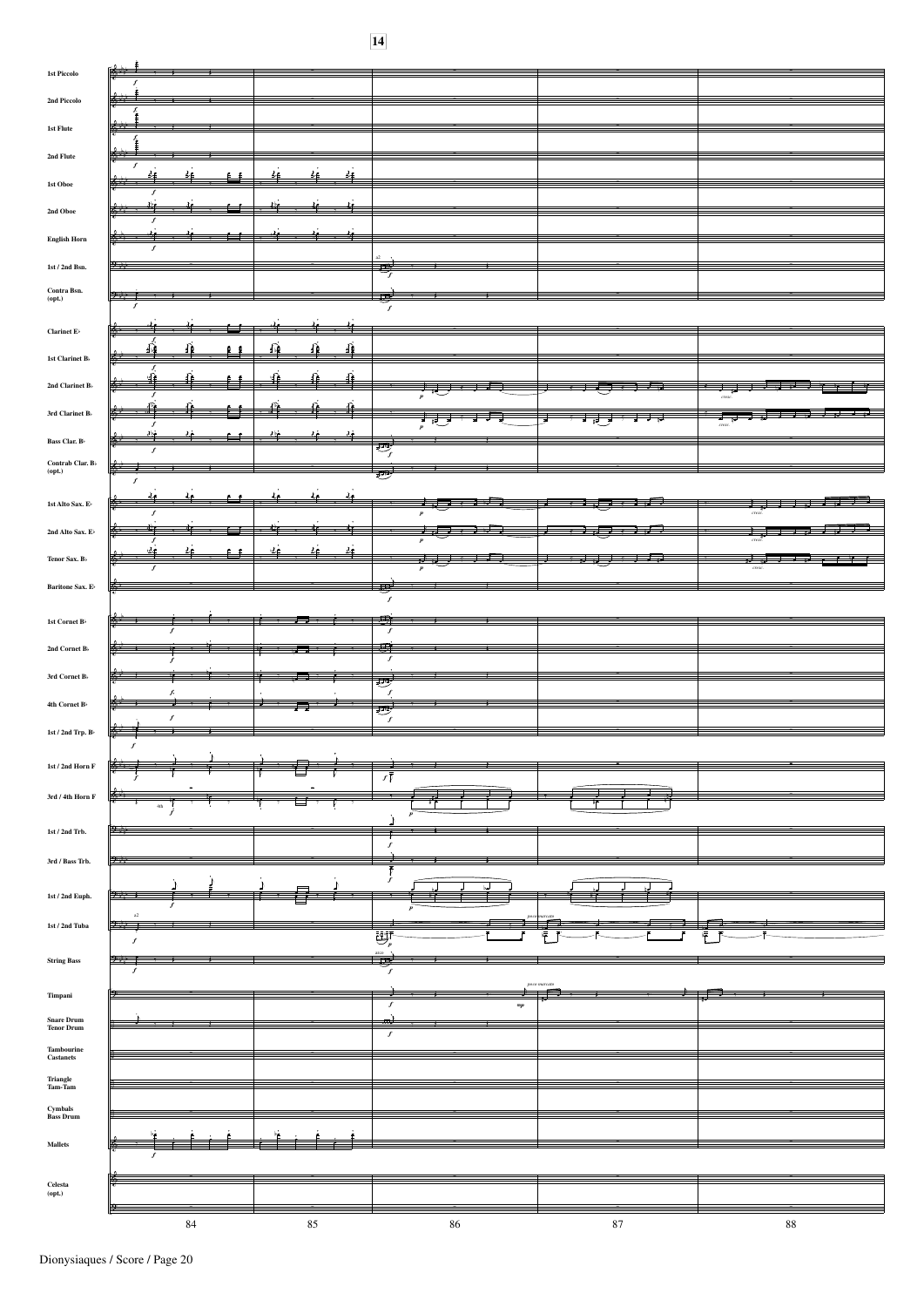|                                                                              | $\frac{1}{2}$                                          |                               |               |                  |
|------------------------------------------------------------------------------|--------------------------------------------------------|-------------------------------|---------------|------------------|
| <b>1st Piccolo</b>                                                           | $\mathbb{R}^n$ :<br>$\boldsymbol{f}$                   |                               |               |                  |
|                                                                              | 选中午午                                                   |                               |               |                  |
| 2nd Piccolo                                                                  | $\frac{1}{2}$                                          |                               |               |                  |
|                                                                              | 進生生<br>$\epsilon$<br>$\epsilon$                        |                               | ٠e            |                  |
| <b>1st Flute</b>                                                             | $\mathbb{K}^{\mathbb{N}}$ :                            |                               |               |                  |
|                                                                              | 逃生<br>١e<br>$E_{\perp}$                                | $\boldsymbol{p}$              |               |                  |
| 2nd Flute                                                                    | ÷<br>るり                                                |                               |               |                  |
|                                                                              | $\boldsymbol{f}$                                       | $\boldsymbol{p}$              |               |                  |
| 1st Oboe                                                                     | 选年<br>$\leftarrow$                                     |                               |               |                  |
|                                                                              | $\boldsymbol{f}$                                       | $\boldsymbol{p}$              |               |                  |
| 2nd Oboe                                                                     | 地平<br>$\frac{1}{6}$                                    |                               |               |                  |
|                                                                              |                                                        | ₹.                            |               |                  |
|                                                                              | ماستجانكه<br>$\frac{1}{6}$ $\frac{1}{2}$ $\frac{1}{2}$ |                               | ⊣             |                  |
| <b>English Horn</b>                                                          |                                                        |                               |               |                  |
|                                                                              |                                                        | 1st<br>$\sim$                 | $\rightarrow$ |                  |
| 1st / 2nd Bsn.                                                               | $\mathcal{F}_{\mathbb{Z}^p}$                           | $\boldsymbol{p}$              |               |                  |
|                                                                              |                                                        |                               |               |                  |
| Contra Bsn.<br>$\left( \text{opt.} \right)$                                  | $\mathcal{P}_{\text{sp}}$                              | 思                             |               |                  |
|                                                                              |                                                        | $\boldsymbol{f}$              |               |                  |
|                                                                              | ٩e                                                     |                               |               |                  |
| Clarinet $\rm E\ensuremath{\flat}$                                           | 6.                                                     |                               |               |                  |
|                                                                              |                                                        |                               |               |                  |
| 1st Clarinet B                                                               |                                                        |                               |               |                  |
|                                                                              |                                                        |                               |               |                  |
| 2nd Clarinet $\mathbf{B}\flat$                                               |                                                        | $\overline{\phantom{a}}$<br>∸ |               |                  |
|                                                                              |                                                        | $\boldsymbol{p}$              |               |                  |
| 3rd Clarinet B                                                               | ๘                                                      | 丰                             |               |                  |
|                                                                              |                                                        | $\boldsymbol{v}$              |               |                  |
| Bass Clar. B                                                                 | 4                                                      |                               |               |                  |
|                                                                              |                                                        | 國<br>$\boldsymbol{f}$         |               |                  |
| $\begin{array}{l} \mbox{Control Car. B}\rangle \\ \mbox{(opt.)} \end{array}$ | Ѩ                                                      |                               |               |                  |
|                                                                              |                                                        | 瓔                             |               |                  |
|                                                                              |                                                        |                               |               |                  |
| 1st Alto Sax. E                                                              | $\leftarrow$                                           | $\cdot$                       |               | $\sim$ $\approx$ |
|                                                                              |                                                        |                               |               |                  |
| 2nd Alto Sax. E                                                              |                                                        |                               |               | ⊣≠               |
|                                                                              | $\boldsymbol{f}$                                       | $\boldsymbol{p}$              |               |                  |
| Tenor Sax. $\rm B\ensuremath{\flat}$                                         | - 64                                                   |                               |               |                  |
|                                                                              |                                                        |                               |               |                  |
|                                                                              | $\left( $                                              |                               |               |                  |
|                                                                              |                                                        | $\boldsymbol{f}$              |               |                  |
|                                                                              |                                                        |                               |               |                  |
| 1st Cornet $\mathbf{B}\flat$                                                 | ⊯                                                      | 显                             |               |                  |
|                                                                              |                                                        | $\boldsymbol{f}$              |               |                  |
| 2nd Cornet $\mathbf{B}\flat$                                                 |                                                        | مس                            |               |                  |
|                                                                              |                                                        | $\boldsymbol{f}$              |               |                  |
| $3 \text{rd}$ Cornet $\text{B}\flat$                                         | $\blacktriangle$                                       |                               |               |                  |
|                                                                              |                                                        | $\boldsymbol{p}$              |               |                  |
| $4\text{th}$ Cornet $\text{B}\flat$                                          |                                                        |                               |               |                  |
|                                                                              |                                                        | φ                             |               |                  |
|                                                                              | $_{\rm mult}$                                          |                               |               |                  |
| $1\mathrm{st}$ / $2\mathrm{nd}$ Trp. $\mathrm{B}\flat$                       | 杰<br>$_{\rm mute}$<br>f                                |                               |               |                  |
|                                                                              | $1\,\mathrm{st}$                                       |                               |               |                  |
| $1\mathrm{st}$ / $2\mathrm{nd}$ Horn F                                       | [秦光二》                                                  |                               |               |                  |
|                                                                              |                                                        |                               |               |                  |
|                                                                              |                                                        |                               |               |                  |
| $3\mathrm{rd}\,/\,4\mathrm{th}$ Horn F                                       | 6                                                      |                               |               |                  |
|                                                                              |                                                        |                               |               |                  |
| $1\mathrm{st}$ / $2\mathrm{nd}$ Trb.                                         | $\mathcal{F}_{\mathbb{Z}^p}$                           |                               |               |                  |
|                                                                              |                                                        |                               |               |                  |
|                                                                              |                                                        |                               |               |                  |
| $3\mathrm{rd}$ / Bass Trb.                                                   | $\mathbb{P}$ if                                        |                               |               |                  |
|                                                                              |                                                        |                               | Ь,            |                  |
| $1\mathrm{st}$ / $2\mathrm{nd}$ Euph.                                        | $\rightarrow$ $\rightarrow$                            |                               |               |                  |
|                                                                              |                                                        |                               |               |                  |
|                                                                              | a2                                                     |                               |               |                  |
| $1st$ / $2nd$ ${\bf Tuba}$                                                   | フォー                                                    |                               |               |                  |
|                                                                              | ₫.                                                     | 要                             |               |                  |
| <b>String Bass</b>                                                           | $\mathcal{F}$ , $\mathcal{F}$                          | <b>1994</b>                   |               |                  |
|                                                                              |                                                        |                               |               |                  |

![](_page_20_Figure_1.jpeg)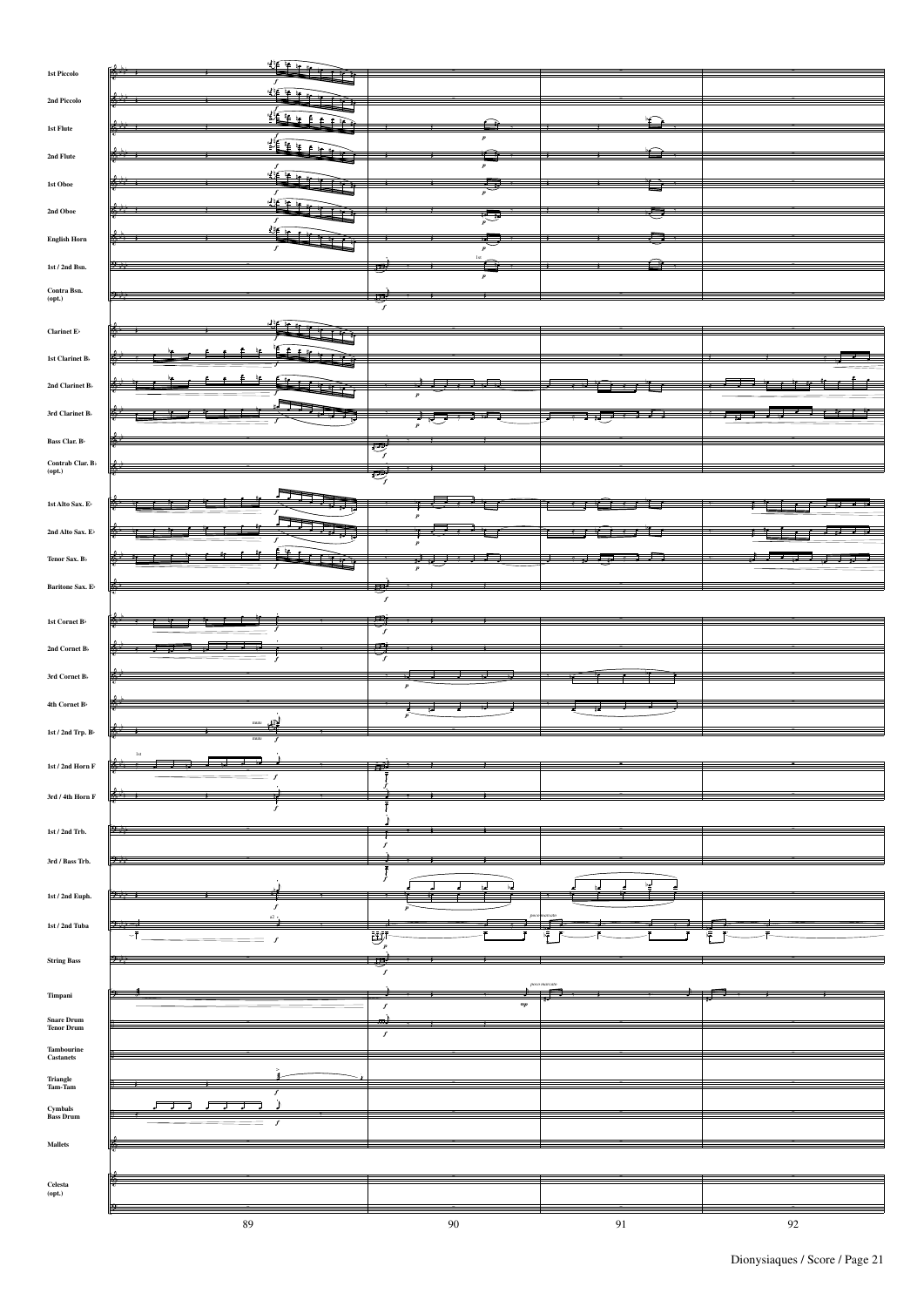| <b>1st Piccolo</b>                                                                                   | 难<br>62                       |                  |                                  |                  |                                     |
|------------------------------------------------------------------------------------------------------|-------------------------------|------------------|----------------------------------|------------------|-------------------------------------|
|                                                                                                      | Ê le                          |                  |                                  |                  |                                     |
| 2nd Piccolo                                                                                          | 大学                            |                  |                                  |                  |                                     |
| <b>1st Flute</b>                                                                                     | €.                            |                  |                                  |                  |                                     |
| $2\mathrm{nd}$ Flute                                                                                 |                               |                  |                                  |                  |                                     |
| 1st Oboe                                                                                             | 67                            |                  |                                  |                  | V                                   |
| 2nd Oboe                                                                                             | డ≭                            |                  |                                  |                  | ए                                   |
| <b>English Horn</b>                                                                                  | $6^{\circ}$                   |                  |                                  |                  | $\overline{\phantom{a}}$<br>$\cdot$ |
| $1st$ / $2nd$ Bsn. $\,$                                                                              | ファ                            |                  | 로피                               |                  | $^{\rm a2}$                         |
|                                                                                                      |                               |                  |                                  |                  |                                     |
| Contra Bsn.<br>(opt.)                                                                                | ジャ                            | $\boldsymbol{p}$ |                                  |                  | Œ                                   |
| Clarinet $\rm E\flat$                                                                                | $f$ is $f$                    |                  |                                  |                  |                                     |
| 1st Clarinet $\rm B\flat$                                                                            |                               |                  |                                  |                  |                                     |
| 2nd Clarinet $\rm B\bar{\nu}$                                                                        |                               |                  |                                  | $\it mf$         |                                     |
|                                                                                                      |                               |                  |                                  | $\it mf$         |                                     |
| $3\text{rd}$ Clarinet $\text{B}\flat$                                                                |                               |                  |                                  | $\it mf$         |                                     |
| Bass Clar. $\rm B\ensuremath{\flat}$                                                                 |                               | $\boldsymbol{p}$ | ⋣<br>ಕ≠                          |                  | マホ                                  |
| $\begin{array}{l} \textbf{Control } \textbf{Char.} \textbf{ B} \flat \\ \textbf{(opt.)} \end{array}$ |                               | $\ddot{\,}$      |                                  |                  | Œ                                   |
|                                                                                                      |                               |                  |                                  |                  |                                     |
| 2nd Alto Sax. E                                                                                      | $\boldsymbol{f}$              |                  | $\boldsymbol{p}$                 |                  |                                     |
|                                                                                                      | $\boldsymbol{f}$              |                  | ₩<br>$\boldsymbol{p}$            |                  |                                     |
| Tenor Sax. $\rm B\flat$                                                                              | بوسعه                         |                  | <del>.</del><br>$\boldsymbol{p}$ |                  | IJ,                                 |
|                                                                                                      |                               | $\pmb{p}$        |                                  |                  | í                                   |
| 1st Cornet $\mathbf{B}\flat$                                                                         | ⊯                             |                  |                                  |                  |                                     |
| $2{\rm nd}$ Cornet ${\rm B}\flat$                                                                    |                               |                  |                                  |                  |                                     |
| $3\text{rd}$ Cornet $\text{B}\flat$                                                                  |                               | ⊢                |                                  |                  |                                     |
|                                                                                                      |                               | $\pmb{p}$        |                                  |                  |                                     |
| $4\mbox{th}$ Cornet $\mbox{B}\flat$                                                                  |                               | $\boldsymbol{p}$ |                                  |                  | open                                |
| $1\mathrm{st}$ / $2\mathrm{nd}$ Trp. $\mathrm{B}\flat$                                               |                               |                  |                                  |                  | open                                |
| $1\mathrm{st}$ / $2\mathrm{nd}$ Horn F                                                               | 63<br>$2nd$                   |                  |                                  |                  | a2<br>÷                             |
| $3\mathrm{rd}$ / $4\mathrm{th}$ Horn F                                                               | $\boldsymbol{f}$<br>$3rd - 1$ | $\pmb{p}$        |                                  |                  |                                     |
|                                                                                                      | $\boldsymbol{f}$              |                  |                                  | $m$ f            |                                     |
| $1st$ / $2nd$ Trb. $\,$                                                                              | ファ                            |                  |                                  | $\boldsymbol{p}$ |                                     |
| $3\mathrm{rd}$ / Bass Trb.                                                                           | $\mathcal{F}$                 |                  |                                  | $\boldsymbol{p}$ |                                     |
|                                                                                                      | <b>D 井田</b>                   |                  |                                  |                  |                                     |
| $1\mathrm{st}$ / $2\mathrm{nd}$ Euph.                                                                | $^{\rm a2}$                   |                  |                                  | m f<br>$1st-$    |                                     |
| $1st$ / $2nd$ ${\bf Tuba}$                                                                           | $\mathcal{F}$<br>$=$ f        |                  |                                  | $\it mf$         | $2\mathrm{nd}$                      |
| $\mbox{String Bass}$                                                                                 | 艺弄                            |                  |                                  |                  | ĹĽ                                  |

![](_page_21_Figure_1.jpeg)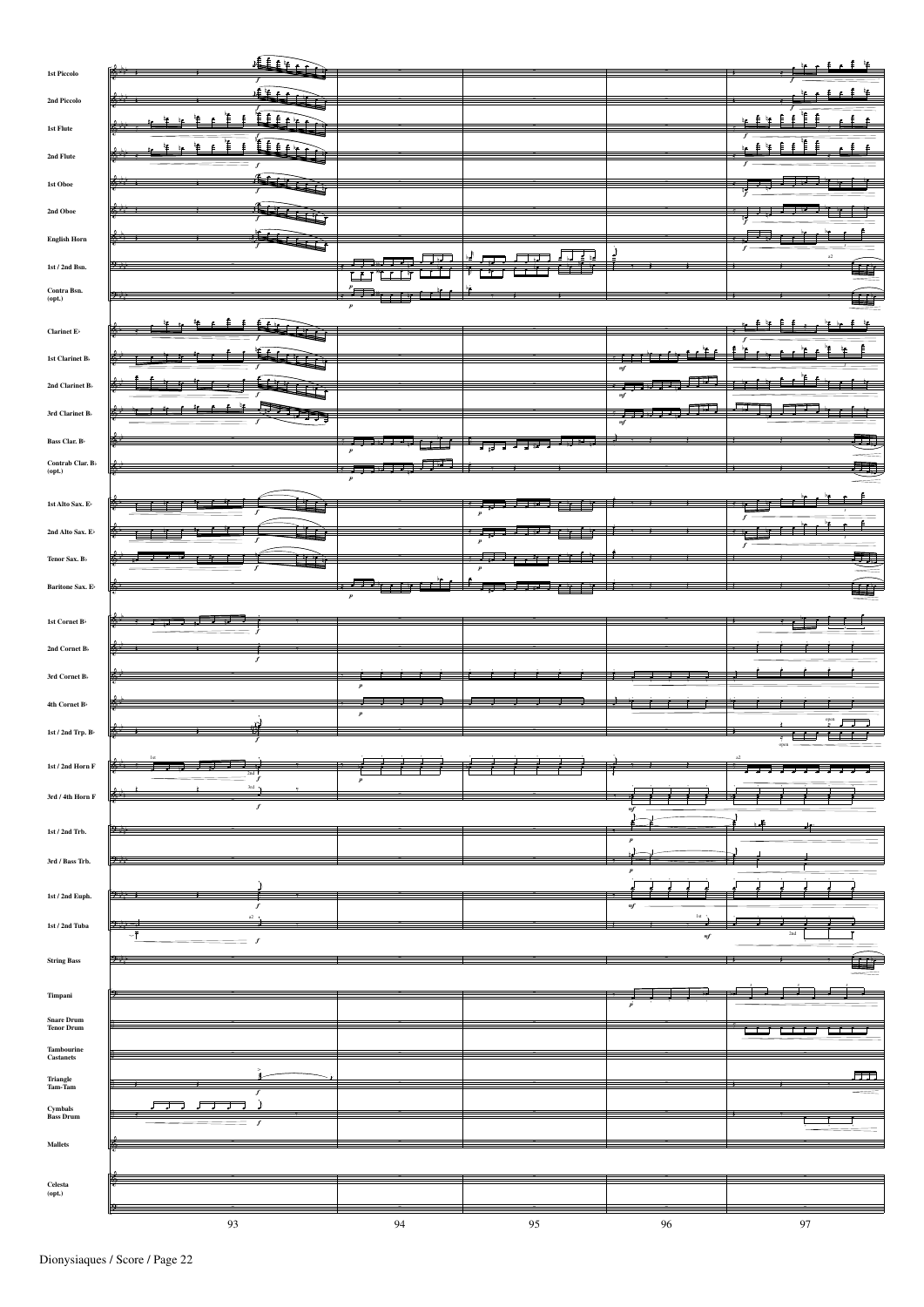| ×<br>۰. |  |
|---------|--|
|---------|--|

| <b>1st Piccolo</b>                                                                                           | 6.                                |                                                |                                        |            |                                                                      |                                                      |          |
|--------------------------------------------------------------------------------------------------------------|-----------------------------------|------------------------------------------------|----------------------------------------|------------|----------------------------------------------------------------------|------------------------------------------------------|----------|
|                                                                                                              |                                   |                                                | 些                                      |            |                                                                      |                                                      |          |
| 2nd Piccolo                                                                                                  | $\frac{2}{2}$                     | غِڭ                                            | 肇<br>準<br>唑库                           |            |                                                                      |                                                      | ŧ<br>₿   |
| $1st$ Flute $\,$                                                                                             | ≰≢                                |                                                |                                        |            |                                                                      |                                                      |          |
| 2nd Flute                                                                                                    | $\frac{2}{9}$                     | غوڭ                                            | <u>غوايي.</u><br>غوك<br>خالف           |            |                                                                      |                                                      | Ē<br>ما  |
| 1st Oboe                                                                                                     | $\frac{2}{6}$                     |                                                |                                        |            |                                                                      |                                                      |          |
| 2nd Oboe                                                                                                     | 不一                                |                                                |                                        |            |                                                                      |                                                      |          |
| <b>English Horn</b>                                                                                          | ਛ                                 |                                                |                                        |            |                                                                      |                                                      |          |
|                                                                                                              |                                   |                                                |                                        |            |                                                                      |                                                      |          |
| 1st / 2nd Bsn.                                                                                               | 习录<br>$f\hspace{-0.8mm}f$         |                                                |                                        |            |                                                                      |                                                      |          |
| Contra Bsn.<br>$\left( \text{opt.} \right)$                                                                  | フォー<br>f f                        | $\cdot$ $\cdot$                                |                                        |            |                                                                      |                                                      |          |
| Clarinet $\mathbf{E}\flat$                                                                                   | 南                                 |                                                |                                        |            |                                                                      |                                                      |          |
|                                                                                                              |                                   |                                                |                                        |            |                                                                      |                                                      | 押手<br>‡ė |
| 1st Clarinet $\rm B\ensuremath{\flat}$                                                                       | 6                                 |                                                |                                        |            |                                                                      |                                                      |          |
| 2nd Clarinet B                                                                                               | া                                 |                                                |                                        |            |                                                                      |                                                      |          |
| 3rd Clarinet B                                                                                               | 长                                 |                                                |                                        |            |                                                                      |                                                      |          |
| Bass Clar. $B\flat$                                                                                          | €                                 |                                                |                                        |            |                                                                      |                                                      |          |
| $\begin{array}{l} \textbf{Control } \textbf{Char.} \text{ } \textbf{B} \flat \\ \textbf{(opt.)} \end{array}$ | 桳                                 |                                                |                                        |            |                                                                      |                                                      |          |
|                                                                                                              | Í                                 |                                                |                                        |            |                                                                      |                                                      |          |
|                                                                                                              | 险<br>ff                           |                                                |                                        |            |                                                                      |                                                      |          |
| 2nd Alto Sax. E                                                                                              | ⊯<br>ff                           | $\rightarrow$                                  | -150                                   |            |                                                                      |                                                      | ۹e       |
| Tenor Sax. B                                                                                                 | ′∕के                              |                                                |                                        |            |                                                                      |                                                      | 脂<br>‡₽  |
|                                                                                                              | .f)<br>险                          |                                                |                                        |            |                                                                      |                                                      |          |
|                                                                                                              | $f\hspace{-0.8mm}f$               |                                                |                                        |            |                                                                      |                                                      |          |
| 1st Cornet $\rm B\flat$                                                                                      | 降<br>ff                           |                                                |                                        |            |                                                                      |                                                      | 样        |
| 2nd Cornet $\rm B\flat$                                                                                      | ⊯<br>f f                          |                                                |                                        |            |                                                                      |                                                      |          |
| $3 \text{rd}$ Cornet $\text{B}\flat$                                                                         | $\leftrightarrow$<br>$f\!f$       |                                                |                                        |            |                                                                      |                                                      |          |
| $4\rm{th}$ Cornet $\rm{B\ensuremath{\flat}}$                                                                 | $\blacklozenge$                   |                                                |                                        |            |                                                                      |                                                      |          |
| $1\mathrm{st}$ / $2\mathrm{nd}$ Trp. $\mathrm{B}\flat$                                                       | াক                                |                                                |                                        |            |                                                                      |                                                      |          |
|                                                                                                              |                                   |                                                |                                        |            |                                                                      |                                                      |          |
| $1\mathrm{st}$ / $2\mathrm{nd}$ Horn F                                                                       | 65<br>$\overline{\phantom{a}}$    | <u>л,</u><br>, , ,<br>$\overline{\phantom{a}}$ | $\overline{\phantom{a}}$               |            | ⇁<br>. <i>. .</i>                                                    |                                                      |          |
| $3 {\rm rd}$ / $4 {\rm th}$ Horn F                                                                           | K≑                                | <u>л (</u><br>.<br>⇁<br>ᆸ                      | $\overline{\phantom{a}}$<br>$\sqrt{2}$ |            | $\overline{\phantom{a}}$<br>$\overline{\phantom{a}}$<br>. <i>.</i> . | $\overline{\phantom{a}}$<br>$\overline{\phantom{a}}$ | ×        |
|                                                                                                              |                                   |                                                |                                        |            |                                                                      |                                                      |          |
| $1st$ / $2nd$ $\operatorname{Trb.}$                                                                          | ビ丼                                |                                                |                                        |            |                                                                      |                                                      |          |
| $3\mathrm{rd}$ / Bass Trb.                                                                                   | $\mathbb{P}^+$                    |                                                |                                        |            |                                                                      | IJ                                                   |          |
| $1st$ / $2nd$ Euph.                                                                                          | IJ<br>$\mathbb{P}$ , $\mathbb{P}$ |                                                |                                        |            |                                                                      | 브                                                    |          |
|                                                                                                              |                                   |                                                |                                        |            |                                                                      |                                                      |          |
| 1st / 2nd Tuba                                                                                               | ビー                                |                                                |                                        | ⊭≠∣ਵ<br>⊩≢ |                                                                      |                                                      |          |
| $\mbox{String Bass}$                                                                                         | 之一                                |                                                |                                        |            | pizz                                                                 |                                                      |          |

![](_page_22_Figure_2.jpeg)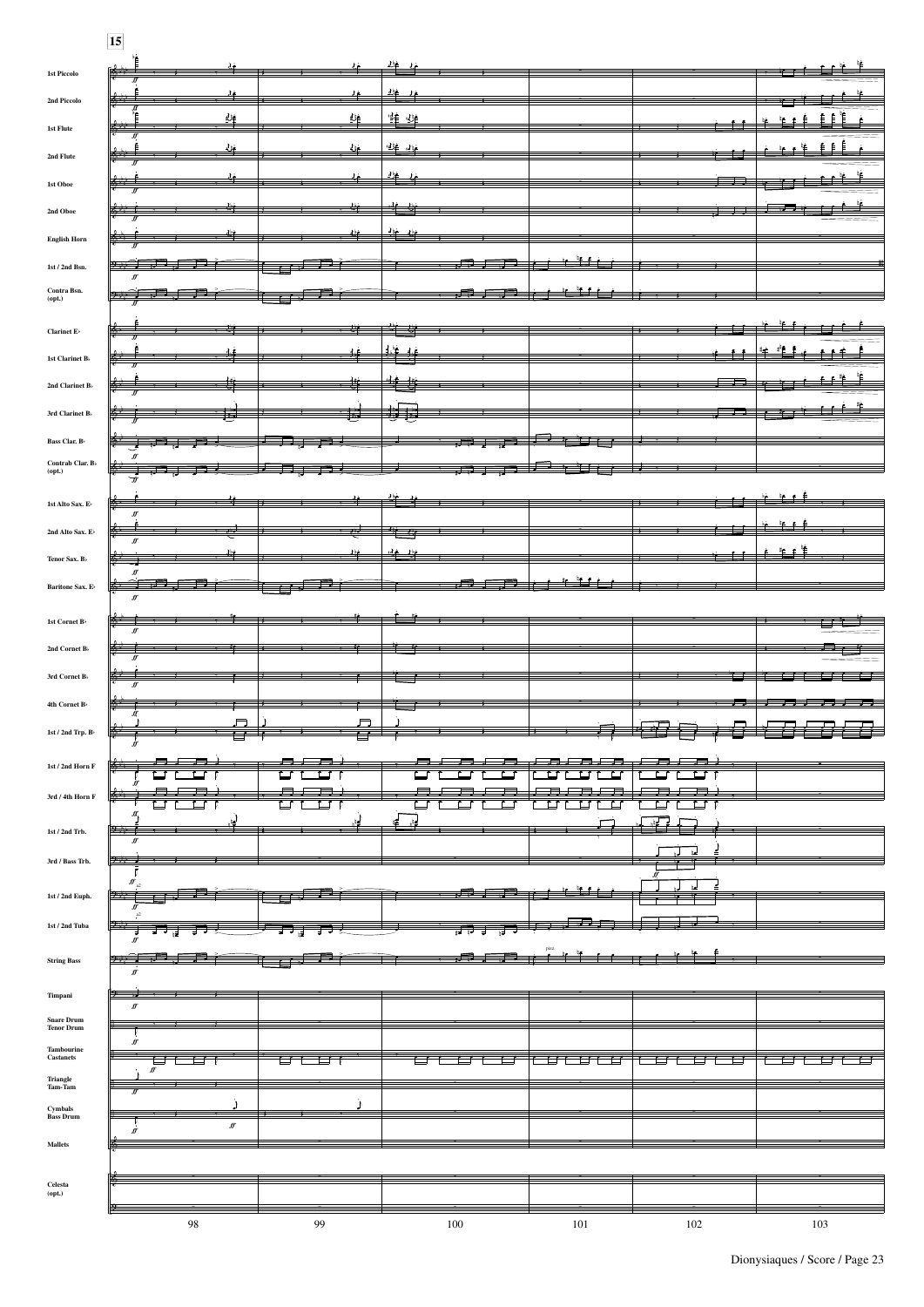| <b>1st Piccolo</b>                                     | 的                                                                                                                                                  |                     | 牮<br>$\frac{1}{2}$<br>峥     |                                                           |
|--------------------------------------------------------|----------------------------------------------------------------------------------------------------------------------------------------------------|---------------------|-----------------------------|-----------------------------------------------------------|
|                                                        | 6"                                                                                                                                                 | ╩                   | 埄<br>些<br>خمطا              |                                                           |
| 2nd Piccolo                                            | 坒<br>纤<br>纤<br>È<br>⊎4                                                                                                                             | 壁                   | 雙维<br>鏶                     |                                                           |
| 1st Flute                                              | 车<br>毕<br>绰<br>È                                                                                                                                   | غايي                | 準些<br>雏                     |                                                           |
| 2nd Flute                                              | غطلته<br>地                                                                                                                                         |                     | 毕<br>些                      |                                                           |
| 1st Oboe                                               | 长号                                                                                                                                                 | غك                  |                             |                                                           |
| 2nd Oboe                                               |                                                                                                                                                    |                     | 샥                           |                                                           |
| <b>English Horn</b>                                    | া≼ੈ<br>.ff                                                                                                                                         |                     | 纱                           |                                                           |
| 1st / 2nd Bsn.                                         | ьÑ,<br>$^{\rm a2}$<br>F.<br>A<br>$\mathbb{B}^n$<br>f f                                                                                             |                     |                             |                                                           |
| Contra Bsn.<br>$($ opt. $)$                            | $\mathbb{P}^+$                                                                                                                                     | f f<br><u>r 19</u>  |                             |                                                           |
|                                                        | 刍<br>44<br>:4                                                                                                                                      | f f                 |                             |                                                           |
| Clarinet E                                             | 6<br>ψ<br>驻宅<br>₽<br>₽                                                                                                                             | 進                   | 蚯<br>蟭<br>牡                 |                                                           |
| 1st Clarinet B                                         |                                                                                                                                                    |                     | 扑色                          |                                                           |
| 2nd Clarinet $\mathbf{B}\flat$                         |                                                                                                                                                    |                     | 과                           |                                                           |
| 3rd Clarinet B                                         | ऻॕ<br>夛                                                                                                                                            |                     |                             |                                                           |
| Bass Clar. B                                           | $f\hspace{-0.8mm}f$                                                                                                                                |                     |                             |                                                           |
| Contrab Clar. B<br>$($ opt. $)$                        | ౹ౚ                                                                                                                                                 | $f\hspace{-0.1cm}f$ |                             |                                                           |
| 1st Alto Sax. E                                        | ౹⋦                                                                                                                                                 | 学                   |                             | $\overline{\phantom{0}}$<br>≁<br>$\overline{\phantom{a}}$ |
| 2nd Alto Sax. E                                        | $\overline{\bullet}$                                                                                                                               |                     |                             |                                                           |
|                                                        | ⊯                                                                                                                                                  |                     |                             |                                                           |
| Tenor Sax. B                                           |                                                                                                                                                    |                     |                             |                                                           |
| Baritone Sax. $\rm E\hspace{-0.55ex}$                  | ff                                                                                                                                                 | $f\hspace{-0.1cm}f$ |                             |                                                           |
| 1st Cornet $\mathrm{B}\flat$                           | 【秦<br>ff                                                                                                                                           |                     |                             |                                                           |
| 2nd Cornet $\mathbf{B}\flat$                           | . .<br>ff                                                                                                                                          | ₹                   |                             |                                                           |
| $3\text{rd}$ Cornet $\text{B}\flat$                    | l notari<br>$\cdot$ $\cdot$                                                                                                                        |                     |                             |                                                           |
| $4\mbox{th}$ Cornet $\mbox{B}\flat$                    | $\rightarrow$<br>T.<br>×<br>$\boldsymbol{f} \boldsymbol{f}$ molto marcato e stacc.                                                                 | ⇉                   | ł                           |                                                           |
| $1\mathrm{st}$ / $2\mathrm{nd}$ Trp. $\mathrm{B}\flat$ | a2<br>⊫ਨ                                                                                                                                           |                     | ⊮⊐<br>$\bullet$             |                                                           |
| $1st$ / $2nd$ Horn ${\bf F}$                           | $ff$ molto marcato e stacc.<br>$\sqrt{2}$<br>→                                                                                                     | ▖▀▖▗                | ر ص<br>--                   | $\mathcal{F}_{\mathcal{L}}$<br>$\overline{\phantom{a}}$   |
|                                                        | $f\hspace{-0.1cm}f$ molto piarcato e stacc.                                                                                                        | <u>л</u><br>—<br>∸  | <u>一,</u><br><del>. .</del> | $\overline{u}$<br>$\overline{\phantom{a}}$<br>╶┹┵<br>. .  |
| $3 \mathrm{rd}$ / $4 \mathrm{th}$ Horn F               | $\frac{1}{2}$<br>$\rightarrow$<br>r 1<br>$f\hspace{-0.1cm}f$                                                                                       |                     |                             |                                                           |
| $1st$ / $2nd$ Trb. $\,$                                | $\mathcal{P} \rightarrow \mathcal{P}$<br>$\overline{\phantom{a}}$<br>$ff$ molto marcato e stacc.                                                   |                     |                             |                                                           |
| 3rd / Bass Trb.                                        | $\mathcal{F} \rightarrow \mathcal{F}$<br>≖<br>w                                                                                                    |                     |                             |                                                           |
| $1st$ / $2nd$ Euph.                                    | $ff$ molto marcato $\xi$ stacc.<br>$^{\rm a2}$<br>$\mathbb{P} \rightarrow \mathbb{R}$<br>$\overline{\phantom{a}}$<br>≖<br>$\overline{\phantom{a}}$ | ≁"                  |                             | ገግ                                                        |
|                                                        | $ff$ molto marcato e stacc.<br>a2                                                                                                                  | $f\hspace{-0.1cm}f$ |                             |                                                           |
| $1st$ / $2nd$ ${\bf Tuba}$                             | $\mathcal{F} \rightarrow \mathcal{F}$<br>$ff$ molto marcato e stacc.                                                                               | $\Box$<br>₹<br>∯    |                             | pizz                                                      |
| <b>String Bass</b>                                     | arcc<br>罗森                                                                                                                                         | تسا<br>$\bar{f}$    |                             |                                                           |

![](_page_23_Figure_2.jpeg)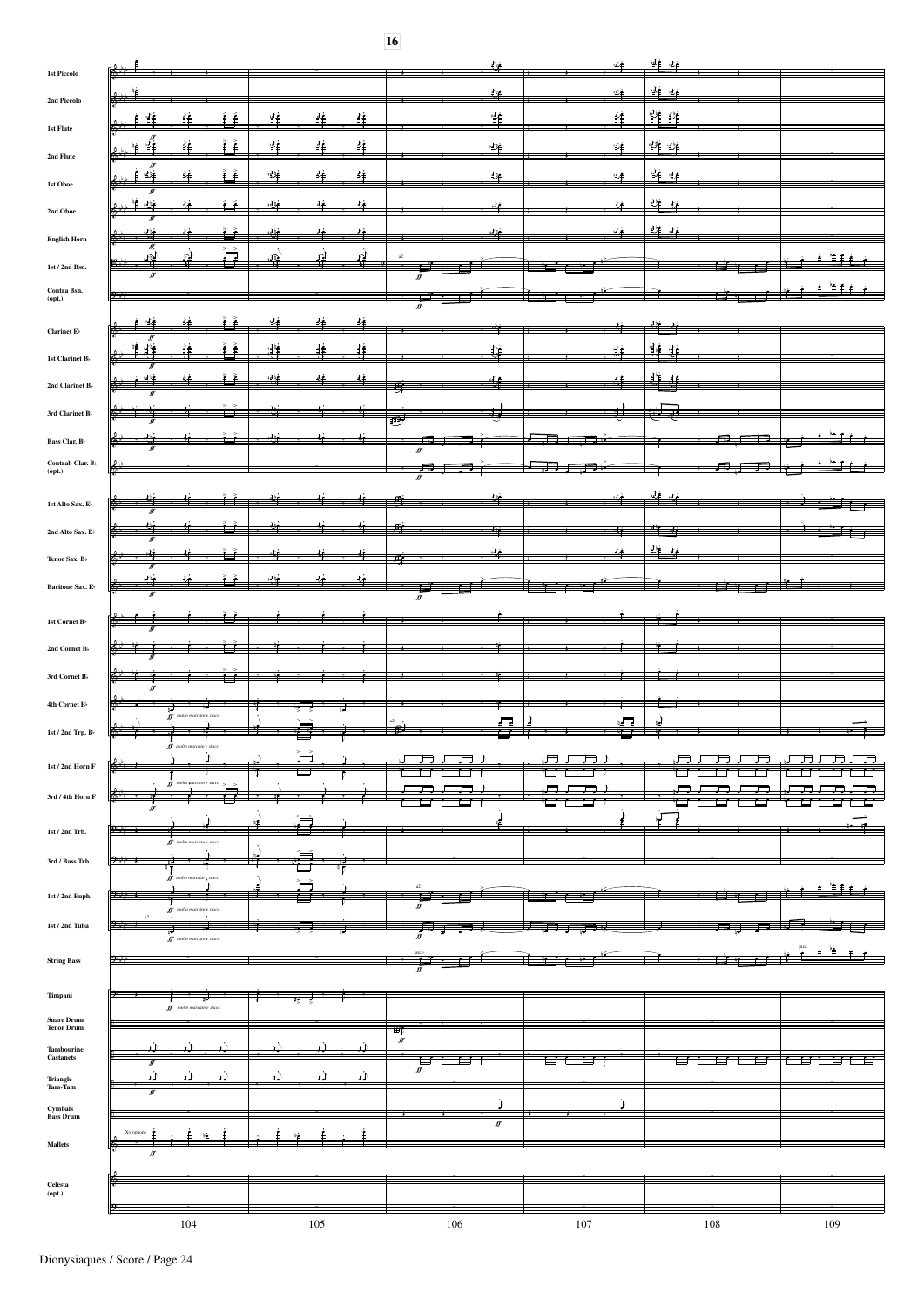|                                                                                      | 长                                        |                            | 管                                                                     |   |                                                       |              |   |                         | $\sum\limits_{i=1}^{\infty}$<br>壁<br>$\tilde{\mathbf{f}}$ | ₽                        | <u>ੀ ਉ</u><br>"≣         | Ē.                                                                            |
|--------------------------------------------------------------------------------------|------------------------------------------|----------------------------|-----------------------------------------------------------------------|---|-------------------------------------------------------|--------------|---|-------------------------|-----------------------------------------------------------|--------------------------|--------------------------|-------------------------------------------------------------------------------|
| $1st$ Piccolo $\,$                                                                   |                                          |                            | $\begin{array}{c} \mathbf{f} \\ \mathbf{f} \\ \mathbf{f} \end{array}$ |   |                                                       |              |   |                         | 毭<br>Ê                                                    |                          |                          |                                                                               |
| $2\mathrm{nd}$ Piccolo                                                               | 长安<br>₽                                  | €<br>€<br>Ė<br>₽<br>È<br>Έ | $\frac{df}{dt}$<br>螼                                                  | 辇 | $\sum_{i=1}^{\infty}$<br>$\sum_{i=1}^{\infty}$        | 準            | 賛 | $\frac{1}{\frac{1}{2}}$ | 壁<br>Ê<br>$\mathbf{f}$                                    | ۴.                       | ‡ੌ≩<br>"自                | $\epsilon$<br>E<br>. .                                                        |
| 1st Flute                                                                            | 大学                                       | ₽<br>ė                     | $\frac{df}{dx}$<br>犨                                                  | 辇 | $\sum_{i=1}^{\infty}$<br>$\check{\tilde{\mathbf{f}}}$ | 準            | 维 |                         | 壁<br>Ê<br>É                                               |                          |                          |                                                                               |
| $2\mathbf{nd}$ Flute                                                                 | 大学                                       |                            | $f\hspace{-0.1cm}f$                                                   |   |                                                       |              |   | 美                       |                                                           | ₽                        | ‡ੂ£<br>'≣                |                                                                               |
| $1\mathrm{st}$ Oboe                                                                  | 65                                       |                            | 峰<br>hè.<br>$f\hspace{-0.1cm}f$                                       | 华 | ř<br>é                                                | 些            | 舂 | 华                       | $\tilde{\tilde{E}}$<br>È<br>毭                             |                          |                          |                                                                               |
| 2nd Oboe                                                                             | $\mathbb{Z}$                             |                            |                                                                       |   |                                                       |              |   |                         | 乒                                                         |                          |                          |                                                                               |
| <b>English Horn</b>                                                                  | $6 -$                                    |                            | $f\hspace{-0.8mm}f$<br>$\Rightarrow$                                  |   |                                                       |              |   |                         | př                                                        |                          |                          |                                                                               |
| $1st$ / $2nd$ Bsn. $\,$                                                              | ファー                                      |                            |                                                                       | Ą | $\Rightarrow$                                         | <u> 1914</u> |   | ภ                       |                                                           |                          |                          |                                                                               |
|                                                                                      |                                          |                            | $f\hspace{-0.8mm}f$                                                   |   |                                                       |              |   |                         |                                                           |                          |                          |                                                                               |
| $\begin{array}{ll} \mbox{Contra Bsn.} \\ \mbox{(opt.)} \end{array}$                  | $\mathbb{P} \mathbb{P}$<br>$\rightarrow$ |                            |                                                                       |   |                                                       |              |   | ₹                       | f f                                                       |                          |                          |                                                                               |
| Clarinet $\rm E\ensuremath{\flat}$                                                   | ⊯                                        |                            | 鲑<br>惶<br>IJ                                                          | 肇 | Ě<br>È                                                | 维            | 纤 | 肇                       | 耍                                                         |                          | <u>f Er</u>              | Æ                                                                             |
| 1st Clarinet $\rm B\flat$                                                            | <u>اموا</u>                              |                            | È<br>進                                                                | 隼 | Ě<br>É                                                | 進            | 韭 | 隼                       | Ě<br>毭<br>£                                               |                          |                          |                                                                               |
| 2nd Clarinet $\rm B\flat$                                                            |                                          |                            | y.<br>he.                                                             |   |                                                       | ≖            |   | ≖                       | 唾                                                         |                          |                          |                                                                               |
|                                                                                      |                                          |                            | ff                                                                    |   |                                                       |              |   |                         |                                                           |                          |                          |                                                                               |
| $3\text{rd}$ Clarinet B                                                              | ਛ                                        |                            |                                                                       |   |                                                       |              |   |                         |                                                           |                          |                          |                                                                               |
| Bass Clar. B                                                                         | €                                        |                            | ≝<br>┭<br>$f\hspace{-0.8mm}f$                                         |   |                                                       |              |   |                         | ₹<br>₹<br>र्के                                            |                          | $\overline{\phantom{a}}$ | $\overline{\phantom{a}}$                                                      |
| $\begin{array}{ll} \mbox{Contrab } \mbox{Char.~B}\flat \\ \mbox{(opt.)} \end{array}$ | 倖                                        |                            |                                                                       |   |                                                       |              |   |                         | ff                                                        |                          |                          |                                                                               |
|                                                                                      | ⊯                                        | 乍                          |                                                                       |   |                                                       |              |   |                         |                                                           |                          |                          | $\frac{1}{2}$ , $\frac{1}{2}$ , $\frac{1}{2}$ , $\frac{1}{2}$ , $\frac{1}{2}$ |
| 2nd Alto Sax. $\rm E\flat$                                                           | 停                                        | 乍                          | $\ddot{\phantom{1}}$                                                  |   |                                                       |              |   |                         |                                                           |                          | イヤー                      |                                                                               |
|                                                                                      |                                          |                            | $\overline{f}$<br>فالحو                                               |   |                                                       | فالحد        |   |                         |                                                           |                          |                          |                                                                               |
| Tenor Sax. $\rm B\flat$                                                              |                                          |                            | 峰                                                                     | 丝 |                                                       | 峰            | 乒 | ₹€                      |                                                           |                          |                          |                                                                               |
| Baritone Sax. $\mathbf{E}\flat$                                                      |                                          |                            |                                                                       |   |                                                       |              |   |                         |                                                           |                          |                          |                                                                               |
| 1st Cornet $\mathrm{B}\flat$                                                         |                                          |                            | $f\hspace{-0.8mm}f$                                                   |   |                                                       |              |   |                         |                                                           |                          |                          |                                                                               |
| 2nd Cornet $\rm B\ensuremath{\flat}$                                                 |                                          |                            |                                                                       |   |                                                       |              |   |                         |                                                           |                          |                          |                                                                               |
| $3\mathrm{rd}$ Cornet $\mathrm{B}\flat$                                              |                                          |                            | $f\hspace{-0.8mm}f$                                                   |   |                                                       |              |   |                         |                                                           |                          |                          |                                                                               |
| $4\mbox{th}$ Cornet $\mbox{B}\flat$                                                  |                                          |                            |                                                                       |   |                                                       |              |   |                         |                                                           |                          |                          |                                                                               |
|                                                                                      |                                          |                            |                                                                       |   |                                                       |              |   |                         |                                                           |                          |                          |                                                                               |
| 1st / 2nd Trp. $\rm B\ensuremath{\flat}$                                             |                                          |                            | $f\hspace{-0.8mm}f$                                                   |   |                                                       |              |   |                         |                                                           |                          |                          |                                                                               |
| $1\mathrm{st}$ / $2\mathrm{nd}$ Horn F                                               | K                                        |                            |                                                                       |   |                                                       |              |   |                         |                                                           |                          |                          |                                                                               |
| $3 \mathrm{rd}$ / $4 \mathrm{th}$ Horn F                                             | Ѩ                                        |                            |                                                                       |   |                                                       |              |   |                         |                                                           | $\overline{\phantom{a}}$ |                          |                                                                               |
|                                                                                      |                                          |                            | $f\hspace{-0.1cm}f$                                                   |   |                                                       |              |   |                         |                                                           |                          |                          |                                                                               |
| $1st$ / $2nd$ $\operatorname{Trb.}$                                                  |                                          |                            | ff                                                                    |   |                                                       |              |   |                         |                                                           |                          |                          |                                                                               |
| $3\mathrm{rd}$ / Bass Trb.                                                           | $\mathbb{P}$ $\mathbb{P}$                |                            |                                                                       |   |                                                       |              |   |                         |                                                           |                          |                          |                                                                               |
| $1\mathrm{st}$ / $2\mathrm{nd}$ Euph.                                                | 層<br>栏<br>$9 +$                          |                            |                                                                       |   |                                                       | $\Box$       |   |                         |                                                           |                          | a2                       |                                                                               |
|                                                                                      |                                          |                            | ff<br>a <sub>2</sub>                                                  |   |                                                       |              |   |                         |                                                           | $\rm{a2}$                |                          |                                                                               |
| $1\mathrm{st}$ / $2\mathrm{nd}$ Tuba                                                 | ビー                                       |                            | $f\hspace{-0.1cm}f$                                                   |   |                                                       |              |   |                         |                                                           |                          |                          |                                                                               |
| $\mbox{String Bass}$                                                                 | 肇<br>ヴァ                                  |                            |                                                                       |   |                                                       |              |   |                         | $f\hspace{-0.1cm}f$                                       |                          |                          |                                                                               |
|                                                                                      |                                          |                            |                                                                       |   |                                                       |              |   |                         |                                                           |                          |                          |                                                                               |

![](_page_24_Figure_2.jpeg)

**Brillante 17**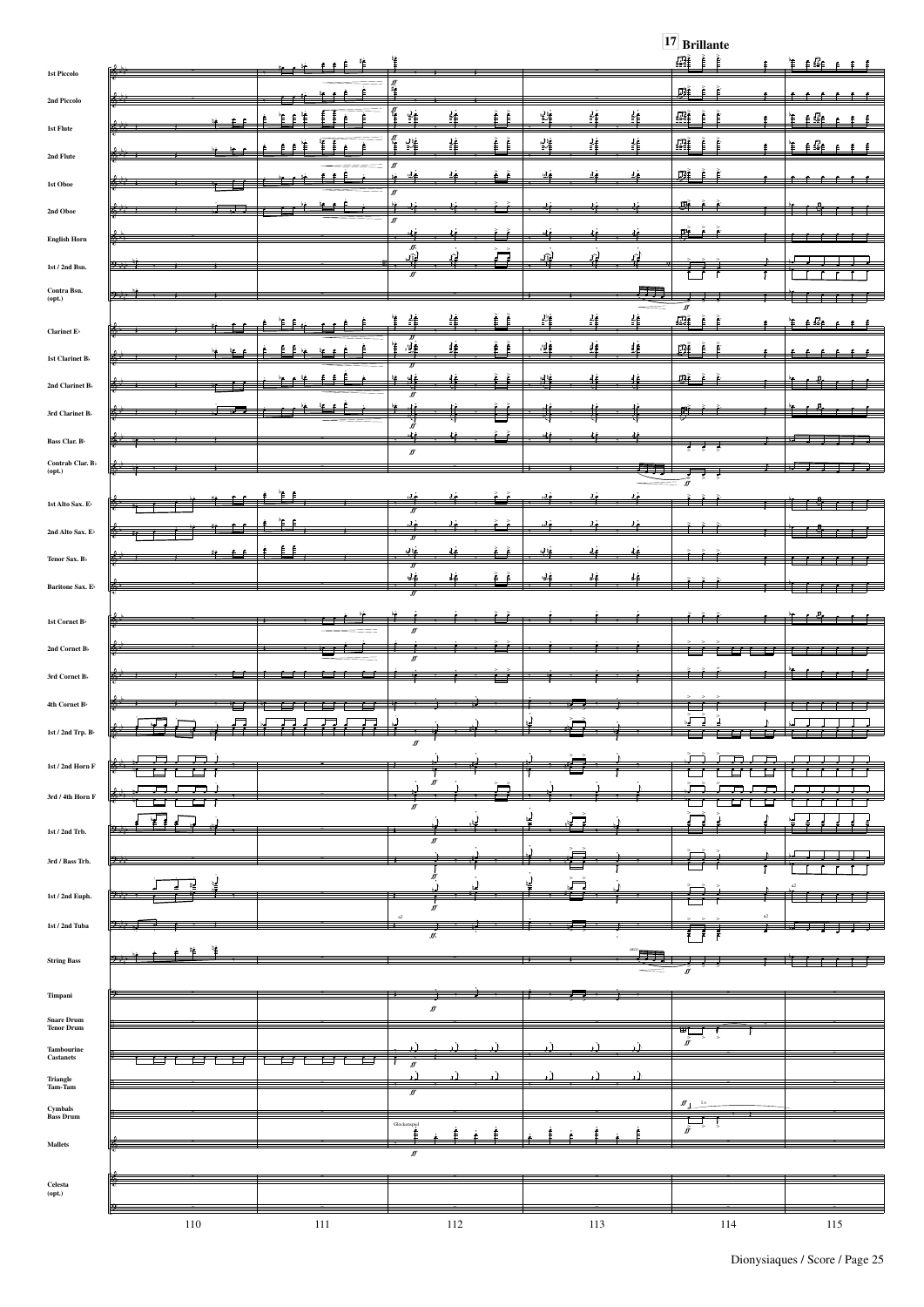| $1\mathrm{st}$ Piccolo                                                                                       | 憧<br>١e.<br>【参考】                  | $\underline{\mathbf{F}}$<br>l۴. |                                               |                                    |               |                                                                              |                         |  |
|--------------------------------------------------------------------------------------------------------------|-----------------------------------|---------------------------------|-----------------------------------------------|------------------------------------|---------------|------------------------------------------------------------------------------|-------------------------|--|
|                                                                                                              |                                   |                                 |                                               |                                    |               |                                                                              |                         |  |
| $2\mathrm{nd}$ Piccolo                                                                                       |                                   |                                 |                                               |                                    |               | 肈<br>準<br>≇≛                                                                 |                         |  |
| $1st$ Flute $\,$                                                                                             |                                   | مخله<br>۹€.                     |                                               |                                    |               | $\pmb{p}$                                                                    |                         |  |
| $2\mathrm{nd}$ Flute                                                                                         |                                   | া≄ ≔া                           | ÷.                                            |                                    |               | 孕<br>$\boldsymbol{p}$                                                        |                         |  |
| $1\mathrm{st}$ Oboe                                                                                          |                                   |                                 |                                               |                                    |               |                                                                              |                         |  |
| $2\mathrm{nd}$ Oboe                                                                                          | $\leftarrow$                      | ⊷<br>- 1                        |                                               |                                    |               |                                                                              |                         |  |
| <b>English Horn</b>                                                                                          | $\leftrightarrow$                 |                                 |                                               |                                    |               |                                                                              |                         |  |
|                                                                                                              | a2<br>$\frac{1}{2}$               |                                 |                                               |                                    |               |                                                                              |                         |  |
| $1st$ / $2nd$ Bsn. $\,$                                                                                      |                                   |                                 |                                               |                                    |               |                                                                              |                         |  |
| $\begin{array}{c} \mbox{Contra Bsn.}\\ \mbox{(opt.)} \end{array}$                                            | $\mathcal{F} \mapsto \mathcal{F}$ |                                 | ≖                                             |                                    |               |                                                                              |                         |  |
| Clarinet $\mathbf{E}\flat$                                                                                   |                                   |                                 |                                               |                                    |               |                                                                              |                         |  |
| 1st Clarinet $\mathbf{B}\flat$                                                                               |                                   |                                 |                                               | 2 soli                             |               | $\pmb{p}$<br>$\operatorname{Solo}$<br>ਹਾਂ ਤਾ<br><b>The</b>                   |                         |  |
| 2nd Clarinet $\rm B\ensuremath{\flat}$                                                                       |                                   |                                 |                                               | $\boldsymbol{p}$<br>$2\,\rm{soli}$ |               | $\frac{1}{\frac{p}{p}}$<br>$\operatorname{Solo}$                             |                         |  |
|                                                                                                              |                                   |                                 |                                               | $\boldsymbol{p}$<br>$2\:\rm{soli}$ |               | $\overline{\overline{\overline{H}}_p}$<br>₹<br>रंगु<br>$\operatorname{Solo}$ |                         |  |
| $3\text{rd}$ Clarinet $\text{B}\flat$                                                                        |                                   |                                 |                                               | $\boldsymbol{p}$                   |               | $\overline{\overline{H}$<br><del>हि ह</del>                                  |                         |  |
| Bass Clar. $\rm B\ensuremath{\scriptstyle{\circ}}$                                                           | €                                 |                                 |                                               |                                    |               |                                                                              |                         |  |
| $\begin{array}{l} \textbf{Control } \textbf{Char.} \text{ } \textbf{B} \flat \\ \textbf{(opt.)} \end{array}$ | $\spadesuit$                      |                                 | $\frac{1}{2}$                                 |                                    | न्तु          |                                                                              |                         |  |
|                                                                                                              |                                   |                                 |                                               |                                    |               |                                                                              |                         |  |
|                                                                                                              | াক                                |                                 |                                               |                                    |               |                                                                              |                         |  |
| 1st Alto Sax. $\rm E\flat$                                                                                   |                                   |                                 | te.                                           |                                    |               |                                                                              | $p\bar{p}$<br>leggien   |  |
|                                                                                                              | ⋒                                 |                                 |                                               |                                    |               |                                                                              |                         |  |
| Tenor Sax. B                                                                                                 | াক                                |                                 |                                               |                                    |               |                                                                              | $\sim$<br>$pp$ leggiero |  |
|                                                                                                              | K                                 | $\overline{\phantom{a}}$        | <u>  १९११ - १</u><br>$\boldsymbol{pp}$ subito | $\cdot$                            |               | ستفيد                                                                        | $-$<br>≖                |  |
| 1st Cornet $\mathbf{B}\flat$                                                                                 |                                   |                                 |                                               |                                    | ⊭             |                                                                              |                         |  |
|                                                                                                              | ⋒<br>←←                           |                                 |                                               |                                    | $\it mp$      |                                                                              |                         |  |
| 2nd Cornet $\rm B\flat$                                                                                      |                                   |                                 | $\overline{\phantom{a}}$                      |                                    | ٣<br>$\it mp$ |                                                                              |                         |  |
| $3\mathrm{rd}$ Cornet $\mathrm{B}\flat$                                                                      |                                   |                                 |                                               |                                    |               |                                                                              |                         |  |
| $4\mbox{th}$ Cornet $\mbox{B}\flat$                                                                          | $\overline{\mathbb{C}}$           |                                 | -<br>ł                                        |                                    |               |                                                                              |                         |  |
| $1\mathrm{st}$ / $2\mathrm{nd}$ Trp. $\mathrm{B}\flat$                                                       | $\epsilon$                        |                                 |                                               |                                    |               |                                                                              |                         |  |
| $1\mathrm{st}$ / $2\mathrm{nd}$ Horn F                                                                       | ਛ                                 |                                 |                                               |                                    |               |                                                                              |                         |  |
|                                                                                                              | $\frac{2}{6}$                     |                                 |                                               |                                    |               |                                                                              |                         |  |
| $3 \mathrm{rd}$ / $4 \mathrm{th}$ Horn F                                                                     |                                   |                                 |                                               |                                    |               |                                                                              |                         |  |
| $1\mathrm{st}$ / $2\mathrm{nd}$ Trb.                                                                         | フー                                |                                 |                                               |                                    |               |                                                                              |                         |  |
| $3\mathrm{rd}$ / Bass Trb.                                                                                   | $\frac{1}{2}$<br>辆                | 请<br>$\overline{ }$<br>iē       | ₩<br>Ÿ<br>鞆                                   |                                    |               |                                                                              |                         |  |
|                                                                                                              | $\mathcal{P}$                     |                                 |                                               |                                    |               |                                                                              |                         |  |
| $1st$ / $2nd$ Euph.                                                                                          |                                   |                                 | $\boldsymbol{pp}$                             |                                    |               |                                                                              |                         |  |
| $1\mathrm{st}$ / $2\mathrm{nd}$ Tuba                                                                         | $\mathcal{P}$<br>ाड़<br>¦⊌,       | ⊽<br>₹<br>ार्च<br>ब<br>ਜ਼<br>₹  | ‡₹                                            |                                    |               |                                                                              |                         |  |

![](_page_25_Figure_1.jpeg)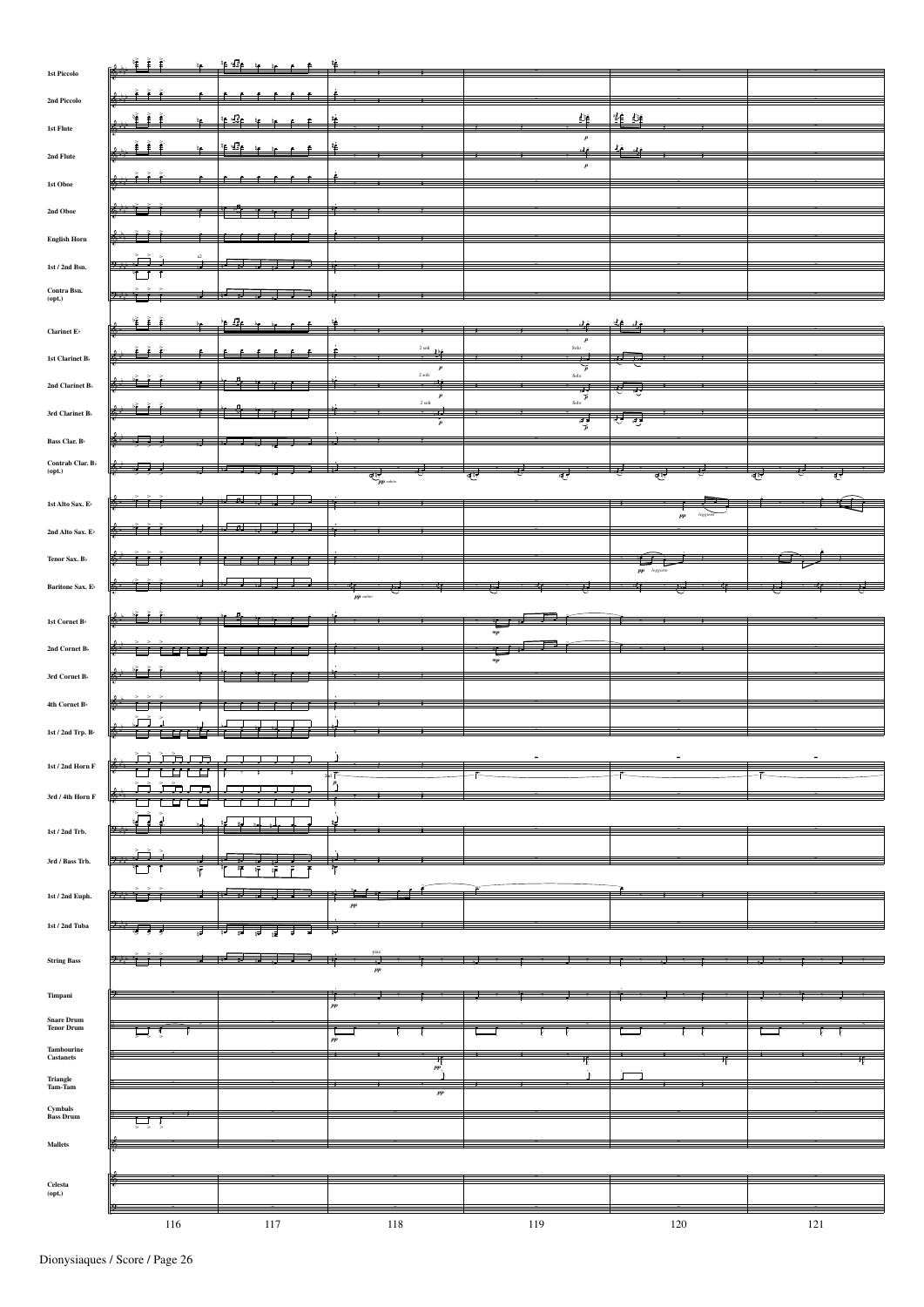| $1\mathrm{st}$ Piccolo                                                                                       | 6*                                                                       |   |                   |               |                |
|--------------------------------------------------------------------------------------------------------------|--------------------------------------------------------------------------|---|-------------------|---------------|----------------|
| $2\mathbf{nd}$ Piccolo                                                                                       | 奋斗                                                                       |   |                   |               |                |
| $1st$ Flute $\,$                                                                                             | 65                                                                       |   |                   |               |                |
| $2\mathrm{nd}$ Flute                                                                                         | 65                                                                       |   |                   |               |                |
| $1\mathrm{st}$ Oboe                                                                                          | 63                                                                       |   | والن              |               |                |
| $2\mathrm{nd}$ Oboe                                                                                          | ਛ                                                                        |   | जीट<br>۰.         |               |                |
| English Horn $\,$                                                                                            | $\boldsymbol{p}$<br>$\frac{1}{2}$                                        |   |                   |               |                |
| $1\mathrm{st}$ / $2\mathrm{nd}$ Bsn.                                                                         | a <sub>2</sub><br>$\frac{t}{2}$                                          |   |                   |               |                |
| $\begin{array}{l} \mbox{Contra Bsn.} \\ \mbox{(opt.)} \end{array}$                                           | $\boldsymbol{p}$<br>$\mathcal{P} \rightarrow$                            |   |                   |               |                |
|                                                                                                              |                                                                          |   |                   |               |                |
| Clarinet $\mathbf{E}\flat$                                                                                   | 停<br>$\boldsymbol{p}$ cantabile<br>tutti                                 |   |                   |               |                |
| 1st Clarinet $\rm B\ensuremath{\scriptstyle{\circ}}$                                                         | €<br>∙<br>$\boldsymbol{p}$ cantabile<br>tutti                            |   |                   |               |                |
| 2nd Clarinet $\rm B\ensuremath{\flat}$                                                                       | 摩<br>$\boldsymbol{p}$ cantabile<br>tutti                                 |   |                   | ⇉<br>leggiero |                |
| $3\text{rd}$ Clarinet $\text{B}\flat$                                                                        | †<br>$\boldsymbol{p}$ cantabile                                          |   |                   | leggiero      |                |
| Bass Clar. $\rm B\ensuremath{\flat}$                                                                         | 俸                                                                        |   |                   |               |                |
| $\begin{array}{l} \textbf{Control } \textbf{Char.} \text{ } \textbf{B} \flat \\ \textbf{(opt.)} \end{array}$ | 6                                                                        |   |                   | لجعج<br>ಸ್ರ್  | جالته<br>ゼ     |
| 1st Alto Sax. $\rm E\textsubscript{\flat}$                                                                   | 险                                                                        |   |                   |               |                |
| 2nd Alto Sax. $\rm E\flat$                                                                                   | $\left($                                                                 |   |                   |               | pp<br>leggiero |
| Tenor Sax. $\mathbf{B}\flat$                                                                                 |                                                                          | — | 唁                 |               |                |
|                                                                                                              |                                                                          |   |                   |               |                |
| 1st Cornet $\mathbf{B}\flat$                                                                                 | 【秦                                                                       |   |                   |               |                |
| 2nd Cornet $\rm B\flat$                                                                                      | 布                                                                        |   |                   |               |                |
| $3\text{rd}$ Cornet $\text{B}\flat$                                                                          | $\spadesuit$                                                             |   |                   |               |                |
| $4\mbox{th}$ Cornet $\mbox{B}\flat$                                                                          | $\leftarrow$                                                             |   | 긊.                |               |                |
| $1\mathrm{st}$ / $2\mathrm{nd}$ Trp. $\mathrm{B}\flat$                                                       |                                                                          |   | $\boldsymbol{pp}$ |               |                |
|                                                                                                              | 1st                                                                      |   |                   |               |                |
| $1\mathrm{st}$ / $2\mathrm{nd}$ Horn F                                                                       |                                                                          |   | $p\bar{p}$        |               |                |
| $3\mathrm{rd}$ / $4\mathrm{th}$ Horn F                                                                       | 76.                                                                      |   | p p               |               |                |
| $1\mathrm{st}$ / $2\mathrm{nd}$ Trb.                                                                         | bd.<br>「ジャト<br>$p\hspace{-0.5mm}/\hspace{0.2mm}p$                        |   | 轻                 |               |                |
| $3\mathrm{rd}$ / Bass Trb.                                                                                   | $\mathcal{F} \rightarrow \mathcal{F}$                                    |   | d.                |               |                |
| $1st$ / $2nd$ Euph.                                                                                          | $p\hspace{-0.5mm}p$<br>$1\rm{st}$<br>$\mathbb{P} \rightarrow \mathbb{P}$ |   |                   |               |                |
|                                                                                                              | $p\hspace{-0.5mm}/\hspace{0.2mm}p$<br>$1\,\mathrm{st}$<br>$2 +$          |   |                   |               |                |
| 1st / 2nd Tuba                                                                                               | $p\hspace{-0.5mm}p$                                                      |   |                   |               |                |
| $\mbox{String Bass}$                                                                                         | ファー                                                                      |   |                   |               |                |

![](_page_26_Figure_2.jpeg)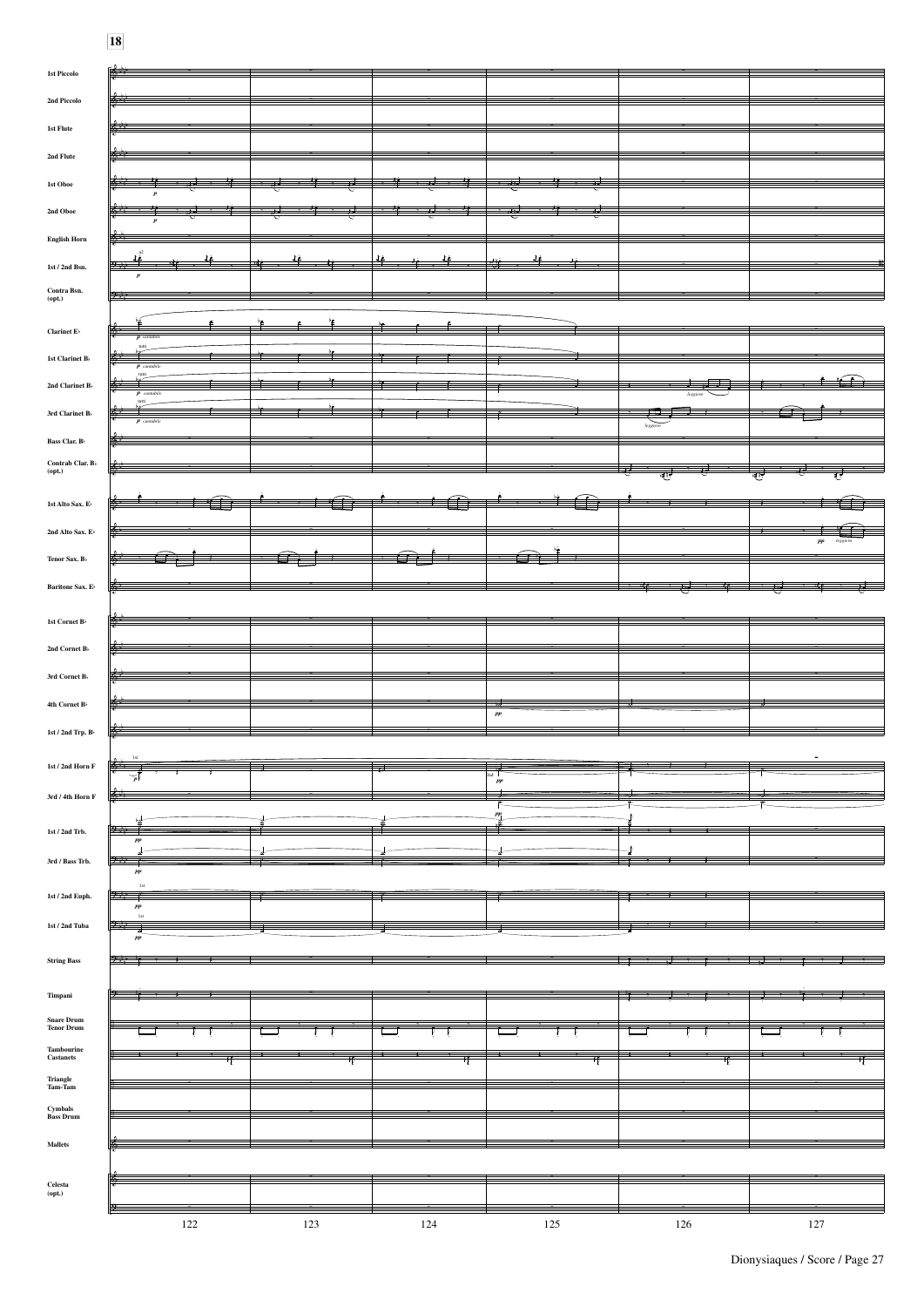| $1st$ Piccolo $\,$                                                            | 险                                           |                                                     |                            | 辱                                                        |                          |
|-------------------------------------------------------------------------------|---------------------------------------------|-----------------------------------------------------|----------------------------|----------------------------------------------------------|--------------------------|
|                                                                               |                                             |                                                     |                            | IJ<br>匪                                                  |                          |
| $2\mathrm{nd}$ Piccolo                                                        | 华                                           | 立                                                   |                            | ľł                                                       |                          |
| $1st$ Flute $\,$                                                              | 【益                                          |                                                     |                            | J<br>$\epsilon$                                          |                          |
| $2\mathrm{nd}$ Flute                                                          | 竓<br>大学                                     | 纤                                                   |                            |                                                          |                          |
| $1\mathrm{st}$ Oboe                                                           | $6$ <sup>33</sup><br>∸<br>ł                 | $\cdot$<br>$\mathbf{r}$<br>$\overline{\phantom{a}}$ | الموالي                    | $\mathbb{Z}^{\sharp}$<br>f f                             |                          |
| 2nd Oboe                                                                      | 长安                                          |                                                     | لوال<br>. .                | التقابلة                                                 |                          |
| <b>English Horn</b>                                                           | La ⇒                                        |                                                     |                            | f f<br>毭                                                 |                          |
|                                                                               | $\inf_{a_2}$ cantabile<br>影斗                |                                                     |                            | $f\hspace{-0.1cm}f$                                      |                          |
| $1\mathrm{st}$ / $2\mathrm{nd}$ Bsn.                                          | $m f$ cantabile                             |                                                     |                            |                                                          |                          |
| $\begin{array}{ll} \mbox{Contra Bsn.} \\ \mbox{(opt.)} \end{array}$           | フェ                                          |                                                     | ਵਾਸ਼                       | Íf                                                       |                          |
| Clarinet $\mathbf{E}\flat$                                                    | ⊯                                           |                                                     |                            | 画                                                        |                          |
| 1st Clarinet $\rm B\flat$                                                     | ⊯                                           | m f                                                 |                            | ff<br>壁                                                  |                          |
|                                                                               |                                             | m f                                                 |                            | $\overline{f}$<br>兵                                      | $\ast$ $\widehat{E}$     |
| 2nd Clarinet $\rm B\ensuremath{\flat}$                                        |                                             |                                                     |                            | $\overline{f}$                                           |                          |
| $3\text{rd}$ Clarinet $\text{B}\flat$                                         |                                             |                                                     |                            | 興<br>£Ï                                                  |                          |
| Bass Clar. $\rm B\ensuremath{\flat}$                                          | $m f$ cantabile                             |                                                     |                            | इ<br>Į.                                                  |                          |
| $\begin{array}{l} \mbox{Control Char. B}\rangle \\ \mbox{(opt.)} \end{array}$ | ⊯                                           |                                                     | जेत्रके पु                 | ff<br>$\overline{y^{\frac{1}{2}}}$<br>ţ                  |                          |
| 1st Alto Sax. $\rm E\textsubscript{\flat}$                                    | Ѩ                                           |                                                     |                            | <u>. Dè</u>                                              |                          |
|                                                                               |                                             |                                                     |                            | $f\hspace{-0.8mm}f$                                      |                          |
| 2nd Alto Sax. $\mathrm{E}\flat$                                               | Ѩ                                           | ے                                                   |                            | f f                                                      |                          |
| Tenor Sax. $\mathbf{B}\flat$                                                  | 险<br>$m\!f$ cantabile                       |                                                     |                            | f f                                                      |                          |
| Baritone Sax. $\rm E\ensuremath{\flat}$                                       | ౹⋲                                          |                                                     | $\overline{\mathcal{L}}$ , | İf                                                       |                          |
| 1st Cornet $\mathbf{B}\flat$                                                  | 险                                           |                                                     | تمط                        |                                                          |                          |
| 2nd Cornet $\rm B\ensuremath{\flat}$                                          | pp<br>ॉक                                    |                                                     |                            | $f\hspace{-0.1cm}f$                                      | ₹                        |
|                                                                               |                                             |                                                     |                            | ff                                                       |                          |
| $3\text{rd}$ Cornet $\text{B}\flat$                                           | 庵<br>$\boldsymbol{pp}$                      |                                                     |                            | $f\hspace{-0.1cm}f$                                      |                          |
| $4\text{th}$ Cornet $\text{B}\flat$                                           | ⊯                                           |                                                     |                            | $f_{\mathcal{L}}$                                        |                          |
| $1\mathrm{st}$ / $2\mathrm{nd}$ Trp. $\mathrm{B}\flat$                        | 6                                           |                                                     |                            | $f\hspace{-0.8mm}f$                                      |                          |
| $1\mathrm{st}$ / $2\mathrm{nd}$ Horn F                                        | ౹∕∍                                         | $1\,\mathrm{st}$                                    |                            | $\frac{a^2}{\sqrt{a^2+a^2}}$<br>$\overline{\phantom{a}}$ | $\overline{\phantom{0}}$ |
|                                                                               |                                             |                                                     |                            | ff<br>$\rm{a2}$                                          |                          |
| $3 {\rm rd}$ / $4 {\rm th}$ Horn F                                            | $\sqrt{6}$                                  |                                                     |                            |                                                          |                          |
| $1st$ / $2nd$ $\operatorname{Trb.}$                                           | フキ                                          |                                                     |                            | ff                                                       |                          |
| $3\mathrm{rd}$ / Bass Trb.                                                    | $\mathcal{P}$                               |                                                     |                            |                                                          |                          |
|                                                                               |                                             | $1st$<br>進                                          |                            | ∯                                                        |                          |
| $1\mathrm{st}$ / $2\mathrm{nd}$ Euph.                                         | $9 +$                                       |                                                     |                            | $f\hspace{-0.1cm}f$                                      |                          |
| $1\mathrm{st}$ / $2\mathrm{nd}$ Tuba                                          | $\mathcal{F}$ $\rightarrow$<br>2nd          |                                                     |                            | a2 >                                                     |                          |
| $\mbox{String Bass}$                                                          | $p\bar{p}$<br>$\mathcal{F}$ , $\mathcal{F}$ |                                                     | $\frac{1}{2}$              |                                                          |                          |
|                                                                               |                                             |                                                     |                            | $f\hspace{-0.1cm}f$                                      |                          |

![](_page_27_Figure_2.jpeg)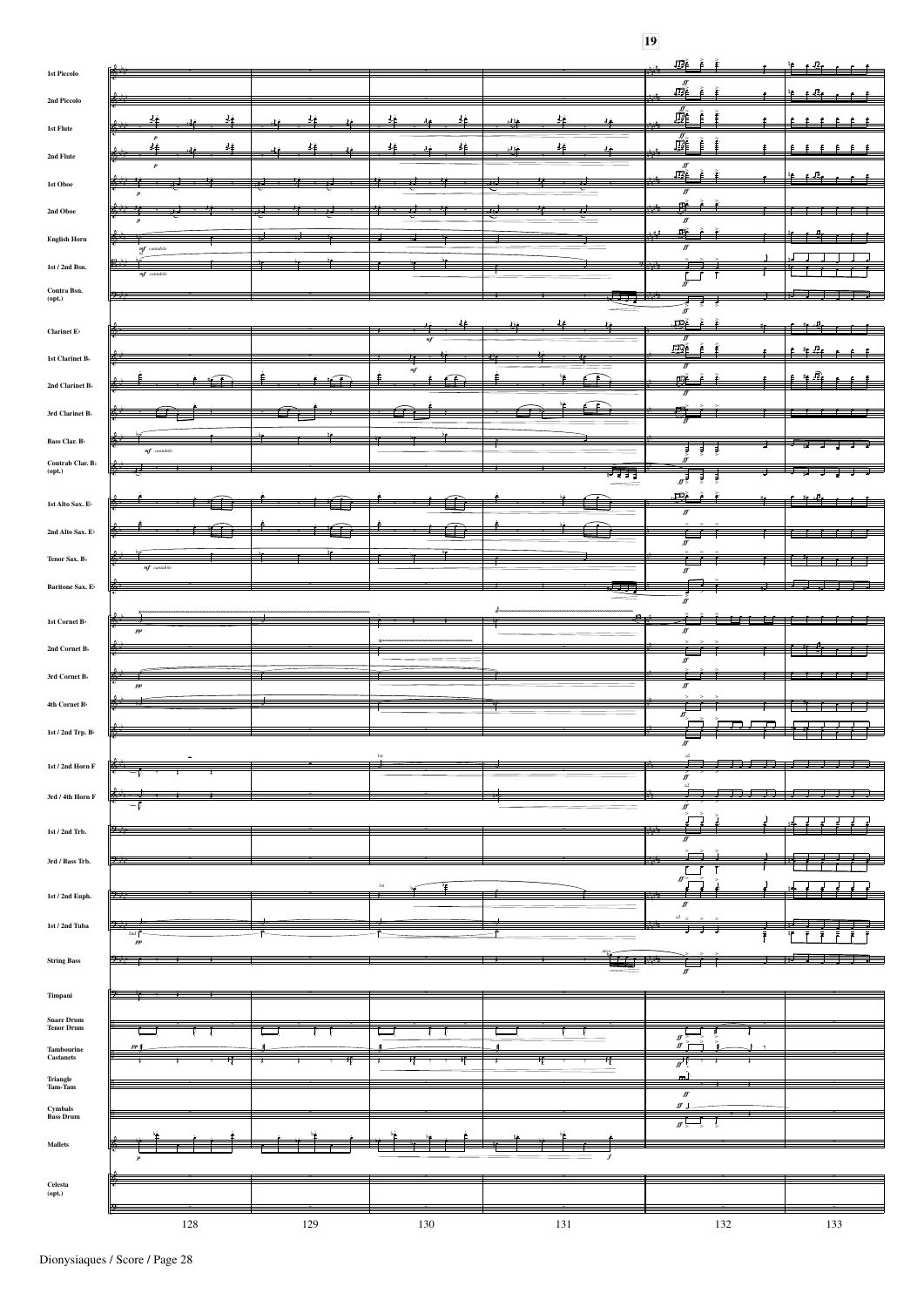| $1\mathrm{st}$ Piccolo                                                        | [命                                    |                                               |                                                  |           |
|-------------------------------------------------------------------------------|---------------------------------------|-----------------------------------------------|--------------------------------------------------|-----------|
|                                                                               |                                       |                                               |                                                  |           |
| $2\mathbf{nd}$ Piccolo                                                        | $\frac{1}{2}$                         |                                               |                                                  |           |
| $1st$ Flute $\,$                                                              | ੂ⊀                                    |                                               | 犨绰<br>纤<br>$\boldsymbol{p}$                      |           |
| $2nd$ Flute $\,$                                                              | ๕                                     |                                               | $\frac{1}{2}$<br>雙<br>خالی                       |           |
|                                                                               |                                       |                                               | $\boldsymbol{p}$                                 |           |
| $1\mathrm{st}$ Oboe                                                           | $\mathbf{e}$                          |                                               | $_{\it mp}$                                      |           |
| $2\mathrm{nd}$ Oboe                                                           | ⊯                                     |                                               | mp                                               |           |
| English Horn $\,$                                                             | ⊯≿                                    |                                               |                                                  |           |
| $1st$ / $2nd$ Bsn. $\,$                                                       | D.,                                   | $\rm{a2}$                                     |                                                  |           |
|                                                                               |                                       | mp subite                                     |                                                  |           |
| Contra Bsn.<br>(opt.)                                                         | ジュ                                    |                                               |                                                  |           |
| Clarinet $\mathbf{E}\flat$                                                    |                                       | ⇉                                             |                                                  |           |
|                                                                               |                                       | $rac{2 \text{ soli}}{2}$                      | Solo                                             |           |
| 1st Clarinet $B\flat$                                                         |                                       | $\cdot$<br>$\boldsymbol{p}$<br>$2\:\rm{soli}$ | ≖<br>$\boldsymbol{p}$                            |           |
| 2nd Clarinet $\rm B\ensuremath{\flat}$                                        | Â,                                    | $\boldsymbol{p}$                              | Solo<br>الولالي<br>ż.                            |           |
| $3\text{rd}$ Clarinet $\text{B}\flat$                                         |                                       | $2\:\rm{soli}$<br>≭≠                          | $\boldsymbol{p}$<br>$\operatorname{Solo}$<br>र्छ |           |
|                                                                               |                                       | $\boldsymbol{p}$                              | もじゅ<br>₹                                         |           |
| Bass Clar. $\rm B\ensuremath{\scriptstyle{\circ}}$                            |                                       |                                               |                                                  |           |
| $\begin{array}{l} \mbox{Control Char. B}\rangle \\ \mbox{(opt.)} \end{array}$ | ķ                                     | مجلبة<br>₹₹<br>$pp$ subito                    | र्मु<br>राज्                                     | उर्<br>まほ |
|                                                                               | 蒢                                     |                                               |                                                  |           |
|                                                                               |                                       |                                               |                                                  |           |
|                                                                               |                                       |                                               | $p\hspace{-0.5mm}p$                              | leggiero  |
| 2nd Alto Sax. E                                                               | 6                                     |                                               |                                                  |           |
| Tenor Sax. $\mathbf{B} \flat$                                                 |                                       |                                               | $pp$ leggiero                                    |           |
| Baritone Sax. $\mathbf{E}\flat$                                               | ⊺⊕                                    |                                               |                                                  |           |
|                                                                               |                                       | $pp$ subito                                   |                                                  |           |
| 1st Cornet $\mathbf{B}\flat$                                                  | €                                     |                                               | mp                                               |           |
| 2nd Cornet $\rm B\flat$                                                       |                                       |                                               |                                                  |           |
|                                                                               |                                       |                                               | $\mathit{mp}$                                    |           |
| $3\text{rd}$ Cornet $\text{B}\flat$                                           |                                       |                                               |                                                  |           |
| $4\mbox{th}$ Cornet $\mbox{B}\flat$                                           |                                       |                                               |                                                  |           |
| $1\mathrm{st}$ / $2\mathrm{nd}$ Trp. $\mathrm{B}\flat$                        |                                       |                                               |                                                  |           |
|                                                                               | . <i>.</i>                            | ≁                                             |                                                  |           |
| $1\mathrm{st}$ / $2\mathrm{nd}$ Horn F                                        |                                       | $p^{\frac{2}{2}}$                             |                                                  |           |
| $3 \mathrm{rd}$ / $4 \mathrm{th}$ Horn F                                      |                                       |                                               |                                                  |           |
|                                                                               |                                       |                                               |                                                  |           |
| $1\mathrm{st}$ / $2\mathrm{nd}$ Trb.                                          |                                       |                                               |                                                  |           |
| $3\mathrm{rd}$ / Bass Trb.                                                    |                                       | ∹                                             |                                                  |           |
|                                                                               |                                       | $^{\rm a2}$                                   |                                                  |           |
| $1st$ / $2nd$ Euph.                                                           |                                       | $\mathit{mp}$ subito                          |                                                  |           |
| $1\mathrm{st}$ / $2\mathrm{nd}$ Tuba                                          | デー<br>谭<br>晴<br>躁<br>÷<br>÷<br>Ξ<br>嬯 | 睛                                             |                                                  |           |
| <b>String Bass</b>                                                            | ディ                                    | pizz.                                         |                                                  |           |

![](_page_28_Figure_1.jpeg)